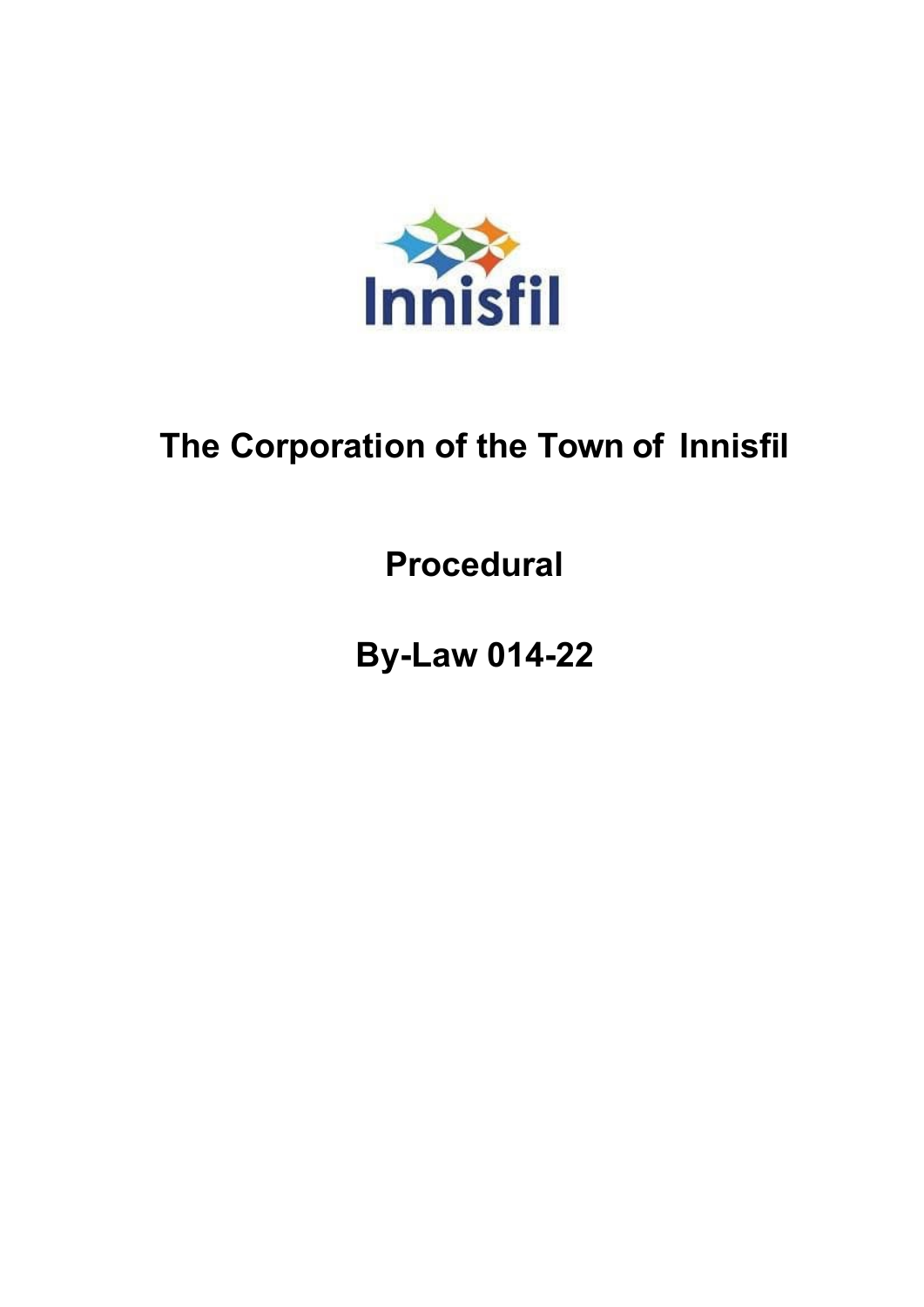# **Table of Contents**

|--|--|

# Appendix A - Rules and Procedures

# Part 1 - General

| Page # |
|--------|
|        |
|        |
|        |
|        |
|        |
|        |
|        |
|        |
|        |

# Part 2 - Roles and Duties

# Part 3 - Meetings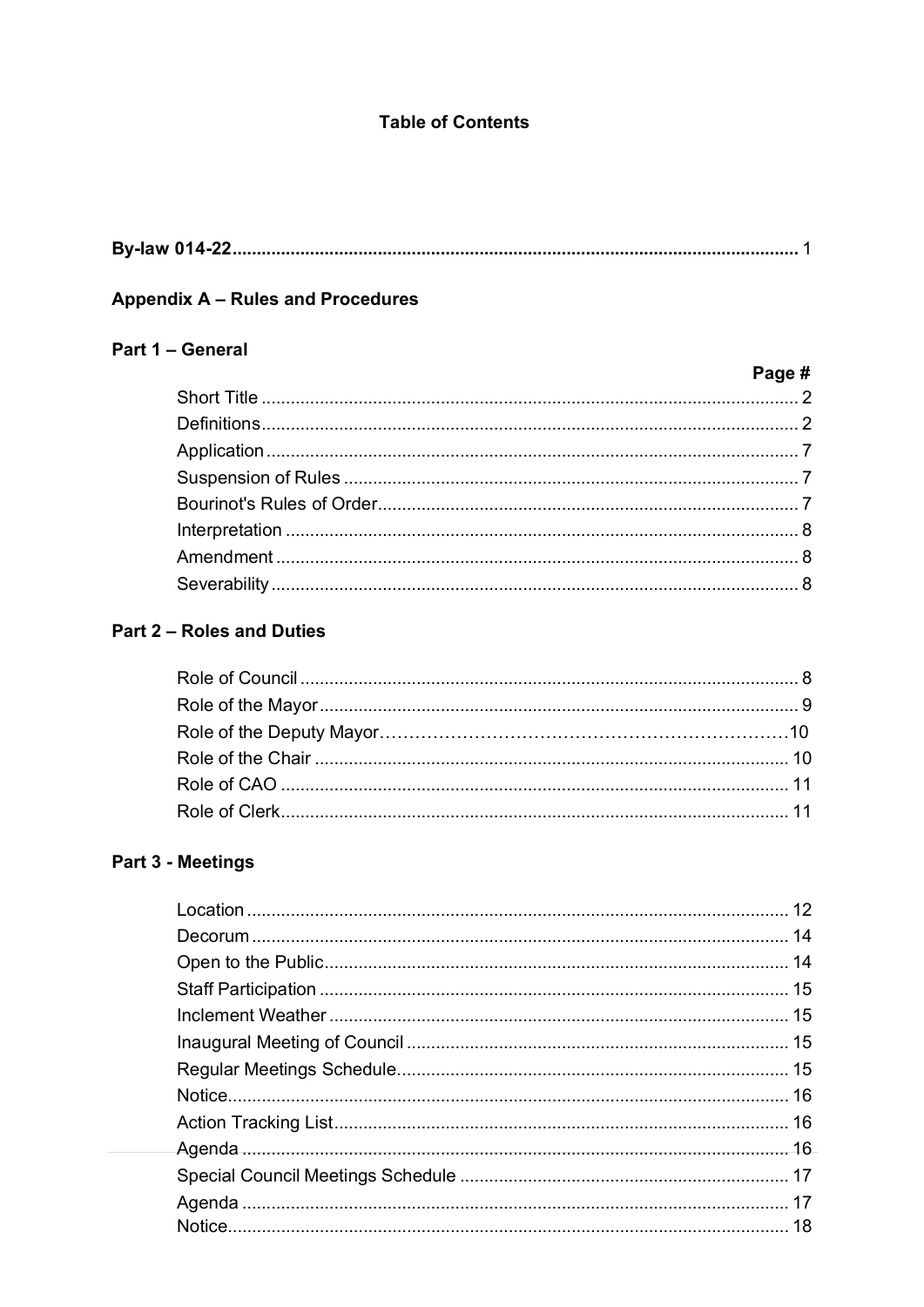# **Part 4 - Meeting Procedures**

| Delegations by Members of the Public/Delegations by Invited Guests or      |  |
|----------------------------------------------------------------------------|--|
|                                                                            |  |
| County Council, Municipal Associations & Conservation Authority Updates 27 |  |
|                                                                            |  |
|                                                                            |  |
|                                                                            |  |
|                                                                            |  |
|                                                                            |  |
| Notice of Motion/Motion for Which Notice has Been Given31                  |  |
|                                                                            |  |
|                                                                            |  |
|                                                                            |  |

# **Part 5 - Committees and Boards**

# Part 6 - By-laws

|--|

# Part 7 - Debate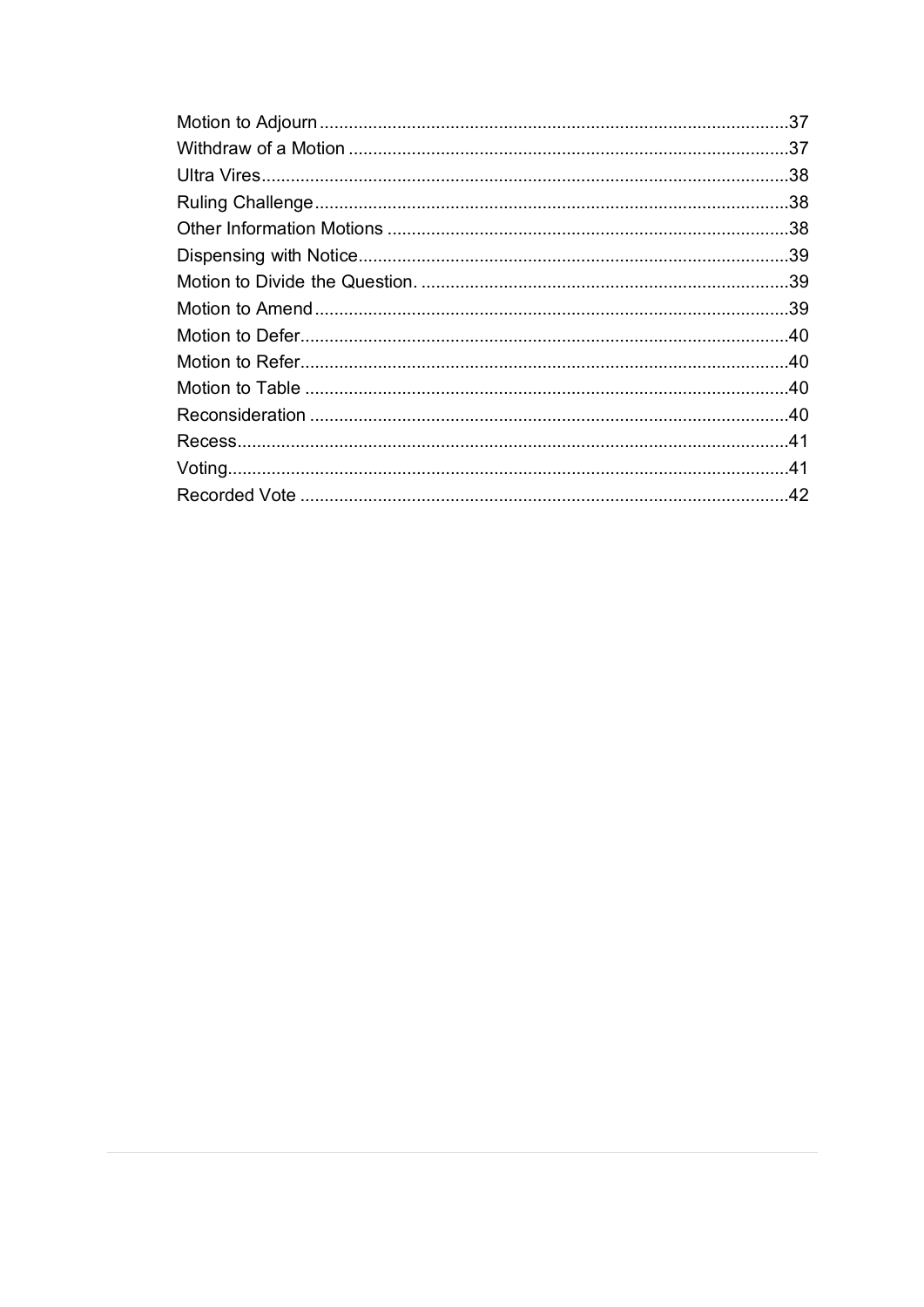# **THE CORPORATION OF THE TOWN OF INNISFIL**

# **BY-LAW 014-22**

# **A By-Law of The Corporation of the Town of Innisfil to provide rules governing the proceedings of its Council, Council Committees, and its members' conduct and to repeal By-law 107-19.**

Whereas Subsection 238(2) of the *Municipal* Act, 2001, S.O. 2001, c. 25, as amended, (the *"Municipal Act"*) requires municipalities to pass a Procedural By-law for governing the calling place and proceedings of meetings; and

Whereas Subsection 238(2.1) of the *Municipal Act* requires the Procedural By-law to provide for public notice of meetings; and

Whereas the Council of The Corporation of the Town of Innisfil desires that its governance processes and procedures facilitate, to the greatest extent possible, the understanding and participation of its citizens in the effective conduct of the Corporation's business; and

Whereas the Council of The Corporation of the Town of Innisfil now deems it advisable to enact a new By-law to govern the proceedings of Council, the conduct of its Members and the calling of meetings, and to provide for procedures and statutory requirements and to repeal Procedural By-law 107-19.

Now therefore the Council of The Corporation of the Town of Innisfil enacts as follows:

- 1) That the proceedings of Council shall be governed by the rules and procedures contained in Appendix 'A' attached hereto and forming part of this By-law.
- 2) That By-law 107-19 be repealed including Amending By-laws 021-20 and 077-20; and
- 3) That this By-law shall come into force and effect on the day of passing.

**PASSED THIS 23rd DAY OF FEBRUARY, 2022**

 **Lynn Dollin, Mayor**

**Lee Parkin, Clerk**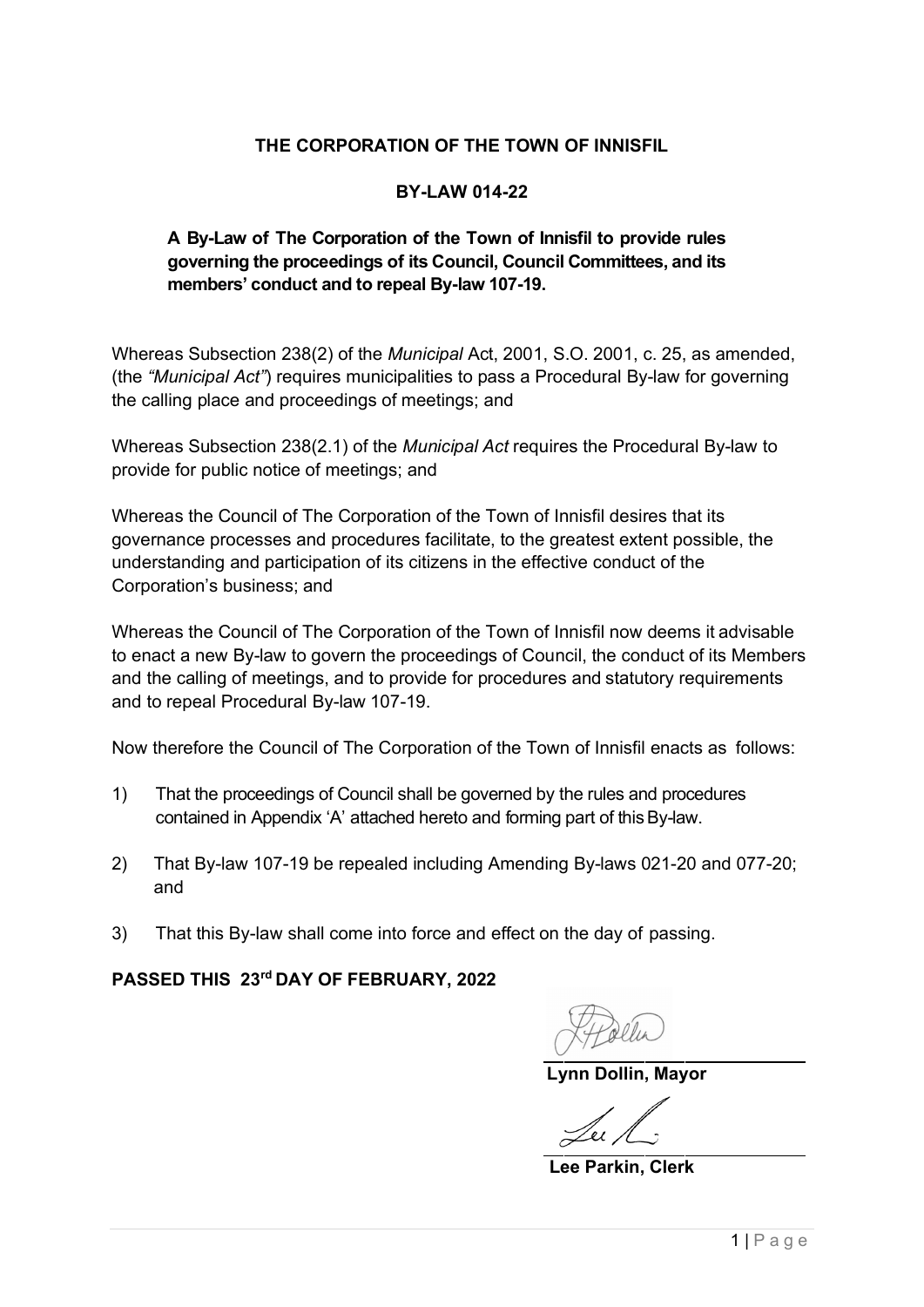# **Appendix A**

#### **Part 1 - Rules and Procedures**

# **1. Short Title**

This By-law shall be cited as the "Procedural By-law".

#### **2. Definitions**

In this By-law, the following terms have the specified meanings:

**Abstain** means to refrain from voting. Members who abstain for reasons other than a declared conflict of interest shall be deemed to vote in opposition of the question or matter.

**Action Tracking Report** means a report maintained by the Clerk of action items that are motions adopted by Council and which may include anticipated Staff initiated reports.

**Ad Hoc Committee** means a special purpose committee of limited duration, appointed by Council to consider a specific matter and which is dissolved automatically upon submitting its final report to Council, unless otherwise directed by Council.

**Advisory Committee** means a committee established by Council to address ongoing administrative matters within the scope and responsibility of Council and will provide periodic reports to Council presenting advice and recommendations on matters under consideration.

**Agenda** means the written order of business for a meeting.

**Announcements** means information provided by Members of Council or staff relating to events of community interest.

**Appeal** means a process in which cases are reviewed, where parties request a formal change to an official decision. Appeals function both as a process for error correction, as well as a process of clarifying and interpreting law.

**Assembly** means an informal gathering of Members, such as a celebration or ceremony, where no member may discuss or otherwise deal with any matter in a way that materially advances the business or decision making of Council or a Committee.

**Board** means a municipal service board, transportation commission, board of health,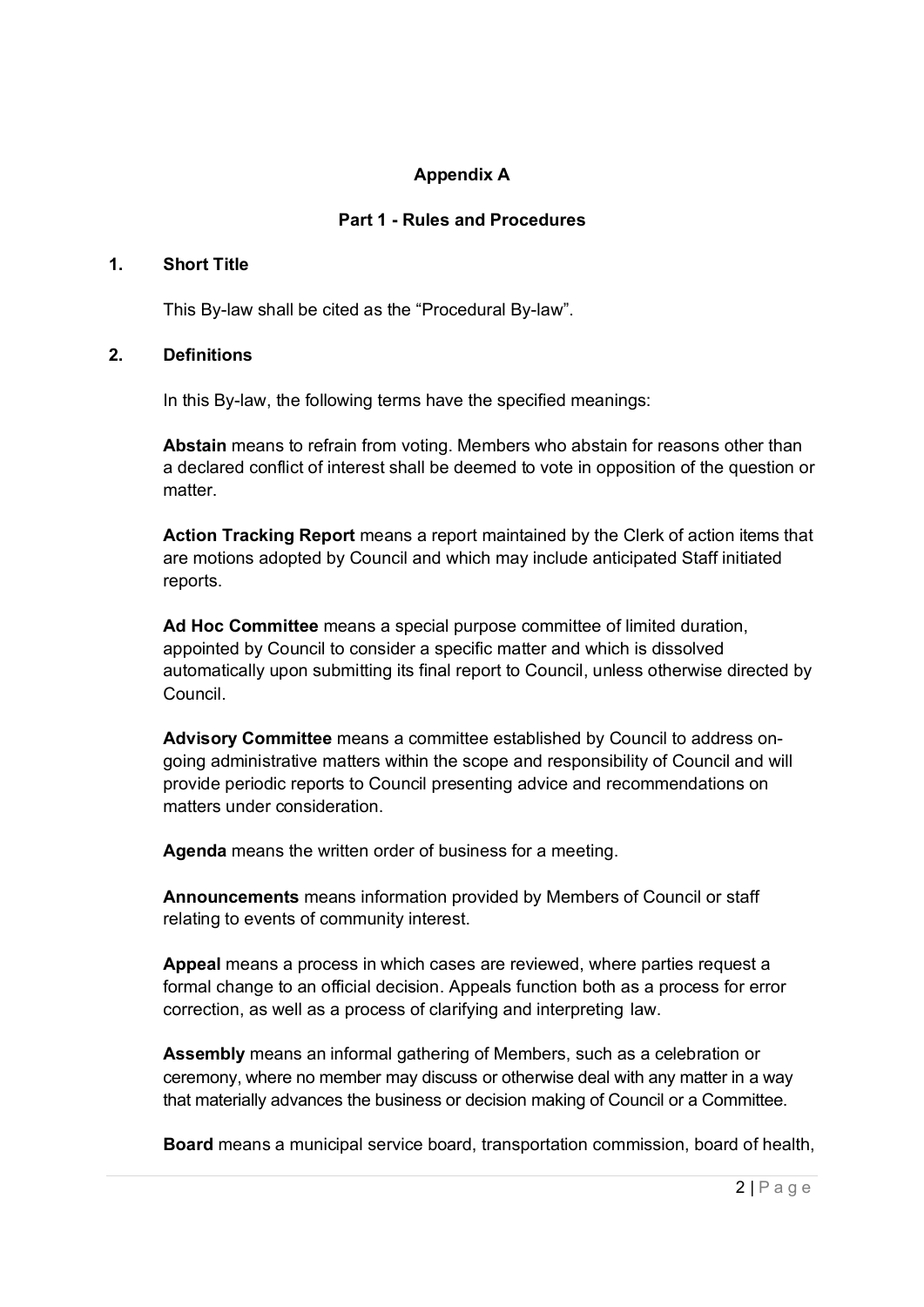planning board, or any other board, commission, committee, body or local authority established or exercising any power under any Act with respect to the affairs or purposes of one or more municipalities, excluding a school board, conservation authority, the Innisfil Public Library Board and Bradford West Gwillimbury/Innisfil Police Services Board.

**Board Meeting** means a formal meeting of the board of directors of an organization.

**By Council Consent** means that all members of Council agree to an action without a vote. Should any member disagree, they would call for a formal vote that at that time. This practice is typically used when considering items out of order or during adjournment of a meeting.

**CAO** means the Chief Administrative Officer of the Town of Innisfil or their designate.

**Chairperson** means the person presiding over a meeting who has the responsibility to decide questions and points of order or practice, preserve order, and maintain decorum. The Chairperson may vote on all questions, except were disqualified by the Procedural By-law or any other Act, regulation or by-law.

**Clerk** means the Clerk of the Town of Innisfil or their designate.

**Closed Session** (also known as an "in camera meeting") means a Meeting or a Special Meeting, or portion thereof, closed to the public.

**Committee** means a committee appointed by Council, regardless of whether Council Member(s) sit on the committee but excludes Committee of the Whole.

**Committee Member** means a member of a Committee as defined in the committee's Terms of Reference.

**Committee of the Whole** means a committee of all Council Members convened to facilitate discussion using a less formal meeting process.

**Communication(s)** includes, but is not limited to, a letter, memorandum, report, notice, electronic mail, facsimile, petition, brochure, or periodical article.

**Consent List** means a section of the Regular Meeting agenda. Items placed on the Consent List may not require consideration, or may be received for information only, and may be approved with one resolution by Council. Council may select and move any item from the Consent List to Committee of the Whole for consideration.

**Council** means the Council of the Town of Innisfil comprised of an elected Mayor,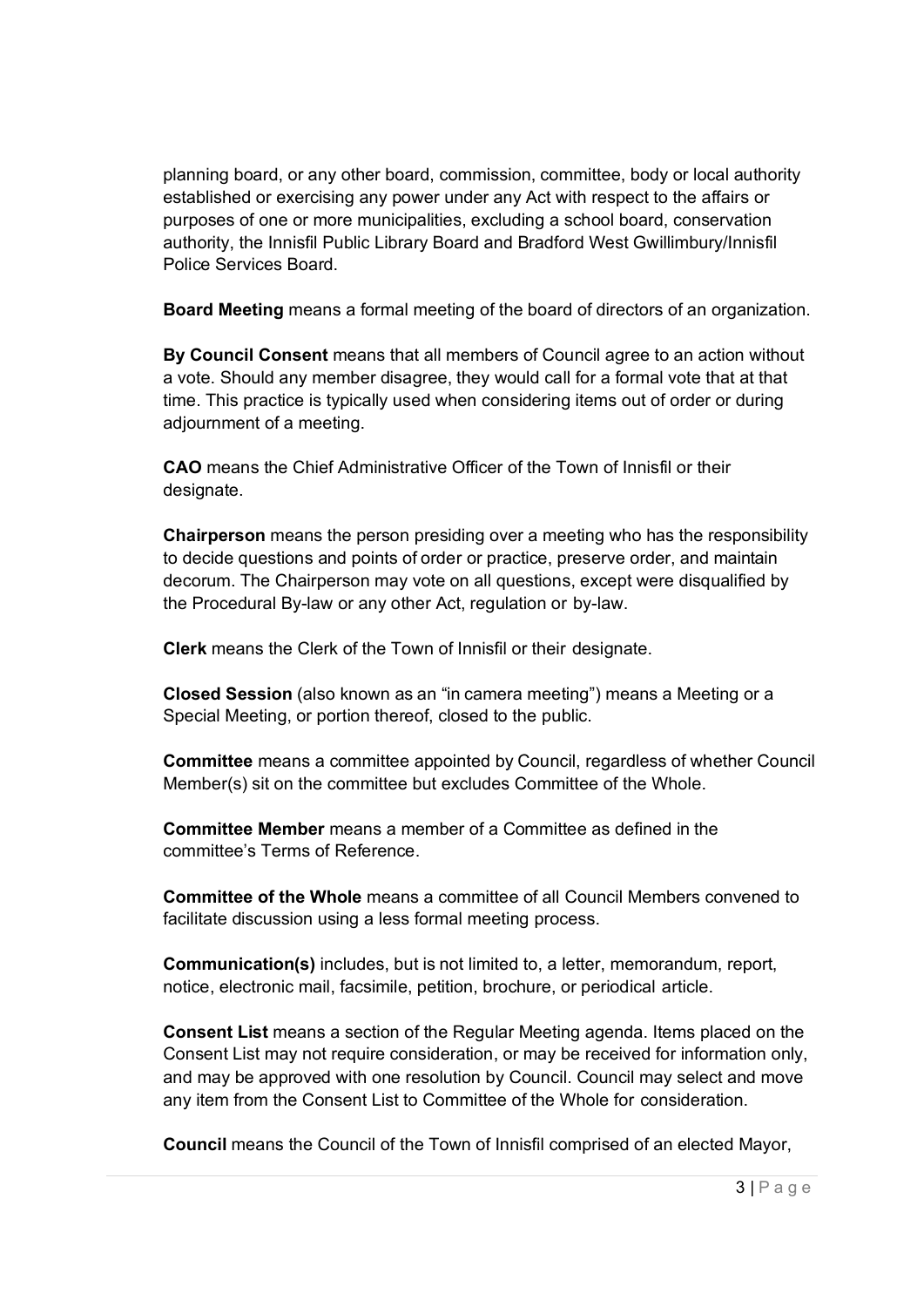Deputy Mayor and Councilor's from each of the seven Wards.

**Council Member** means a member of Council, including the Mayor and Deputy Mayor.

**Defer** (motion to) means to postpone the consideration of a question or resolution until a future date or time.

**Delegate** means a person or group of persons that applies to the Clerk to make a Delegation.

**Delegation** means an appearance by a person, group of persons, Town Staff, Town Consultants, Committee, Board or Commission to address Council or a Committee, typically regarding an agenda item, or to request Council's support for funding or support of an action.

**Divide the Question** means a request by a Member to have a long motion divided into parts, which are capable of standing alone, so that the parts may be voted on separately.

**Electronic Participation** means participation in a Meeting by one or more Members of Council or the public by electronic means as determined by the Clerk (e.g. video or teleconference).

**Ex-Officio Member** means that he/she is a member by virtue of his/her office and would not otherwise be a member. He/she has all of the rights of a member unless otherwise stated.

**Friendly Amendment** means the motion under debate is amended without the requirement for an amending motion to be made.

**Head of Council** means the Mayor of the Town of Innisfil.

**Hearing** means a proceeding conducted by Members of Council, known as the Hearing Panel, where an issue of law or fact is tried and evidence is presented to help determine the issue.

**Holiday** means those holidays listed in the *Legislation Act*, 2006, S.O. 2006, c.21, Sch. F, as amended from time to time, except for Remembrance Day, and any day as set out in a resolution or by-law passed by Council.

**Improper Conduct** means conduct that obstructs the deliberations or proper action of Council or a Committee.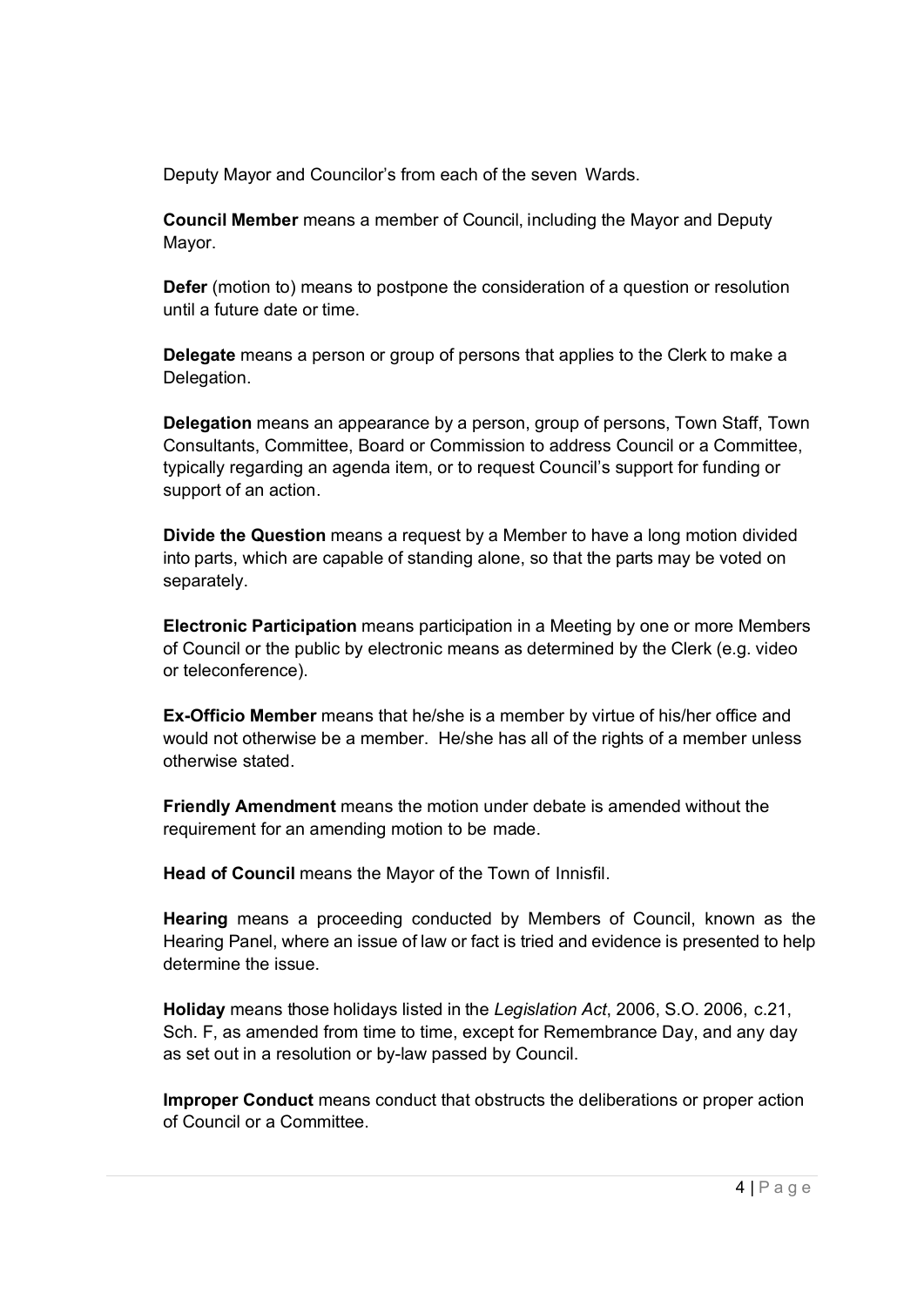**Majority** means more than half of the votes cast by Members entitled to vote.

**Meeting** means any regular, special or other meeting of a council, of a local board or of a committee of either of them, where,

- (a) a quorum of members is present; and
- (b) members discuss or otherwise deal with any matter in a way that materially advances the business or decision-making of the council, local board or committee.

**Member(s)** means a Council Member(s) or Committee Member(s).

*MFIPPA* means the *Municipal Freedom of Information and Protection of Privacy Act*, R.S.0. 1990, c. M.56, as amended.

**Notice of Motion** means an advance notice to Members of a matter which Council or a Committee will be asked to consider at the next meeting of Council or a Committee as a "**Motion for Which Notice has Been Given"**.

**Open Forum** means that portion of the Council meeting where members of the public may express their concerns or comments regarding agenda items only.

**Order of Business** means the sequence of business to be considered at a Meeting.

**Order of Consideration** means that at certain times Council may consider one an item in advance of another by consent of all members without passing a motion. This may occur as a consideration for any person(s) in the Chamber waiting for Council to consider an item that has other items listed before that item.

**Pecuniary Interest** means a direct or indirect pecuniary interest within the meaning of the *Municipal Conflict of Interest Act*, R.S.O. 1990, c.M.50.

**Petition** means a document requesting Council's consideration of a matter.

**Point of Order** means a matter that a Member considers to be a departure from or contravention of the rules and procedures contained in the Procedural By-law.

**Point of Personal Privilege** means a matter that a Member considers to call into question his/her integrity or that of Council or a Committee.

**Presentation** means the presenting of information, or an award, certificate, cheque or similar item to members of the public, Council, Committee or staff that is of interest to the general community and does not include any request for funding or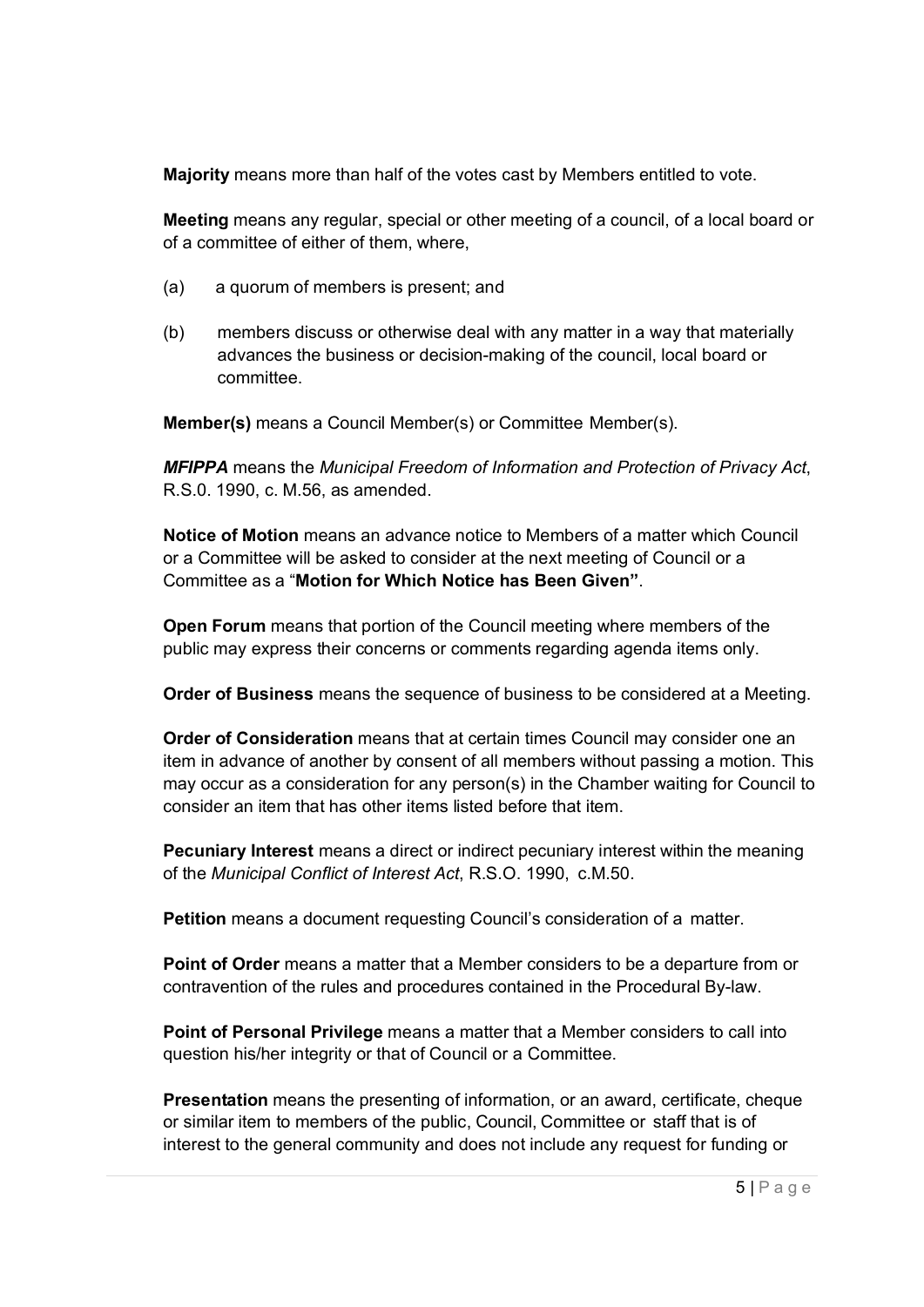support of an action.

**Proclamation** means a symbolic gesture of Council by passing a resolution endorsing special day(s), week(s) or a month in support of a community group and its cause.

**Public Meeting Under an Act** means a Meeting or a Special Meeting held for purposes under the *Planning Act*, R.S.O. 1990, c. P.13, as amended; *Development Charges Act,* 1997, S.O. 1997, c. 27; or any other Act.

**Quorum** means the majority of the total voting Members required to constitute Council or a Committee.

- Quorum for 9 Members equals 5
- Quorum for 8 Members equals 5
- Quorum for 7 Members equals 4
- Quorum for 6 Members equals 4
- Quorum for 5 Members equals 3

**Recorded Vote** means recording in the Minutes of a Meeting the names of each Member present and their vote (i.e. in favour or opposed) on a matter or question before Council or a Committee.

**Refer** (motion to) means to direct a matter under discussion to staff or to another Committee for further examination, information, or review.

**Regular Meeting** means a regularly scheduled Council business meeting.

**Recess** means a short break taken during a Meeting, which may be permitted at the discretion of the Chairperson.

**Revised Recommendation** means an alternative recommendation proposed by a member of Council for consideration.

**Rules of Procedure** means the applicable rules of procedure contained in this By-law.

**Section** means an enumerated section of this By-law.

**Shareholder** means Council's role as the owner of shares of a corporation.

**Shareholder Meetings** means a gathering of company officers, board of directors (BOD), and shareholders. Shareholder meetings are held as Special Council meetings where applicable.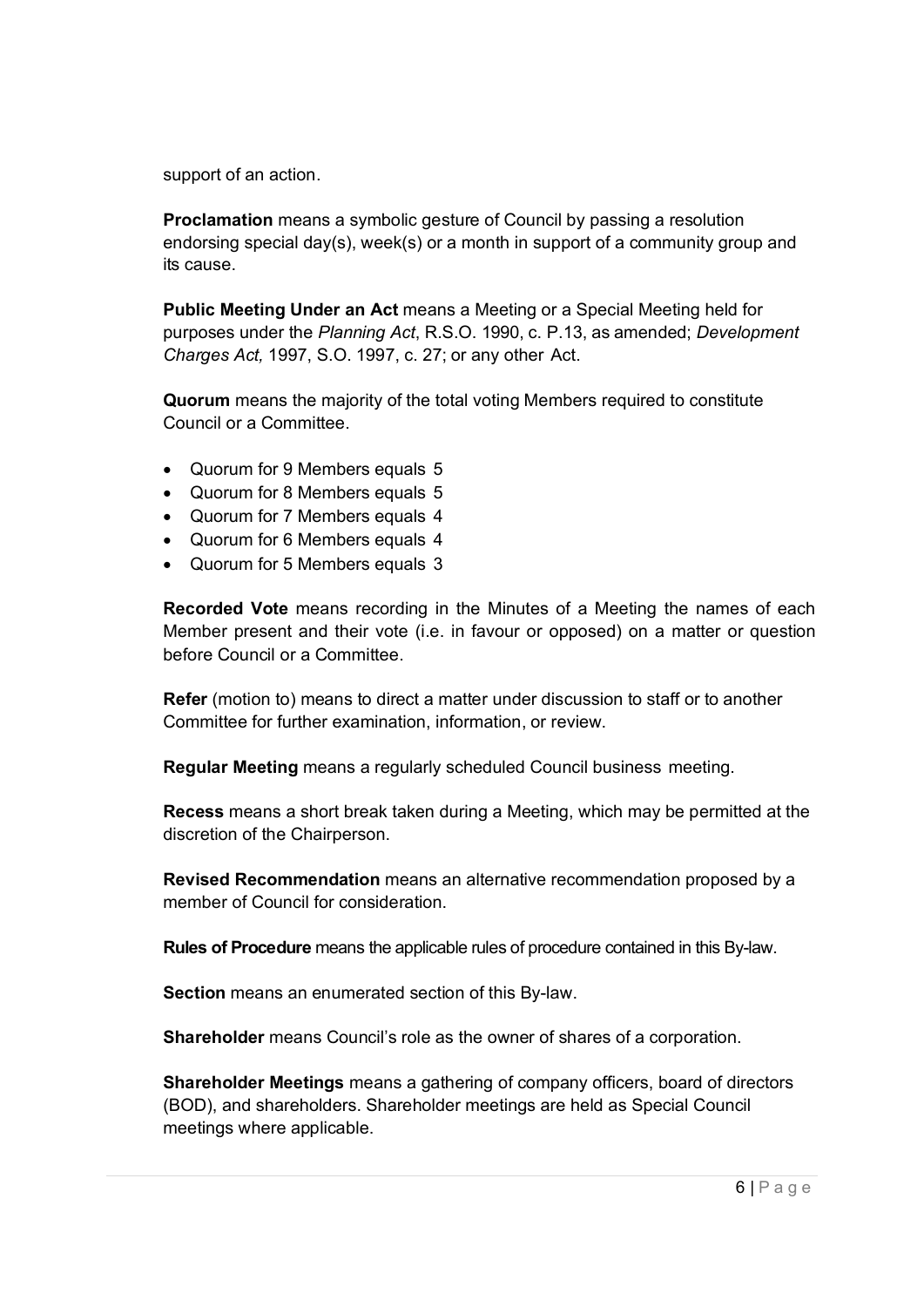**Special Meeting** means a Meeting called by the Mayor or Chairperson and not scheduled in accordance with the approved regular schedule of meetings.

**Table** (motion to) means to postpone the consideration of a matter without setting a definite date for future discussion.

**Town or Town of Innisfil** means The Corporation of the Town of Innisfil.

**Town Consultant** means a professional hired by the Town to provide professional advice.

**Town Website** means the internet site maintained by the Town at www.innisfil.ca. **"Vote"** means a formal indication of a choice between being in favour of a question, motion, resolution or course of action, or opposed to same, which is typically expressed by a show of hands unless a recorded vote is requested.

**Working Group** means an informal group, which may include members of Council, Staff and the public who are working on a specific purpose or project.

**Workshop** means a Special Meeting where the purpose is to receive information, education or training and may be in an informal environment.

#### **3. Application**

The Rules of Procedure contained in this By-law shall be observed in all proceedings of Council and shall be the rules for the order and dispatch of business in Council and, with necessary modification, to all Committees. A failure to strictly adhere to the procedural rules of this By-law shall not invalidate the action of Council or a Committee acting in good faith.

#### **4. Suspension of Rules**

Rules of procedure provided for in this Procedural By-law may be temporarily suspended by Council or a Committee by a vote of two-thirds of the Members present, with the exception of the following:

- Where required by law;
- Contractual agreements binding the Town;
- Quorum requirements; and
- Amending this Procedural By-law.

#### **5. Bourinot's Rules of Order**

All Points of Order or procedure for which rules have not been provided in this By-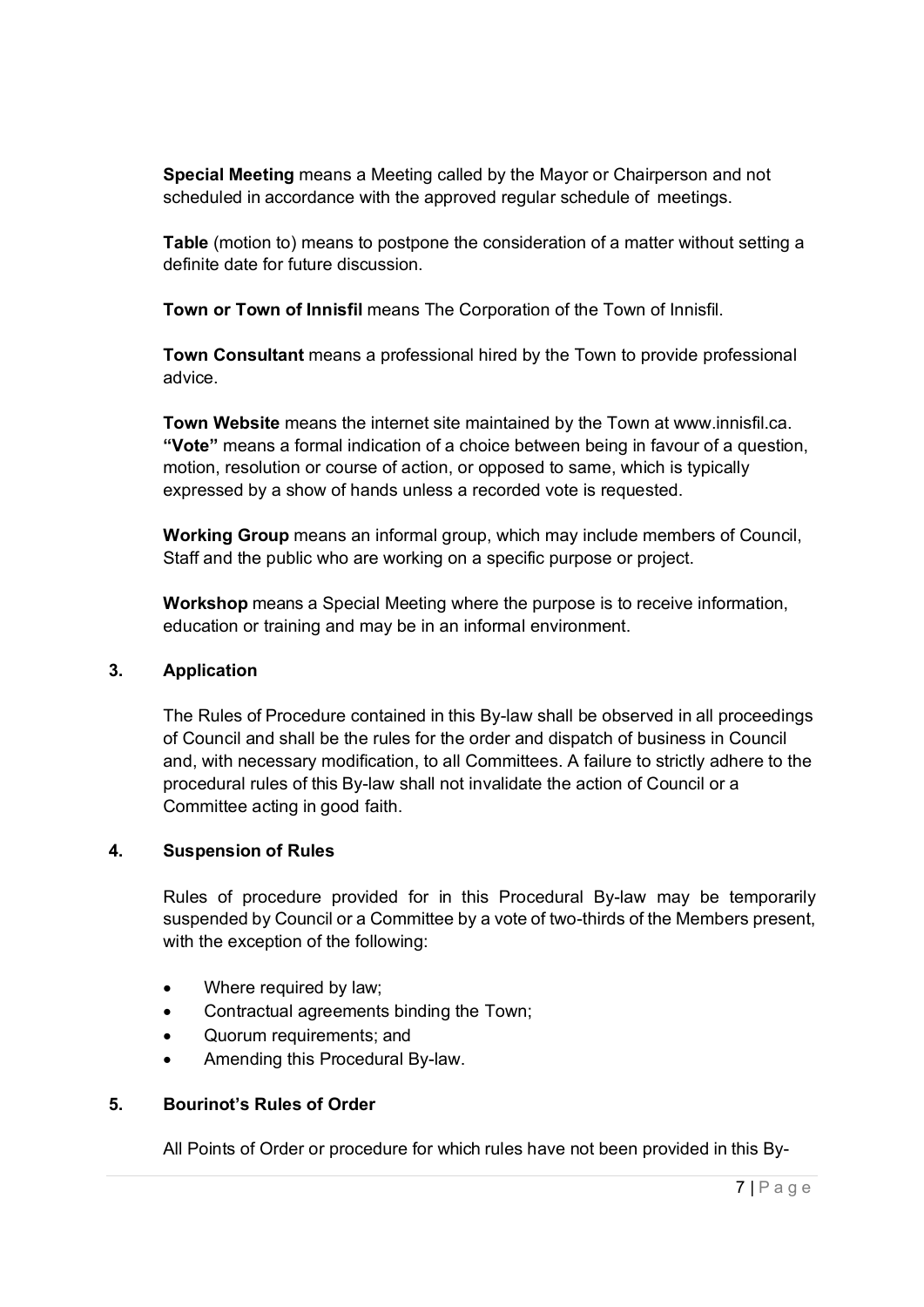law or its appendices, shall be decided by the Chairperson in accordance with, as far as practicable, the rules of Canadian Parliamentary Law as set out in Bourinot's Rules of Order. This By-law takes precedence where a conflict exists with Bourinot's Rules of Order.

# **6. Interpretation**

- 6.1 In this By-law, words in the singular include the plural and vice versa, and all references to gender are intended as gender neutral.
- 6.2 The business, by-laws and resolutions of the Town of Innisfil will be conducted and maintained in English.
- 6.3 Whenever any reference is made in this By-law to a statute of the Legislature of the Province of Ontario, such reference shall be deemed to include all subsequent amendments to such statute and all successor legislation to such statute.

# **7. Amendment**

- 7.1 No amendment or repeal of this By-law or any part thereof shall be considered at any meeting of the Council unless notice of the proposed amendment or repeal has been given at a previous Regular Meeting. The waiving of this notice provision by Council resolution is prohibited.
- 7.2 In addition to the notice described in the previous Section, amendment or repeal of this By-law or any part thereof shall require a two-thirds majority resolution of Council Members.

#### **8. Severability**

Should any provision of this By-law be declared by a court of competent jurisdiction to be invalid, it shall not affect the validity of the remaining provisions.

# **Part 2 – Roles and Duties**

#### **9. Role of Council**

- 9.1 It is the role of Council, pursuant to Section 224 of the *Municipal Act*:
	- a) To represent the public and to consider the well-being and interests of the municipality;
	- b) To develop and evaluate the policies and programs of the municipality;
	- c) To determine which services the municipality provides;
	- d) To ensure that administrative policies, practices and procedures and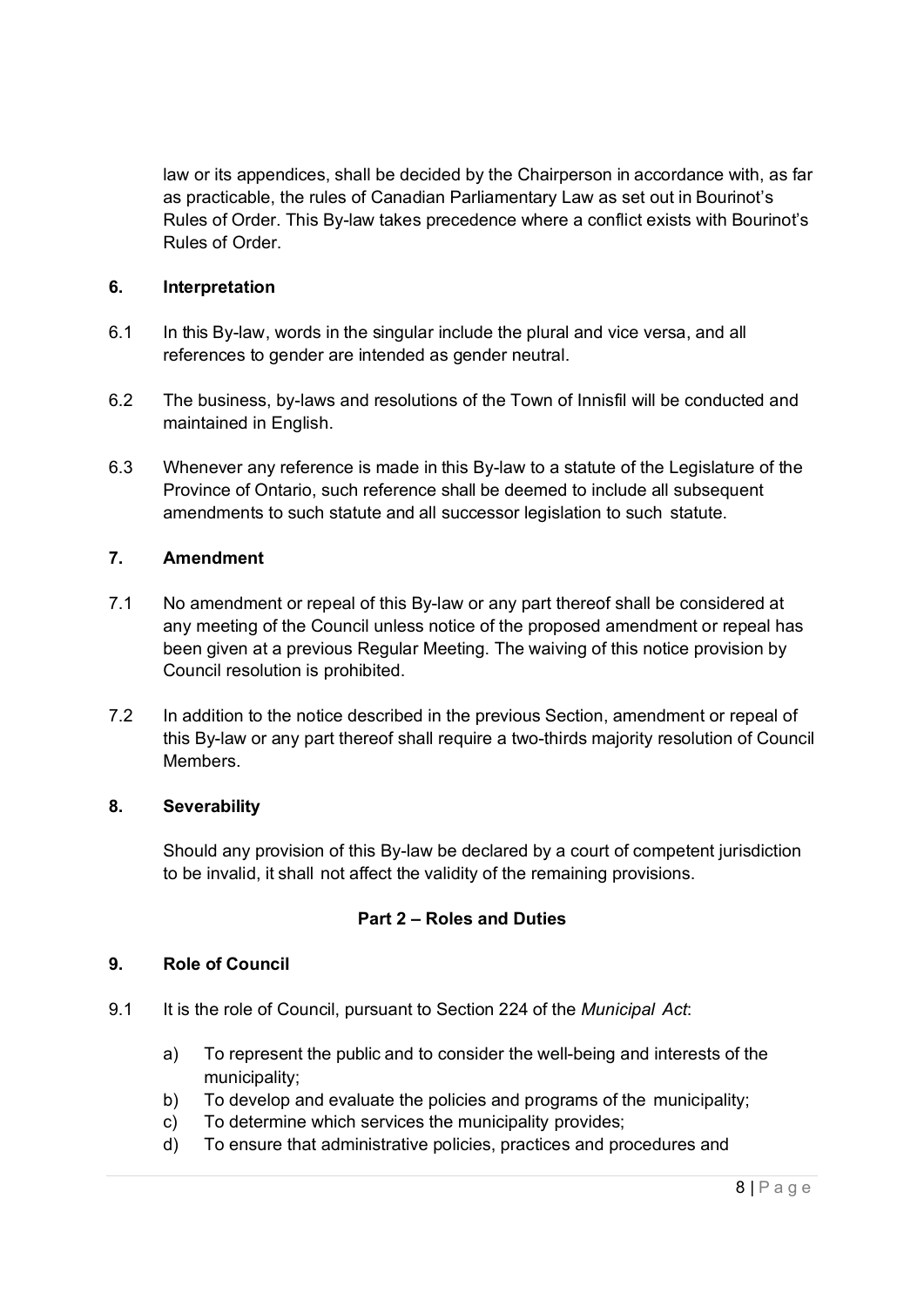controllership policies, practices and procedures are in place to implement the decisions of Council;

- e) To ensure the accountability and transparency of the operations of the municipality, including the activities of the senior management of the municipality;
- f) To maintain the financial integrity of the municipality; and
- g) To carry out the duties of Council under this or any other Act.
- 9.2 Council develops regulations to be adopted in by-laws and passes resolutions, which serve the purposes outlined above in Section 9(a).
- 9.3 Council appoints statutory officers to ensure that an appropriate management system is in place to administer the Town within the policies set by Council.
- 9.4 The whole of Council is designated as "Head" for the purposes of the *MFIPPA*.
- 9.5 Council collectively arbitrates matters where this By-law is silent and the matter is placed before Council for disposition.
- 9.6 Members and Staff shall adhere to the Council/Staff Protocol attached to this By- law as Appendix "B".

#### **10. Role of the Mayor**

- 10.1 It is the role of the Mayor as Head of Council, pursuant to Sections 225 and 226.1 of the *Municipal Act*:
	- a) To act as Chief Executive Officer of the municipality;
	- b) To preside over Council meetings so that its business can be carried out efficiently and effectively;
	- c) To provide leadership to Council;
	- d) Without limiting the generality of Clause (c), to provide information and recommendations to Council with respect to the role of Council as described in Section 9 of this By-law;
	- e) To represent the municipality at official functions;
	- f) To carry out the duties of the Head of Council under the *Municipal Act* or any other Act, with the exception of *MFFIPA* as noted in section 9.4;
	- g) To uphold and promote the purposes of the municipality;
	- h) To promote public involvement in the municipality's activities;
	- i) To act as the representative of the municipality both within and outside the municipality, and promote the municipality locally, nationally and internationally; and
	- j) To participate in and foster activities that enhance the economic, social and environmental well-being of the municipality and its residents.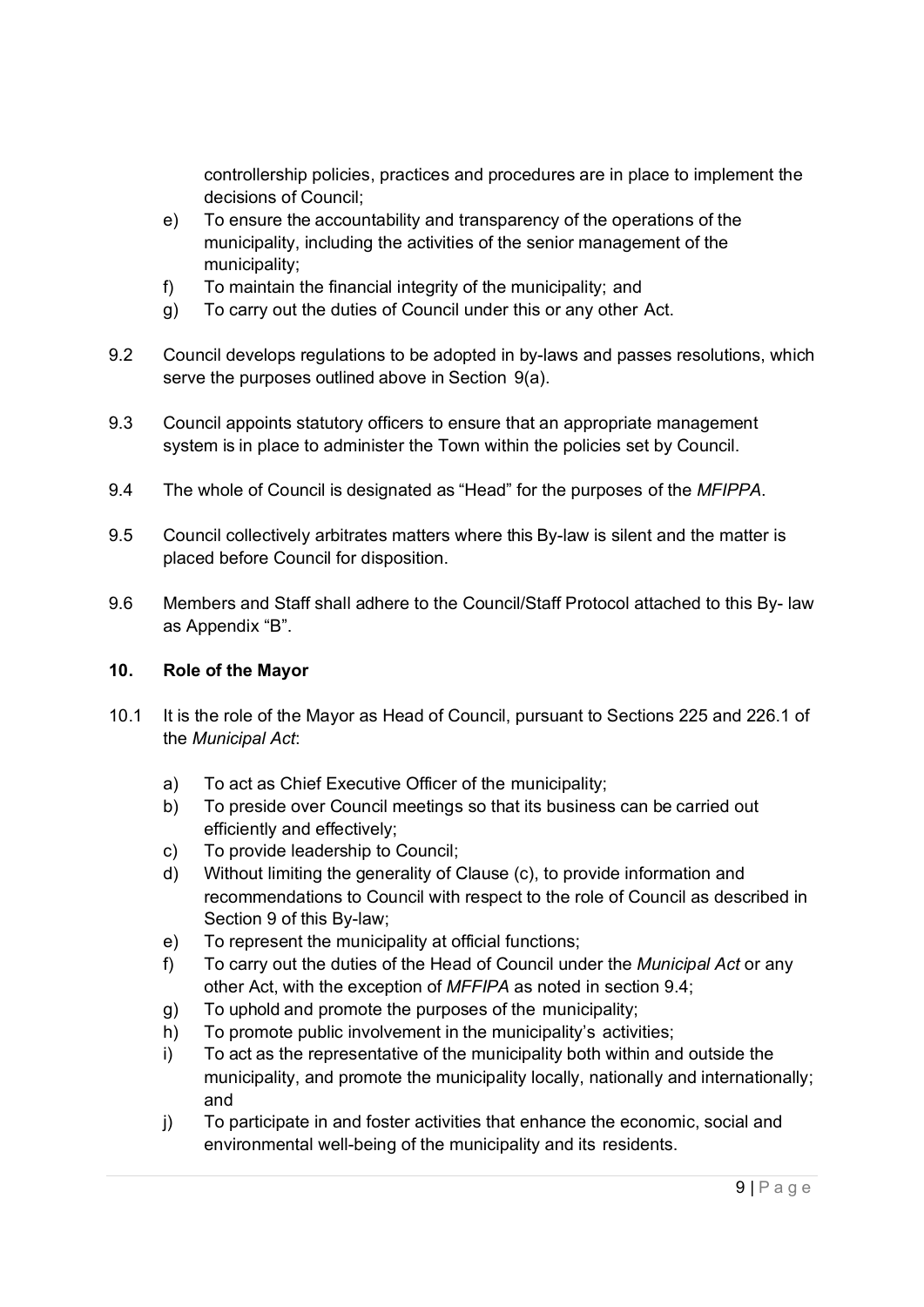- 10.2 The Mayor shall be the official spokesperson on matters discussed in Closed Session meetings, although this provision does not release the Mayor from the confidentiality requirements of Closed Sessions.
- 10.3 The Mayor shall sit on the Council of the County of Simcoe as County Councillor.
- 10.4 The Mayor is a non-voting *ex-officio* member of all Committees and may count towards quorum if required and may participate in the discussion or debate. The Mayor may only vote if he/she has been appointed by Council as a voting member, or if he/she is acting as replacement for the Council representative(s) should they be unable to attend a meeting.

# **11. Role of the Deputy Mayor**

- 11.1 The Deputy Mayor shall act as the Head of Council and assume certain duties of the Mayor outlined in Section 10 for the duration requested by the Mayor, should the Mayor be absent from the municipality, and notice is provided to the Clerk by the Mayor.
- 11.2 Notwithstanding the previous Section, the Deputy Mayor shall act as the Head of Council and assume the necessary duties of the Mayor for the necessary duration, should the Mayor be unable to perform his/her duties as a result of illness, incapacity, or the office of the Mayor becomes vacant.
- 11.3 The Deputy Mayor shall sit on the Council of the County of Simcoe as County Councillor.
- 11.4 For the purposes of the Town Emergency Plan, the Deputy Mayor shall be the alternate for the Mayor if he/she is unavailable.

#### **12. Role of the Chair**

- 12.1 Open the meeting by calling the meeting to order, and ensure that:
	- a) Quorum is maintained throughout the course of the meeting;
	- b) The business is announced in the order in which it is to be considered;
	- c) Receive and submit, in the proper manner, all motions presented by the members;
	- d) Direct discussion in such a manner that all questions and comments shall be presented through the Chair;
	- e) Put to vote all motions which are moved, and seconded when necessary, or all motions that arise in the course of the proceedings, and announce the result of each vote;
	- f) Decline to put to vote motions that infringe upon the rules under this By- law;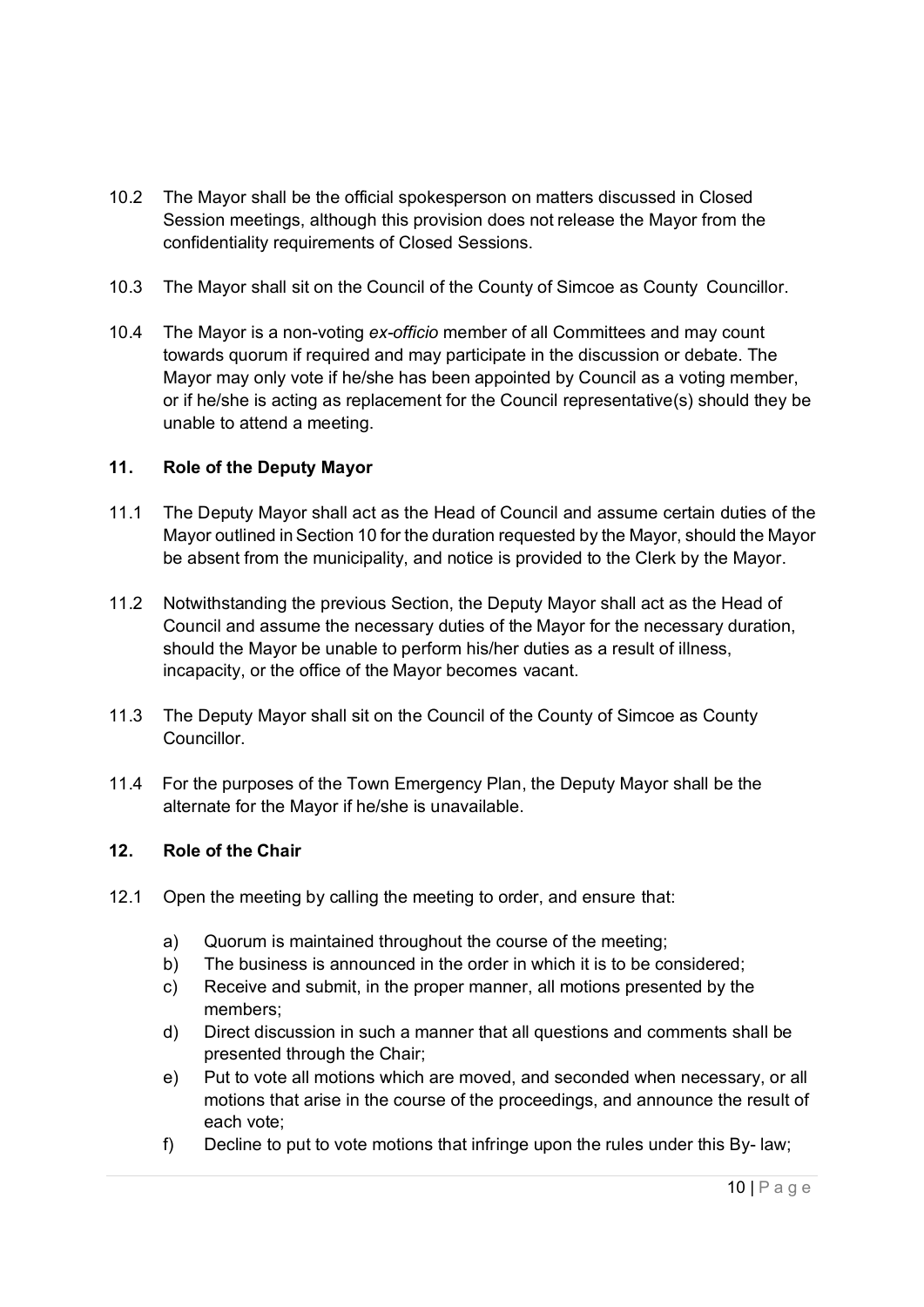- g) Uphold on all occasions the rules and the observance of order and decorum amongst the members, and the conduct of members and attendees, in accordance with this By-law, Council policies and procedures, or any other applicable legislation;
- h) Undertake all matters required to permit the meetings to proceed in an orderly and efficient manner;
- i) Members take a "health break" by announcing a minimum ten (10) minute recess after two (2) hours have passed since the last break;
- j) Authenticate by signature, all applicable by-laws;
- k) Adjourn the meeting when the business is concluded, or at the designated time; and
- l) Adjourn the meeting without question or suspend the meeting to a time to be named by the Chair, if he/she considers it necessary to establish order.

# **13. Role of CAO**

- 13.1 The CAO shall be appointed by by-law.
- 13.2 In addition to those roles and duties assigned by Council and specified in Sections 227 and 229 of the *Municipal Act*, the CAO shall have the following responsibilities:
	- a) Review and guide all policy recommendations prior to submission to Council;
	- b) Assist Council in discharging its responsibilities, and in a non-partisan manner, to aid Members in carrying out their duties;
	- c) Attend Council Meetings with the right to speak, subject to the consent of the Chairperson, but not to vote; and
	- d) Exercise general control and management of the affairs of the municipality to ensure its efficient and effective operation.
- 13.3 For the purposes of the Town Emergency Plan, the CAO shall designate a member of the senior management team to be his/her alternate.

# **14. Role of Clerk**

- 14.1 The Clerk shall be appointed by by-law and shall be deemed a municipal officer in accordance with the *Municipal Act,* and for any other purpose as required.
- 14.2 The Clerk is a non-voting *ex-officio* member of all Committees, unless he/she is appointed by Council as a voting member.
- 14.3 In addition to those roles and duties specified under Section 228 of the *Municipal Act*, the Clerk (or his designate) shall have the following responsibilities:
	- a) Retain the official records of the Town, including the minutes of the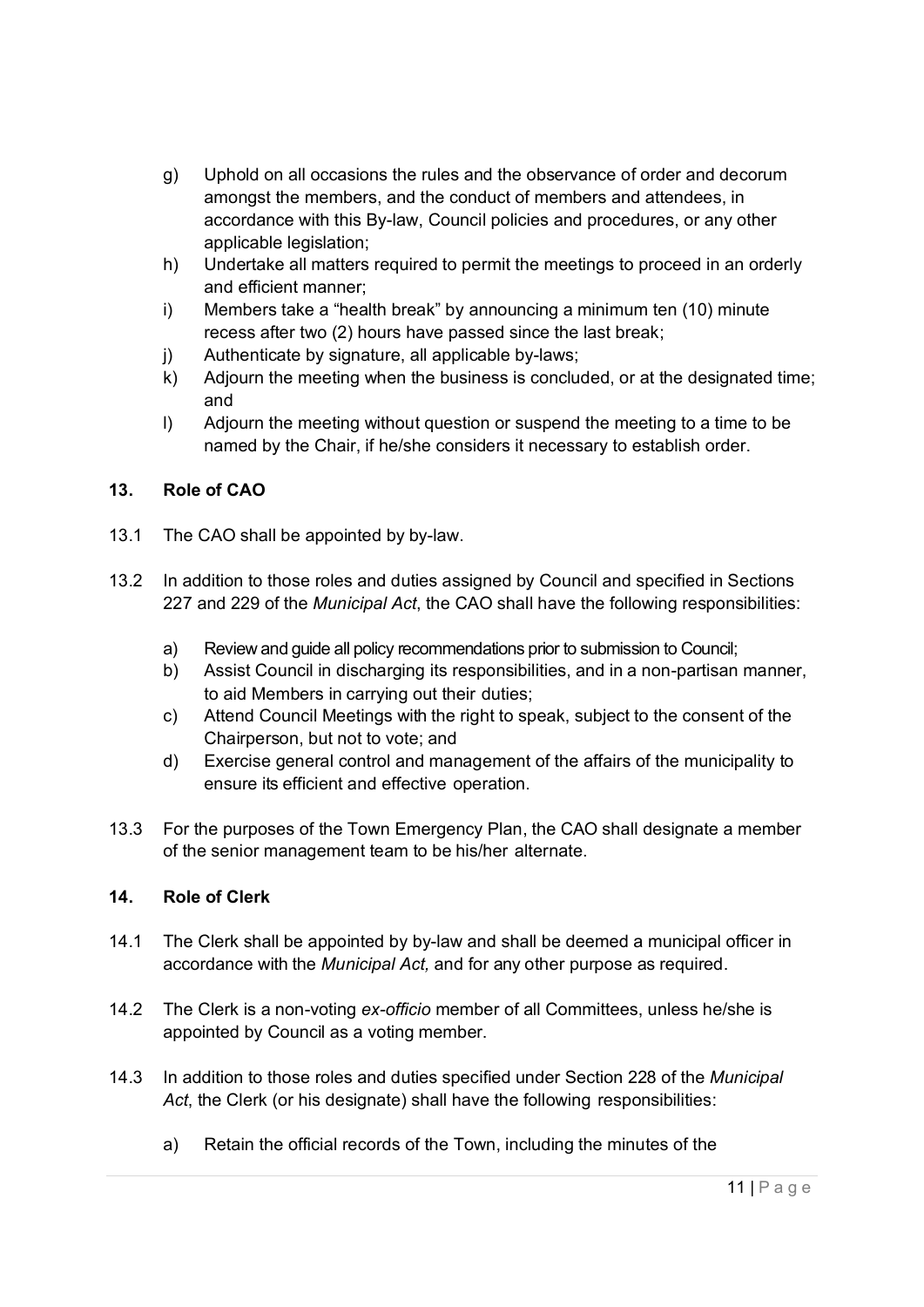proceedings of Council, and Committees, original by-laws, and executed agreements;

- b) Attend all Meetings (whether closed or open to the public) of Council and ensure that a detailed, but not necessarily verbatim, record of the proceedings is kept and that all resolutions are recorded without note or comment;
- c) Make such minor clerical, typographical or grammatical deletions, additions or other changes to any by-law, motion, resolution or minutes as may be required for the purpose of ensuring correct and complete implementation of Council direction;
- d) For the time period referenced in the Town's Records Retention By-law, retain any audio and/or visual recording made of Council and Public Meetings, which are not intended to replace the official public record adopted by Council;
- e) Prepare an agenda for all Regular Meetings;
- f) Facilitate the efficient management of Council Meetings by determining the suitability and eligibility of delegations on the basis of the presentation subject and/or request for action or support for Council;
- g) Include all reports of Committees on the Agenda of the next Regular Meeting;
- h) Effect notice to each Member and the public of every Regular Meeting and Special Meeting of Council, together with the Agenda and attachments in electronic format;
- i) Provide administrative support to Committees;
- j) Notify appropriate Town staff of any resolution passed by Council that is to be acted or reported upon by staff, as well as other individuals or groups that have expressed their desire to be notified of a particular subject matter and that have provided e-mail contact information for same;
- k) By way of delegated authority, place housekeeping or consolidation by- laws directly on the Consent List for Council approval or consideration;
- l) Appoint Deputy Clerk(s) by by-law and assign duties to same as required, pursuant to Subsection 228(2) of the *Municipal Act*;
- m) All powers and duties under the MFIPPA are delegated to the Clerk; and
- n) Perform such other duties as are prescribed by law, regulation, by-law or by direction of Council.
- 14.4 Council recognizes the importance of legal advice and shall refer questions of liability and corporate risk exposure to the Town Solicitor for consideration and report back to Council.

# **Part 3 – Meetings**

# **15. Location**

15.1 Council Meetings shall be held in the Council Chambers at the Town Hall located at 2101 Innisfil Beach Road, unless: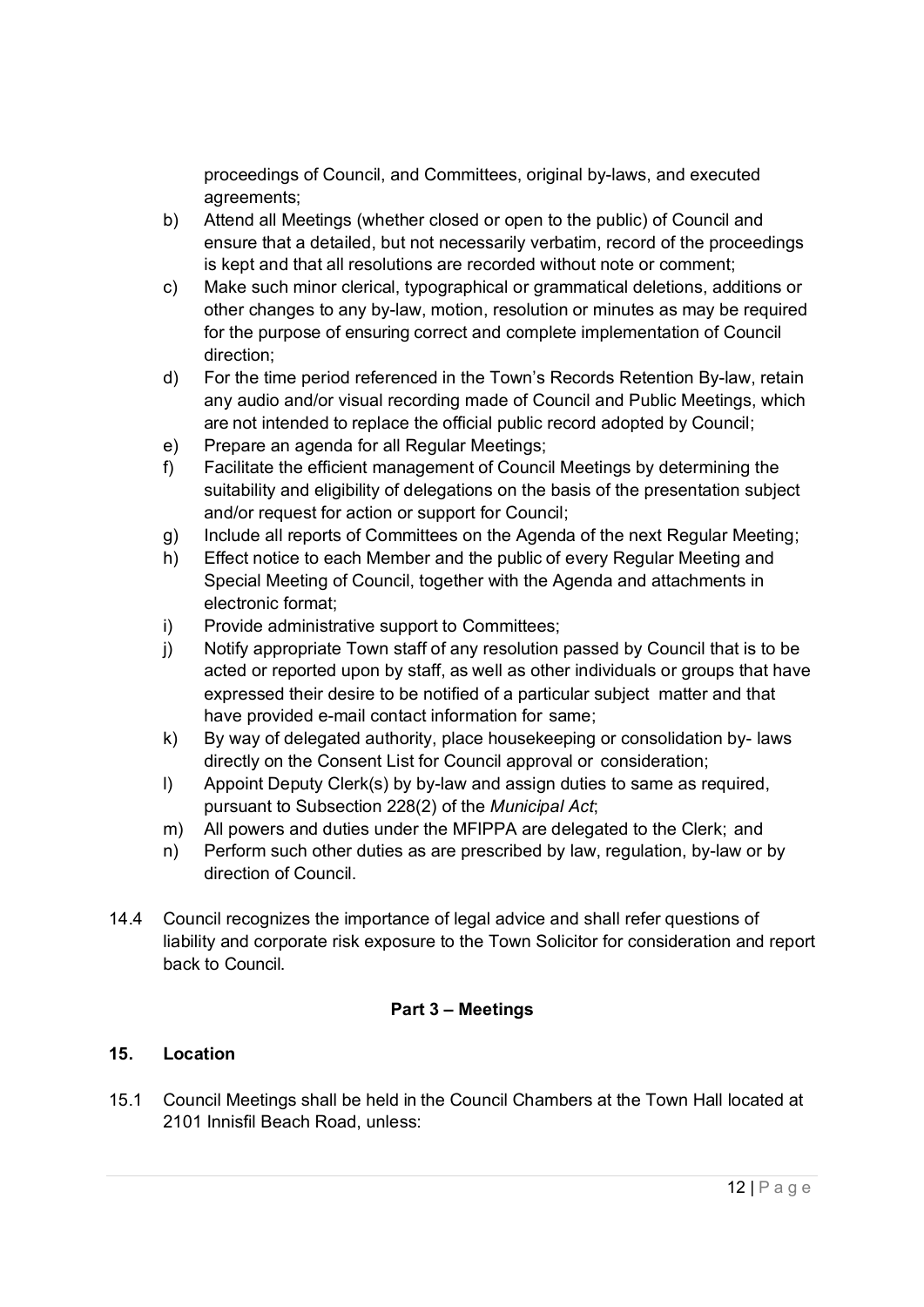- a) Otherwise specified in this By-law;
- b) An alternate location is passed by resolution of Council; or
- c) Where a resolution is impractical, the Clerk may select an alternate location within the municipality.
- 15.2 Where a Meeting of Council is held at a location other than the Council Chambers, notice shall be provided to the public no later than the time of publication of the agenda pursuant to Section 21 for Regular Meetings and Section 25 for Special Meetings.

# **15.3 Electronic Participation**

- a) Members, Staff, invited guests, and members of the public may attend Regular or Special electronic meetings of Council and Committees. Council members, Staff and invited guests may be permitted to attend electronic meetings closed to the public.
- b) When a Regular or Special Council meeting is being held in Council Chambers or an alternative location, up to two Members may participate by electronic participation and shall advise the Clerk at least 48 hours in advance of the meeting, on a first come first served basis.
- c) Members may participate by electronic participation to a maximum of five meetings annually for no more than two consecutive meetings.
- d) Quorum is satisfied in the same manner as if any Member is participating by electronical participation or in person.
- e) Council Members shall be permitted to vote when participating by electronic participation. The vote shall be held in a manner as indicated by the Chair.
- f) The Chair shall ensure that Members participating by electronic participation are given the same opportunity to speak to each question as they would have been given if participating in person.
- g) The Town may use electronic means to facilitate electronic participation at the Clerk's discretion in consultation with the CAO and Information Technology Services. Video conferencing shall be the preferred method of electronic participation, but the Clerk may allow for electronic participation by any means provided that there are audio capabilities for the participants which can be integrated into the Town's live streaming capabilities.
- h) In the event of any type of connection/service disruption, the Chair may recess the meeting to allow for attempts to reconnect. After 10 minutes of a connection/service disruption, the meeting shall resume, and no more efforts shall be taken to reconnect. The meeting minutes will reflect by notation that any Council members participating electronically are no longer in attendance due to technical reasons.
- i) In the event that the livestream fails to broadcast, the meeting will continue as long as physical quorum has been maintained, and a link to the recording of the meeting will be provided on the Town's website as soon as possible after the meeting has been adjourned.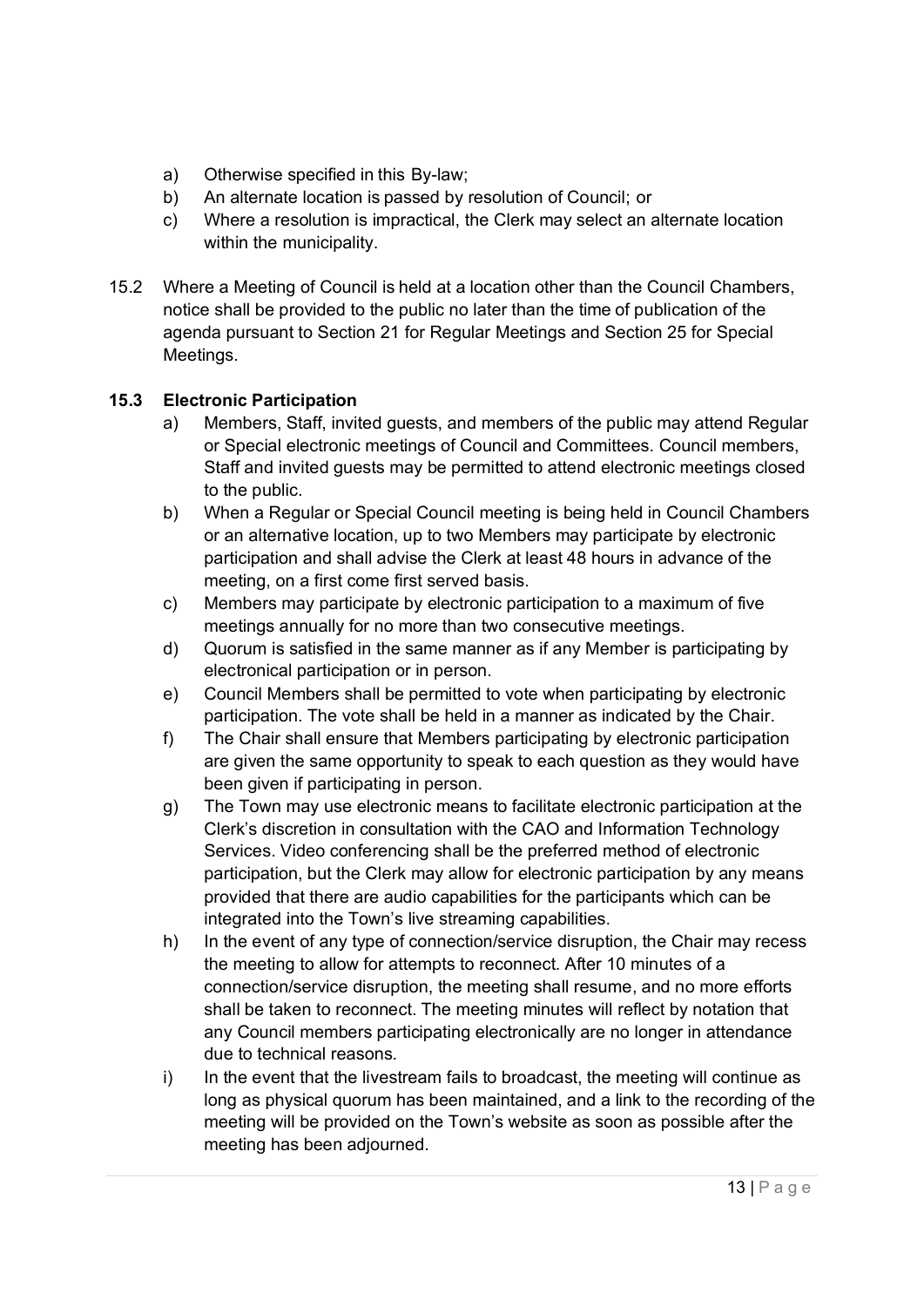j) All other Sections of this Procedural By-law shall remain in effect and shall be observed to the extent reasonably practicable during a meeting with electronic participants.

# **15.3.1 During Critical Circumstances**

- (a) Electronic participation shall be permitted for all Members at a Regular or Special Meeting of Council or Committee where the Clerk, in consultation with the Mayor and CAO, has determined that the meeting should continue to follow an electronic meeting format due to critical circumstances.
- b) Quorum is satisfied in the same manner as if any Member is participating by electronical participation or in person.
- c) In the event that the livestream fails to broadcast during a meeting where all participants are electronic, the meeting will be adjourned immediately, and all items will be forwarded to the next Regular or Special Council meeting agenda.
- d) All other Sections of this Procedural By-law shall remain in effect and shall be observed to the extent reasonably practicable during a meeting with electronic participants.

# **16. Decorum**

- 16.1 Members of the public attending a Meeting shall respect the formal and professional decorum of Council and its Committees. Individuals shall refrain from public outburst, shouting, and any behavior intended to disrupt the debate, discussion and general proceedings of Council or a Committee. Individuals with placards, signs, posters, clothing and similar advertising devices, whether political or otherwise, that demonstrate a lack of respect for the formal nature of Council Meetings being held in Council Chambers, may be asked to leave or remove those items by the Clerk. The Mayor or Chairperson may request that a member or members of the public vacate the location of a Meeting if their behavior or actions are deemed disruptive to the business at hand. Any person participating in a Meeting by electronic participation may be removed by Staff should they exhibit any of the above noted behaviors. The Mayor or Chairperson may unilaterally suspend the meeting until order is restored.
- 16.2 The Mayor or Chairperson may allow appropriate clapping in recognition of celebration.

# **17. Open to the Public**

17.1 All Meetings shall be open to the public and no person shall be excluded except where Council or a Committee meets for a Closed Session in accordance with this By-law and the *Municipal Act*.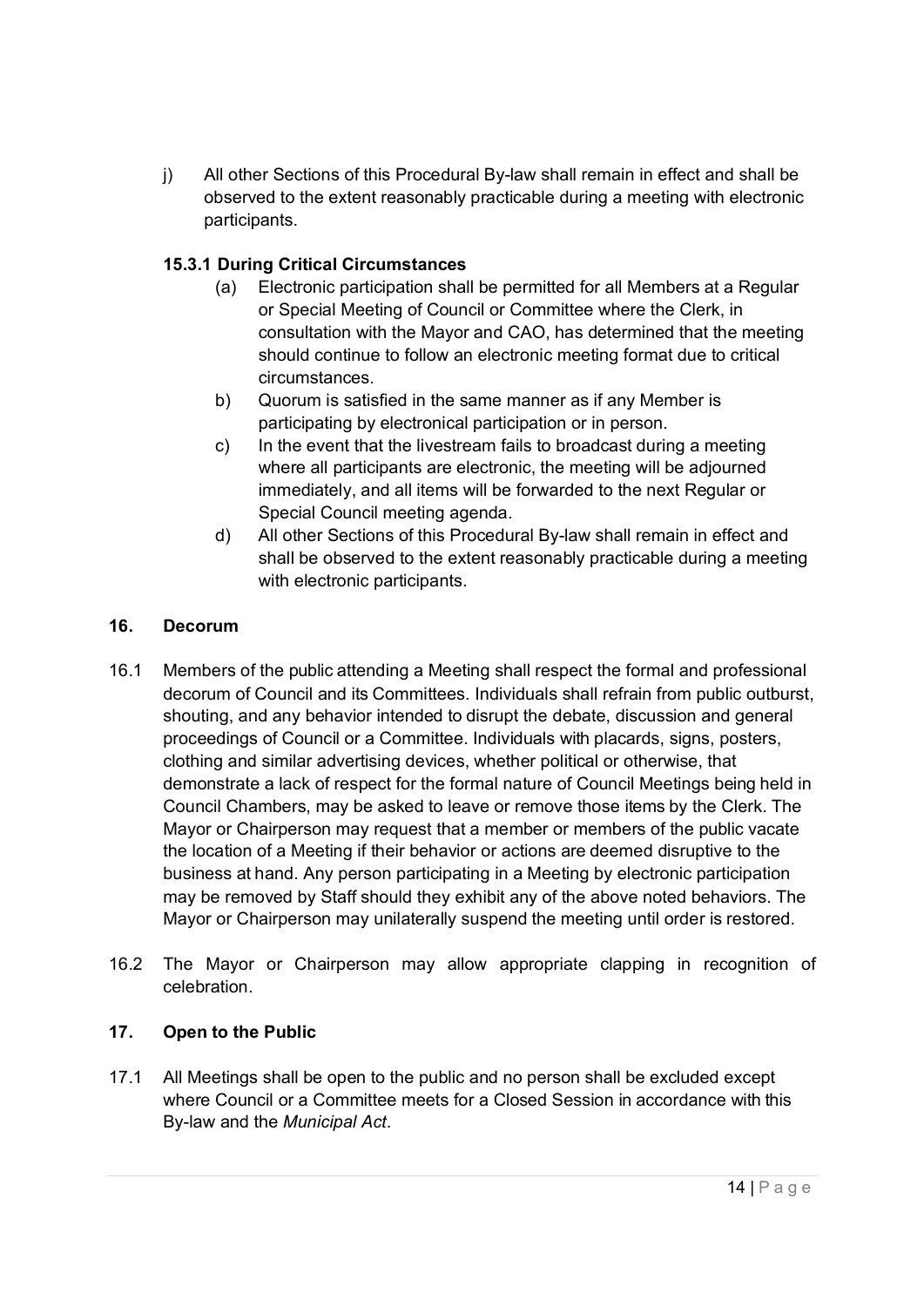- 17.2 Notice of all Meetings, excluding Closed Sessions, shall be provided to the public by posting at minimum the date, time, location, and topic on the Town Website.
- 17.3 Lack of receipt of notice shall neither affect the validity nor any action taken at the Meeting.

### **18. Staff Participation**

Town Staff and Town Consultants in attendance at a Meeting may be recognized to speak at the discretion of the Mayor or Chairperson. Members shall, whenever possible, communicate their concerns to Town Staff in advance of discussing them at a Meeting.

#### **19. Inclement Weather**

If it appears that a storm or similar occurrence will prevent the Members from attending a Meeting, the Mayor or Chairperson may postpone or cancel that Meeting up to three (3) hours before the start of the Meeting, by advising the Clerk who shall assist in advising as many Members as possible, as well as the media, senior management, and interested parties. Postponement shall not be for any longer than the next Regular Meeting.

#### **20. Inaugural Meeting of Council**

- 20.1 The inaugural meeting of Council shall be held at 7:00 p.m. in the Council Chambers at Town Hall on the first Wednesday in December following a regular municipal election, or the first Wednesday after the Council term commences, pursuant to the *Municipal Elections Act*, 1996, S.0. 1996, c. 32, Sch.
- 20.2 The Mayor Elect and Clerk shall be responsible for the format, agenda content, and arrangements for the inaugural meeting, but the agenda shall include the declaration of office, pursuant to Section 232 of the *Municipal Act*.

# **Regular Meetings**

#### **21. Schedule**

- 21.1 Council shall hold its Regular Meetings on the second and fourth Wednesday of each month, commencing at 7:00 p.m., subject to the exceptions noted in this Bylaw, or on such other day as may be determined by resolution of Council. In the event that such a day is a Holiday, Council shall meet at the same hour on the first day thereafter that is not a weekend or Holiday.
- 21.2 During the month of July Council shall observe a summer schedule during which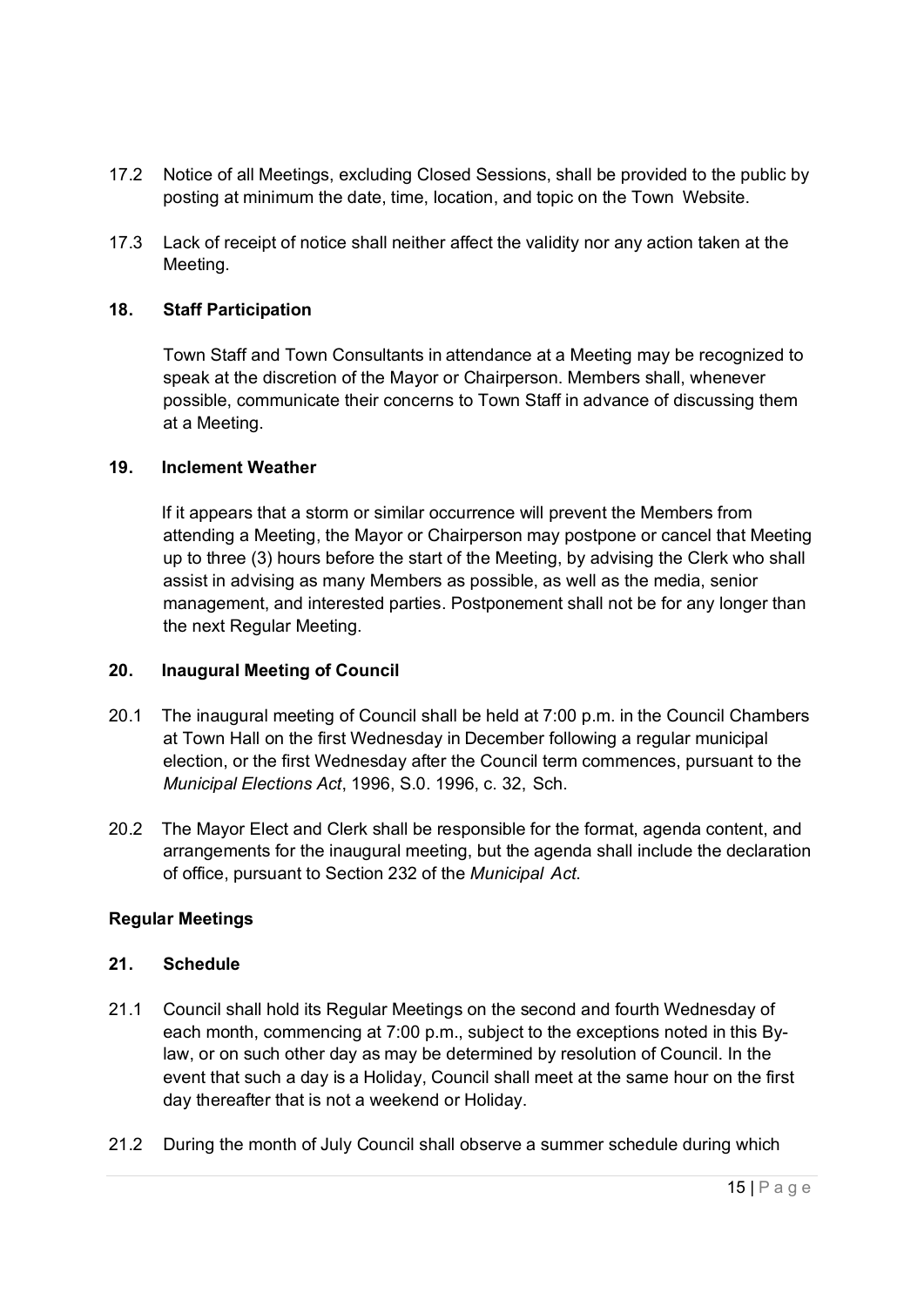time no regular Council meetings will be scheduled.

- 21.3 During the month of January, Council shall hold one (1) Regular meeting with the date to be determined annually when Council approves the yearly Council Schedule of Meetings, that will commence at 7:00 p.m., and during the months of August and December, Council shall hold one (1) Regular Meeting on the second Wednesday of each month, commencing at 7:00 p.m.
- 21.4 Where a Regular Meeting is to be held at a time or day other than as set out in this Section, the Clerk shall give at least one week's notice through publication on the Town Website, Town electronic sign, and where practical and time permits in a newspaper, which is contracted with the Town through applicable procurement policies, to give the public reasonable notice of the changed meeting date and time.

#### **22. Notice**

- 22.1 Notice of a Regular Meeting shall typically be provided to the public through publication of the Agenda and attachments on the Town Website by Wednesday at 4:30 p.m. the week prior to the Regular Meeting
- 22.2 Notwithstanding Section 22.1, the Clerk shall have the discretion to delay the release of the agenda as may be reasonably required.

#### **23. Action Tracking Report**

- 23.1 The Action Tracking Report shall be maintained by Clerk Services on the Town website for public viewing. Managers are responsible for providing Council with requested information and updates, as indicated in the Action Tracking Report.
- 23.2 Where a matter is Deferred or Tabled, the Clerk shall ensure that the direction is clearly indicated in the Minutes and recorded in the Action Tracking Report.
- 23.3 Any outstanding items on the Action Tracking Report from a previous Council term shall be considered by a newly elected Council within 60 days of its inaugural Council Meeting. At that time, Council shall either affirm or rescind each of the requests for a staff report, subject to the reconsideration provisions set out in this Bylaw.

#### **24. Agenda**

- 24.1 The Clerk shall have an Agenda prepared with an Order of Business typically containing the following:
	- a) Opening of the Meeting
	- b) Open Forum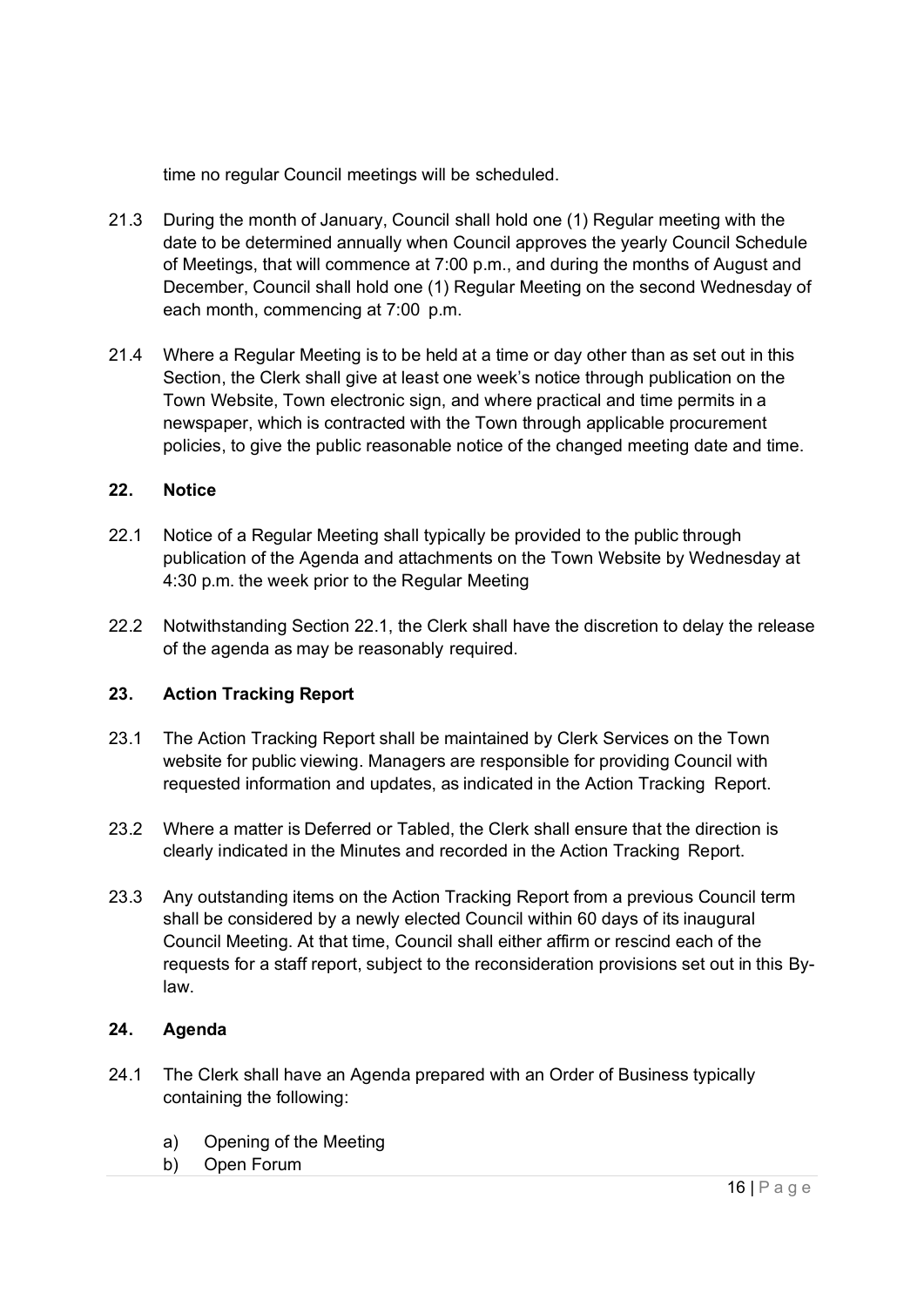- c) Approval of the Agenda
- d) Disclosure of Interest
- e) Presentation/Petitions
- f) Delegations by Members of the Public
- g) Delegations by Invited Guests or Town Staff
- h) County Council, Municipal Association & Conservation Authority Updates
- i) Consent List
- j) Committee of the Whole
- k) Notice of Motions/Motion for Which Notice Has Been Given
- l) Announcements
- m) Closed Session (if required)
- n) Confirming By-law
- o) Adjournment
- 24.2 The Agenda as outlined above may be adjusted at the discretion of the Clerk, CAO, or Chair, to suit the most efficient order of business prior to the distribution of the agenda.

# **Special Council Meetings**

#### **25. Schedule**

- 25.1 A special meeting of Council may be required from time to time and may be initiated by:
	- a) The Mayor or Chair;
	- b) The Clerk, upon receipt of a two-thirds majority petition of Members, containing their original signatures, and specifying the purpose; or
	- c) The Clerk, in consultation with the Chief Administrative Officer.
- 25.2 In general, Special Meetings of Council should be scheduled on the first and/or third Wednesday of the month, commencing at 6:30 p.m., however, the date, time, and location may be set by the Clerk in consultation with the Mayor or by two-thirds vote of the Members.
- 25.3 Notwithstanding Section 25.2, Special Meetings of Council, for the purpose of a Closed Session, may be scheduled to commence at 6:00 p.m. prior to a regularly scheduled Council meeting, or as required in consultation with Council.

# **26. Agenda**

26.1 The Clerk shall, when practical, have a Special Meeting agenda typically prepared in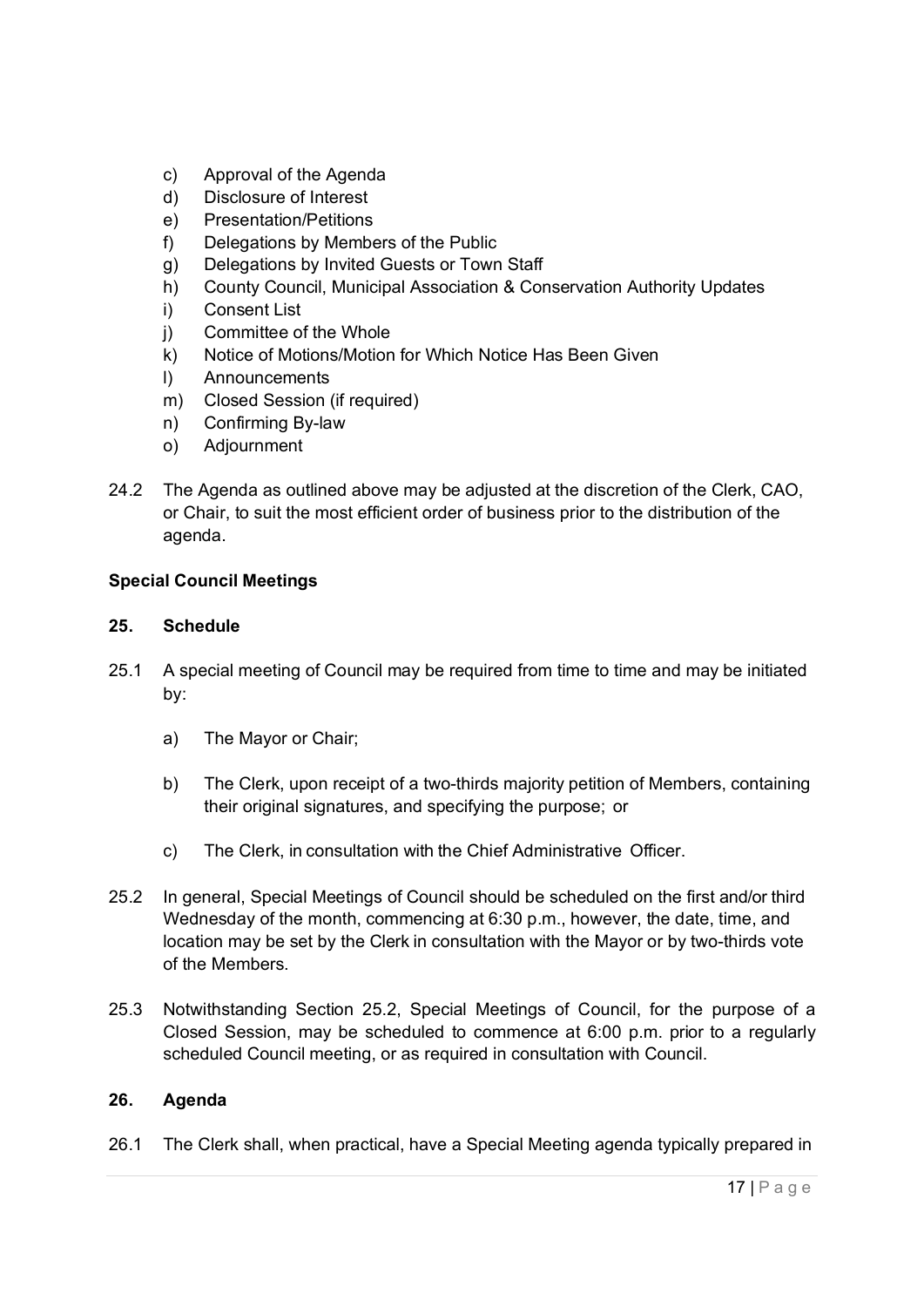the following Order of Business for the use by Members at a Special Meeting:

- a) Opening of Meeting
- b) Approval of the Agenda
- c) Disclosure of Interest
- d) Delegations or Public Consultation (if required)
- e) Business Items
- f) By-laws
- g) Confirming By-law
- h) Adjournment
- 26.2 Business transacted at a Special Meeting shall include only that for which notice was provided.

# **27. Notice**

- 27.1 The Clerk shall provide a minimum of forty-eight (48) hours' notice of the date, time, location and purpose of the Special Meeting, except in critical circumstances as determined by the Mayor and CAO (or their alternates).
- 27.2 In an emergency situation, at the discretion of the Mayor in consultation with the Clerk or CAO (or their alternates), the Notice, pursuant to Section 27.1, may be waived.

#### **28. Workshop**

Where the purpose of a Special Meeting is to have a workshop to receive information, education or training, the Clerk in consultation with the Mayor or Chair may prepare a workshop agenda that reflects the informal setting of such a meeting. The Workshop is deemed to be a session of the Committee of the Whole, although adherence to the provisions of this Procedural By-law related to the Committee of the Whole may be relaxed at the discretion of the Mayor or Chair.

# **Public Meetings Held Under An Act**

#### **29. Schedule**

- 29.1 In the event that a Public Meeting Under an Act is expected to require 30 minutes or less, Council shall hold a Special Council Meeting on the second or fourth Wednesday of each month as required, commencing at 6:30 p.m., subject to the exceptions noted in this By-law, or on such other day as determined by resolution of Council.
- 29.2 In the event that a Public Meeting Under an Act is expected to require more than 30 minutes, Council may hold a Special Council Meeting, to be held on the third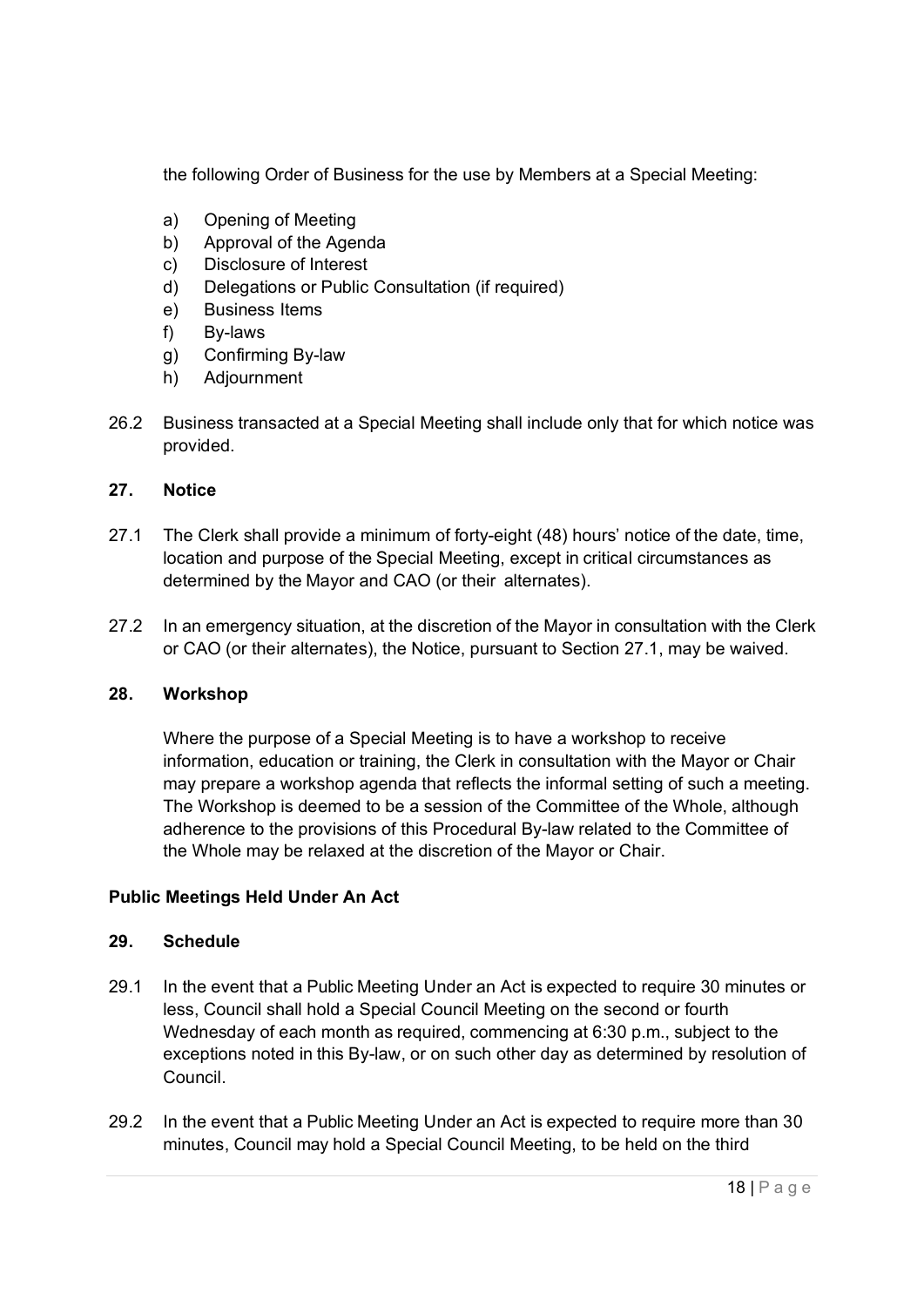Wednesday of each month as required, commencing at 6:30 p.m., subject to the exceptions noted in this By-law.

- 29.3 During the month of July, Council shall observe a summer schedule during which time no Public Meetings will be scheduled.
- 29.4 During the month of August and December, Public Meetings may be held on the third Wednesday of the month as required, commencing at 6:30 p.m.

#### **30. Agenda**

The Agenda for Public Meetings shall include a Public Consultation section whereby a Delegate may address Council at a Public Meeting regarding the subject matter at hand without prior notice.

#### **31. Public Consultation**

- 31.1 Members of the public may register for a Public Meeting by means as indicated within the agenda or on the Town's website and may be permitted to address Council members for an initial five minutes until all persons wishing to speak have had their initial five minutes. The Mayor may invite members of the public to speak for an additional five minutes, and this format shall continue until interested members of the public have been provided an opportunity to speak.
- 31.2 Any presentation materials being used during the Public Consultation must be provided to Clerk Services 48 hours in advance of the Meeting and are subject to review by Town Staff. Presentation materials may be circulated to Council in advance of the meeting by request and may be added to the agenda at the request of a Council member and a two -thirds majority vote.
- 31.3 Comments made by members of the public will be recorded within the Minutes and will form part of the public record.

#### **32. Notice**

The Clerk shall provide notice of the date, time, and location of Public Meetings by publication on the Town Website and other means as required by the relevant Act.

#### **33. Hearings**

Notwithstanding anything in this By-law, where Council convenes for the purpose of holding a hearing as required by any statute, the provisions of the statute and the *Statutory Powers Procedure Act* R.S.O. 1990, c. 5.22, as applicable, shall govern the proceedings.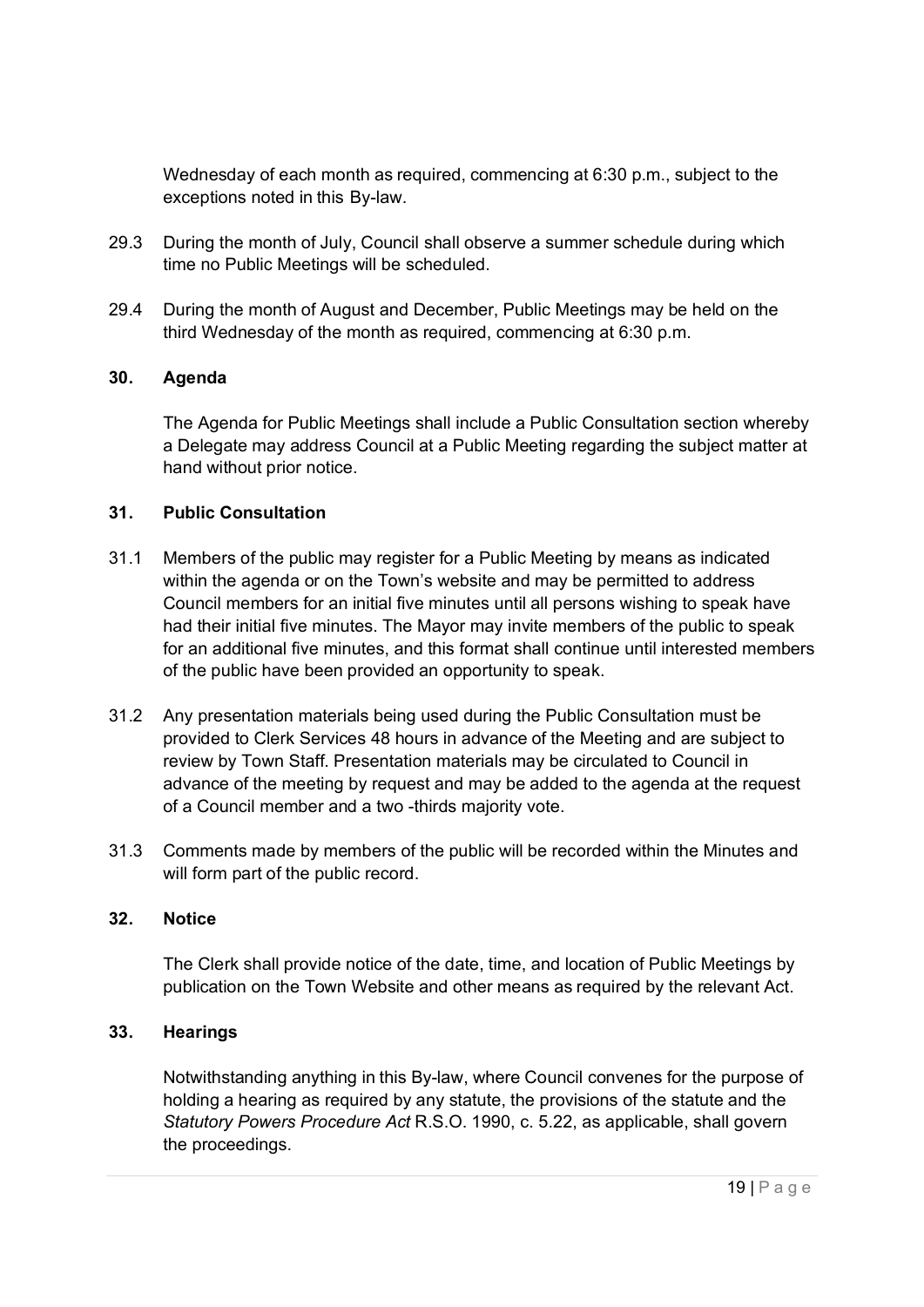# **34. Shareholder Meetings**

Council shall meet as Shareholder by way of a Special Council Meeting for any Corporation for which the Town of Innisfil holds shares. Council, at a regular meeting, may also consider reports from any Corporation for which the Town holds shares, and the Mayor and Clerk are authorized, upon approval by Council, to sign any necessary resolutions.

# **35. Assemblies**

- 35.1 An Assembly shall not be deemed to be a Meeting and shall not be subject to the formal rules applicable to Meetings contained in this By-law.
- 35.2 Examples of assemblies include, but are not limited to, community celebrations and events, Board and Agency dinners by invitation, Spirit of the Community Town events, dedications and openings, flag raising events, and award ceremonies.

# **Part 4 – Meeting Procedures**

# **36. Call to Order and Quorum**

- 36.1 The Mayor or Chair shall call the Members to order as soon after the hour of the Meeting as there is a Quorum present.
- 36.2 If a Quorum for a Meeting is not present within fifteen (15) minutes of the time fixed for the commencement of the Meeting, the Clerk or designate shall indicate that no Quorum is present and the Meeting shall stand adjourned until the next Meeting called in accordance with the provisions of this By-laws. A No Quorum Report shall be provided to Council.
- 36.3 The Mayor shall chair Council Meetings unless he/she is unavailable or has a conflict, in which case the Deputy Mayor will chair the Council Meeting. In the absence of the Mayor and the Deputy Mayor, and if a Quorum is present, the Clerk shall call the Members to order. An Acting Head of Council shall be chosen from the Members by the Members, who shall preside during the meeting or until the arrival of the Mayor or the Deputy Mayor, and such person shall be the Chair.
- 36.4 Members who abstain for reasons of a declared pecuniary interest or perceived conflict of interest are deemed to count towards the total to constitute a Quorum, pursuant to Section 7 of the *Municipal Conflict of Interest Act.*
- 36.5 If, during the course of a Meeting, Quorum is lost, the Chairperson shall declare that the meeting shall stand recessed temporarily or be adjourned until the date of the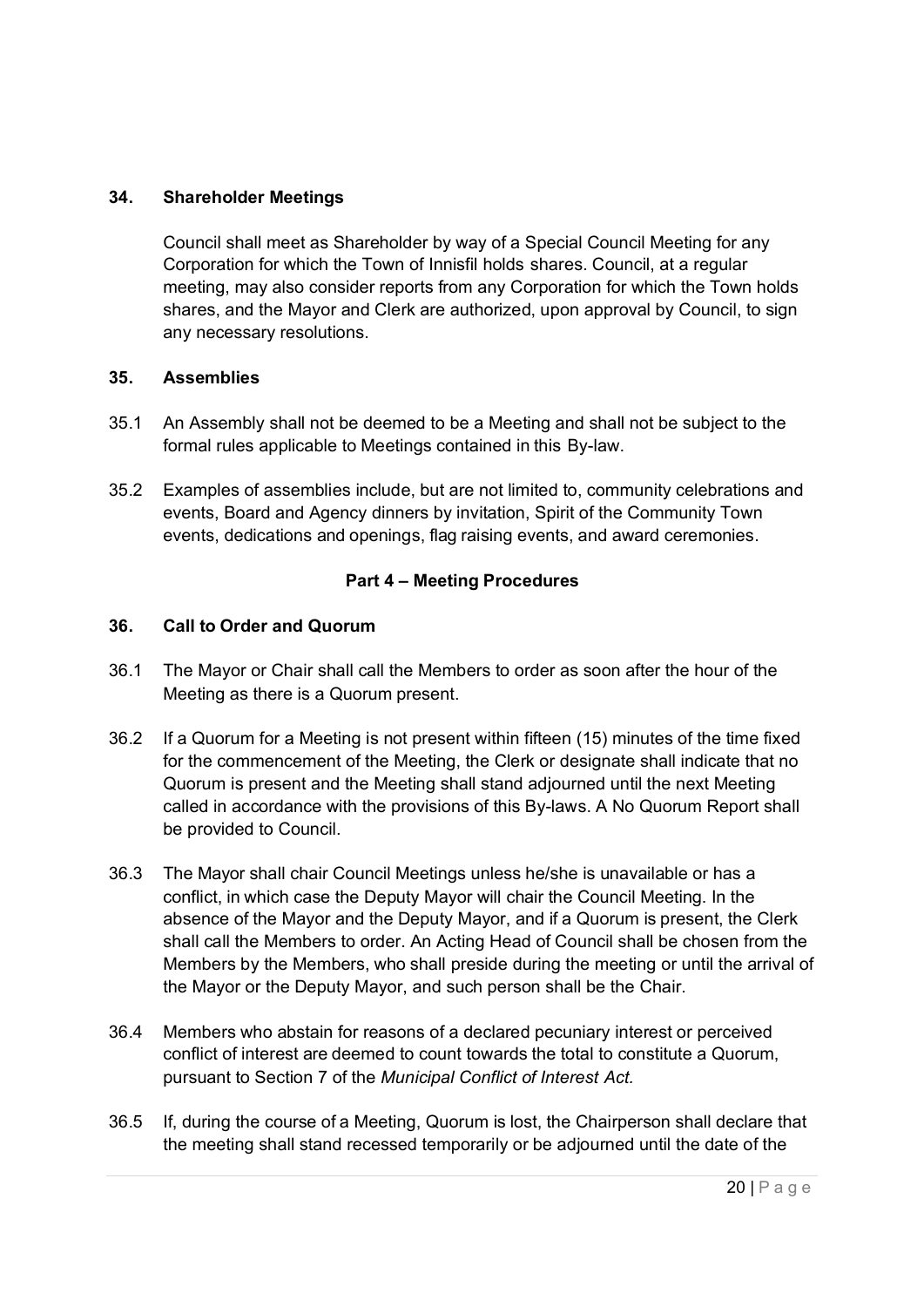next Meeting called in accordance with the provisions of this By-law.

36.6 The Clerk, or his or her designate, shall be present at all Regular Meetings, Closed Sessions, and Special Meetings.

# **37. Land Acknowledgement**

Meetings of Council or their committees may be opened with a Land Acknowledgement where appropriate at the discretion of the Chair, and this acknowledgement may be provided by any member of Council, Staff or invited guests as determined by the Chair.

#### **38. Open Forum**

- 38.1 Open Forum allows for comments from the public relating to any item appearing on the current Council meeting agenda.
- 38.2 All comments are to be addressed through the Mayor or Chairperson.
- 38.3 Individuals shall sign the 'Open Forum Register' prior to being permitted to speak to Council or a Committee during Open Forum and provide a written submission of their speaking content.
- 38.4 Open Forum may be made by electronic participation. In the event of any type of connection/service disruption, all other registered speakers will be provided two minutes, and then the Chair will ask the Clerk if the participant has reconnected before Open Forum is completed, or request that the Clerk read the written submission of speaking content as submitted by the participant upon registration.
- 38.5 Open Forum shall last no longer than ten (10) minutes. The length of time each individual has to address Council or a Committee shall be at the discretion of the Mayor or Chairperson, but as a general practice shall not be longer than two (2) minutes.
- 38.6 Individuals may verbally address Council however presentation or distribution of any materials is not permitted at the meeting. Material or information for Council may be provided to Clerk Services before 4:30 p.m. the day before the Meeting and will be reviewed by Staff and circulated to Council before 12 p.m. on the day of the Meeting.
- 38.7 Members and staff shall not be engaged in a debate or discussion during Open Forum. No motions shall be made during Open Forum as a result of comments made during Open Forum other than matters of procedure as outlined in Section 64.1. During Open Forum, no member of the public shall:
	- a. Speak disrespectfully of any person;
	- b. use offensive language;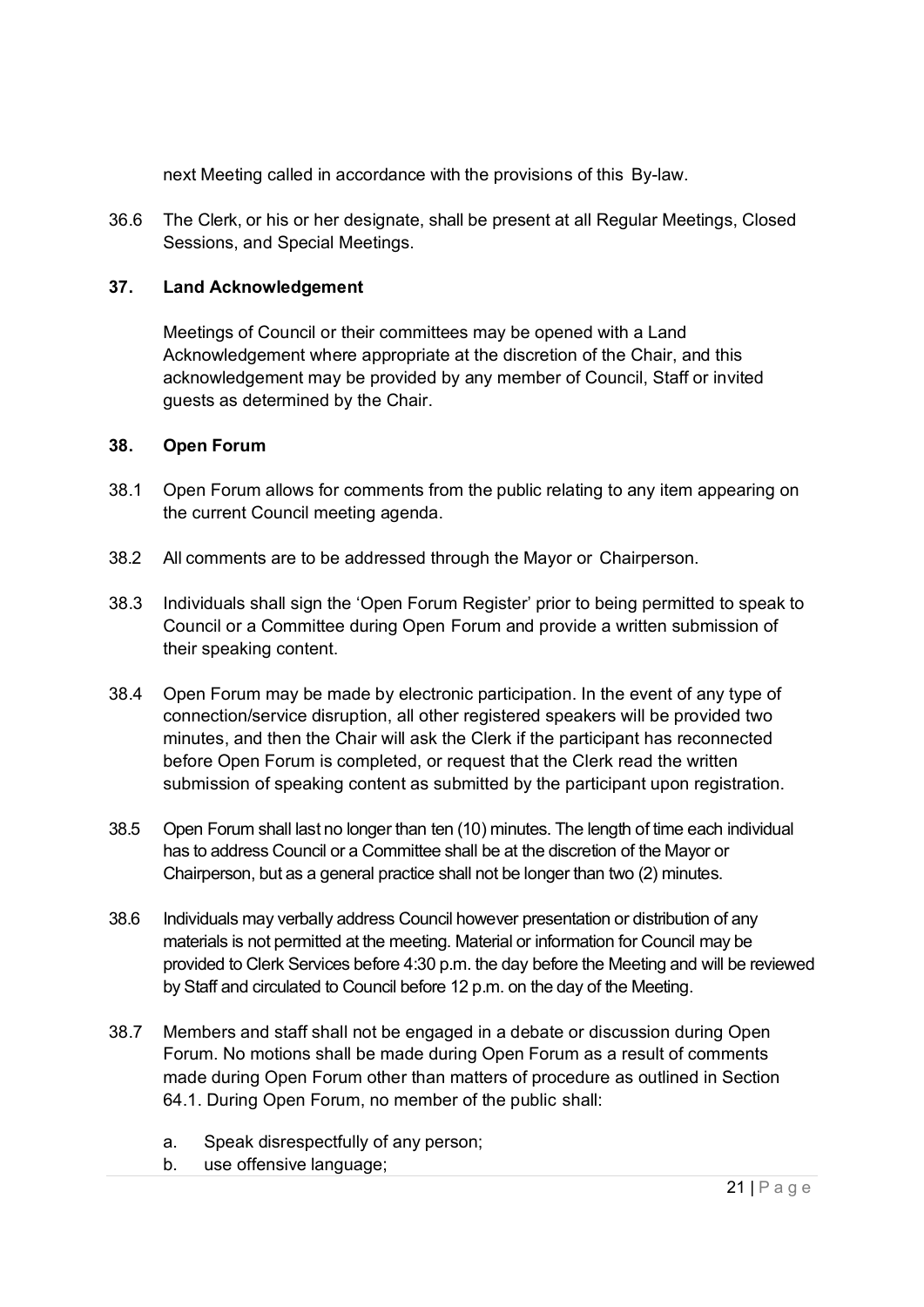- c. disobey the rules of procedure or a decision of the Mayor or Chairperson; or
- d. speak to Council about matters:
	- i. Involving current or pending litigation;
	- ii. Involving insurance claims;
	- iii. Administrative complaints that have not been reported and investigated through the Customer Service process;
	- iv. Beyond the jurisdiction of Council; or
	- v. Contrary to *MFIPPA*.
- 38.8 Comments made during Open Forum will not form part of the Minutes of Meeting. Council members may request that any material received regarding Open Forum be included on the Correspondence List of a subsequent Council meeting.

# **39. Approval of the Agenda**

- 39.1 Council shall approve the agenda as provided by Clerk Services.
- 39.2 The Clerk has the discretion to add item(s) to the Agenda under Approval of the Agenda section, after the Supplementary Version has been posted to the Town's website, where the Clerk is of the opinion that the matter is sufficiently urgent to violate the fundamental principle of providing the prescribed public notice, and the Late Submission item(s) should meet one of the following time-sensitive conditions:
	- a) Provide additional information to an existing agenda item;
	- b) Required to meet government/agency deadlines;
	- c) Delay would have legal or financial implications; or
	- d) Council/Committee direction.
- 39.3 All items, received after the Supplementary Version has been posted, must be approved by the Clerk before consideration by Council during Approval of the Agenda.
- 39.4 Council shall consider the Late Submission item(s) during Approval of the Agenda and these items require a two- thirds majority vote of Council to be added, with the exception of Delegations or Notices of Motion received by the permitted deadline. Any Delegation request received after the deadline would require a two-thirds majority vote.
- 39.5 Items approved for addition shall be added to their respective areas of the agenda with a notation to indicate that the item has been added.
- 39.6 Items added under this section may be Tabled or Deferred to allow for adequate public notice.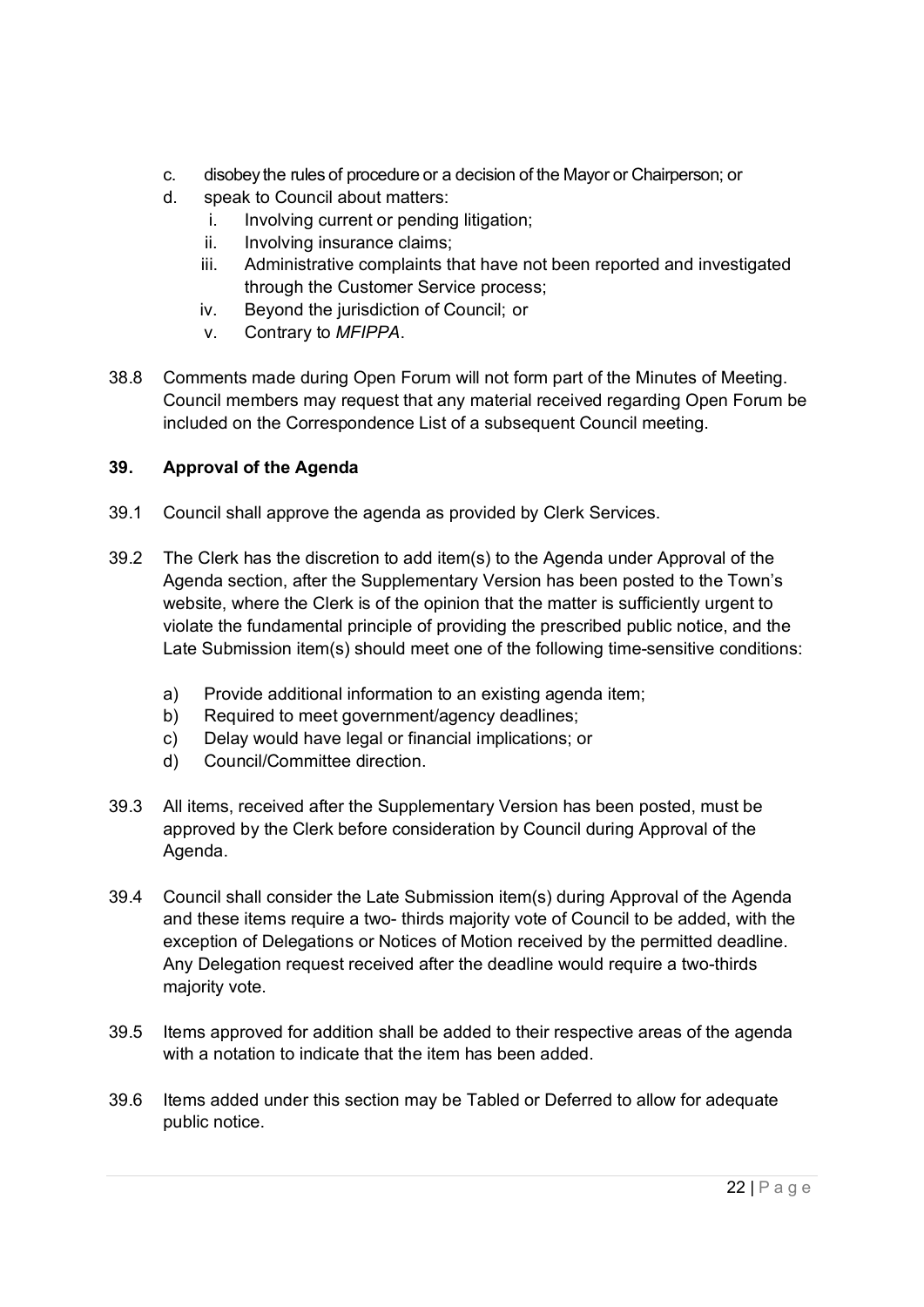39.7 Whenever possible, the Clerk shall endeavor to circulate Late Submission items and supporting documentation to Council, Town Staff and the media by posting them on the Town Website as soon as practical, preferably in advance of the Regular Meeting.

# **40. Disclosure of Interest**

- 40.1 Where a Member, either on his or her own behalf or while acting for, by, with and/or through another, has any pecuniary interest, direct or indirect, in any matter and is present at a meeting of the Council or Committee at which the matter is the subject of consideration, the member shall:
	- a) Prior to any consideration of the matter at the meeting, disclose the interest and the general nature thereof;
	- b) Not take part in the discussion of or vote on any question with respect to the matter; and
	- c) Not attempt in any way before, during and/or after the meeting to influence the voting on any such question.
- 40.2 Where a meeting is not open to the public and a Member has a pecuniary interest in a matter, in addition to complying with the requirements of Section 36.1, the Member shall forthwith leave the meeting for the part of the meeting during which that matter is under consideration.
- 40.3 Where the interest of a Member has not been disclosed by reason of his/her absence from a particular Meeting, the Member shall disclose his/her interest and otherwise comply at the first meeting of Council or Committee attended by him/her after that Meeting.
- 40.4 The Clerk shall record the particulars of any disclosure of pecuniary interest made by a Member and any such record shall appear in the minutes of that particular Meeting. The Clerk shall also maintain a Registry of all disclosures of interest that shall be made available to the Public as required.
- 40.5 Where a consent list item is the source of a declaration of pecuniary interest, the Member who has declared such an interest is deemed not to have voted on that matter.

# **41. Presentations**

41.1 Each Presentation may be provided up to ten (10) minutes speaking time, however, the requested time does not guarantee actual speaking time. Placement on an agenda and permitted speaking time shall be determined by the Clerk, subject to the volume of material on a given Regular Agenda. Clerks Services shall confirm the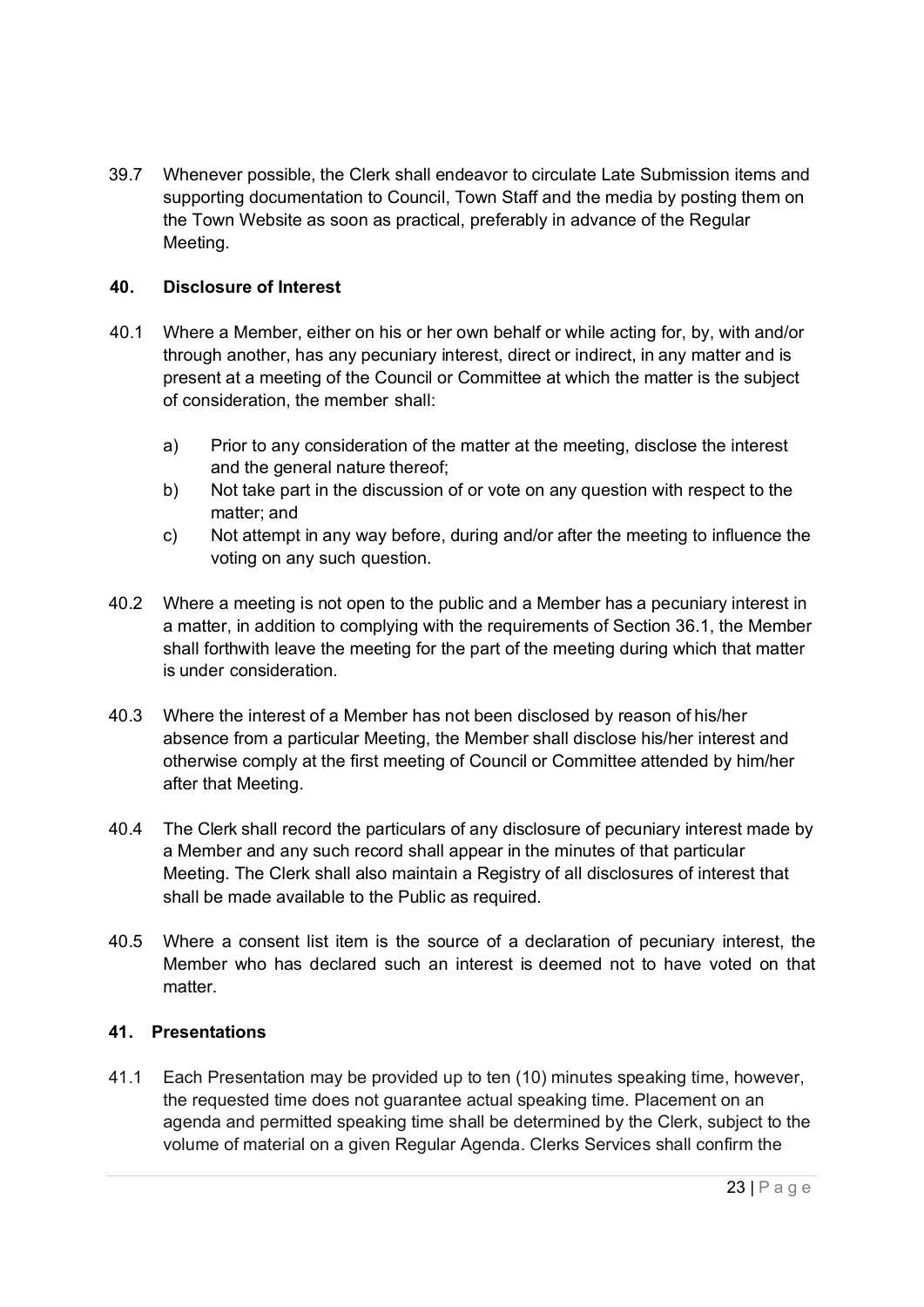allotted speaking time to the Presenter(s) in advance of the meeting. The Mayor or Chairperson has discretion to provide latitude under this section.

- 41.2 Presentation requests may be made to the Clerk no later than 12:00 p.m. (noon) on the Friday prior to a Regular Meeting. A request does not guarantee placement on an agenda.
- 41.3 Any material(s) that the Delegate wishes to use or have distributed to Council during their Delegation at Regular Council Meeting or Advisory or Ad Hoc Committee Meeting must be provided to Clerk Services 48 hours in advance of the Meeting, including any power point or other type of presentation.
- 41.4 Presentations may be made by electronic participation. In the event of any type of connection/service disruption, the Chair may recess the meeting to allow for attempts to reconnect. After 10 minutes of a connection/service disruption, the meeting shall resume, and no more efforts shall be taken to reconnect. The meeting minutes will reflect by notation that due to technical difficulties the presentation was interrupted. The Presentation may be rescheduled to the next available Council meeting or Council may receive the information as presented or refer the information to Staff.
- 41.5 A motion to express Council's or a Committee's appreciation or similar sentiment is proper during this part of the meeting without prior notice.

# **42. Petitions**

- 42.1 Each presentation of a Petition may be provided up to ten (10) minutes speaking time, however, the requested time does not guarantee actual speaking time. Placement on an agenda and permitted speaking time shall be determined by the Clerk, subject to the volume of material on a given Regular Agenda. Clerks Services shall confirm the allotted speaking time to the Presenter(s) of a Petition in advance of the meeting. The Mayor or Chairperson has discretion to provide latitude under this section. The subject matter of a Petition need not relate to a matter on the Agenda.
- 42.2 Presenters of Petitions shall apply on the form prescribed by the Clerk no later than 12:00 p.m. (noon) on the Friday prior to a Regular Meeting. A request does not guarantee placement on an agenda.
- 42.3 Timing for submission of a Petition to a Committee, shall be at the discretion of the Chair of the respective Committee.
- 42.4 Any material(s) that the Petitioner wishes to use or have distributed to Council during their Delegation at Regular Council Meeting or Advisory or Ad Hoc Committee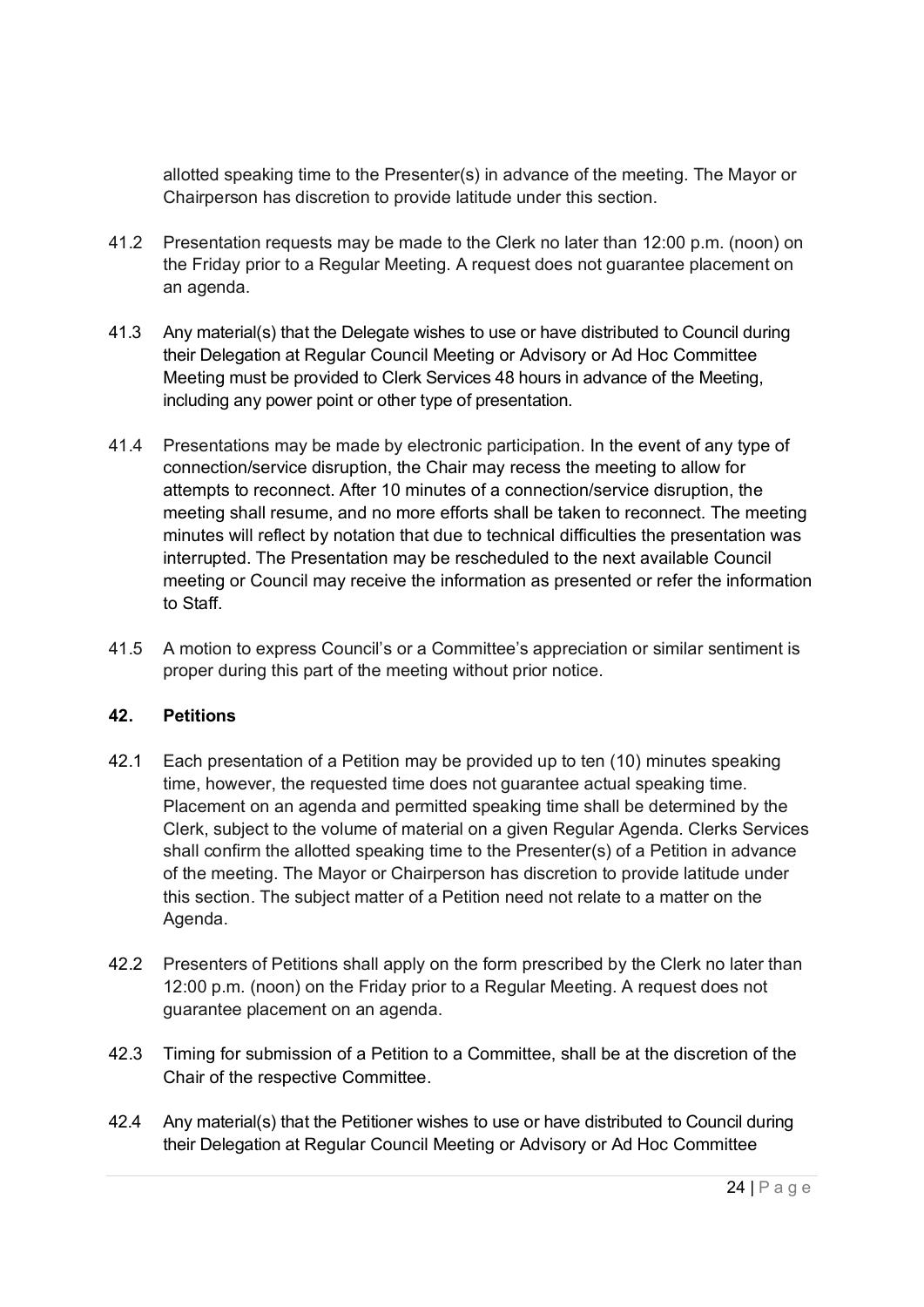Meeting must be provided to Clerk Services 48 hours in advance of the Meeting, including any power point or other type of presentation.

- 42.5 Presenters of a Petition may be made by electronic participation. In the event of any type of connection/service disruption, the Chair may recess the meeting to allow for attempts to reconnect. After 10 minutes of a connection/service disruption, the meeting shall resume, and no more efforts shall be taken to reconnect. The meeting minutes will reflect by notation that due to technical difficulties the presentation of the Petition was interrupted. The Presentation of the Petition may be rescheduled to the next available Council meeting or Council may receive the information as presented or refer the information to Staff.
- 42.6 Motions to receive a Petition, refer the matter to Town Staff for consideration, or direct Town Staff to report back to Council, are proper during this part of the Agenda without prior notice. Any other motion related to a Petition shall be moved during the Notice of Motion part of the Agenda.
- 42.7 The Clerk may refuse to schedule a Petition presentation and not place a Petition on the Council Agenda where the subject matter:
	- a) involves current or pending litigation
	- b) Involves insurance claims;
	- c) Involves administrative complaints that have not been reported and investigated through the Customer Service process;
	- d) Is beyond the jurisdiction of Council; or
	- e) Is contrary to *MFIPPA.*
- 42.8 Petitions must include at least ten (10) signatures. Signatories to a Petition are deemed to have waived any expectation of privacy as a result of the record being created for review by the general public.
- 42.9 Petitions shall contain the printed name, signature, address and phone number of the individuals signing it. Signatures without contact information shall be redacted by the individual or group submitting the Petition.
- 42.10 Petitions containing only original signatures will be accepted and may be submitted electronically.
- 42.11 After a petition has been presented to Council, all follow-up by Town Staff will be provided to the person who made the initial submission, and it is the responsibility of that person to contact or update any of the persons who signed the initial petition.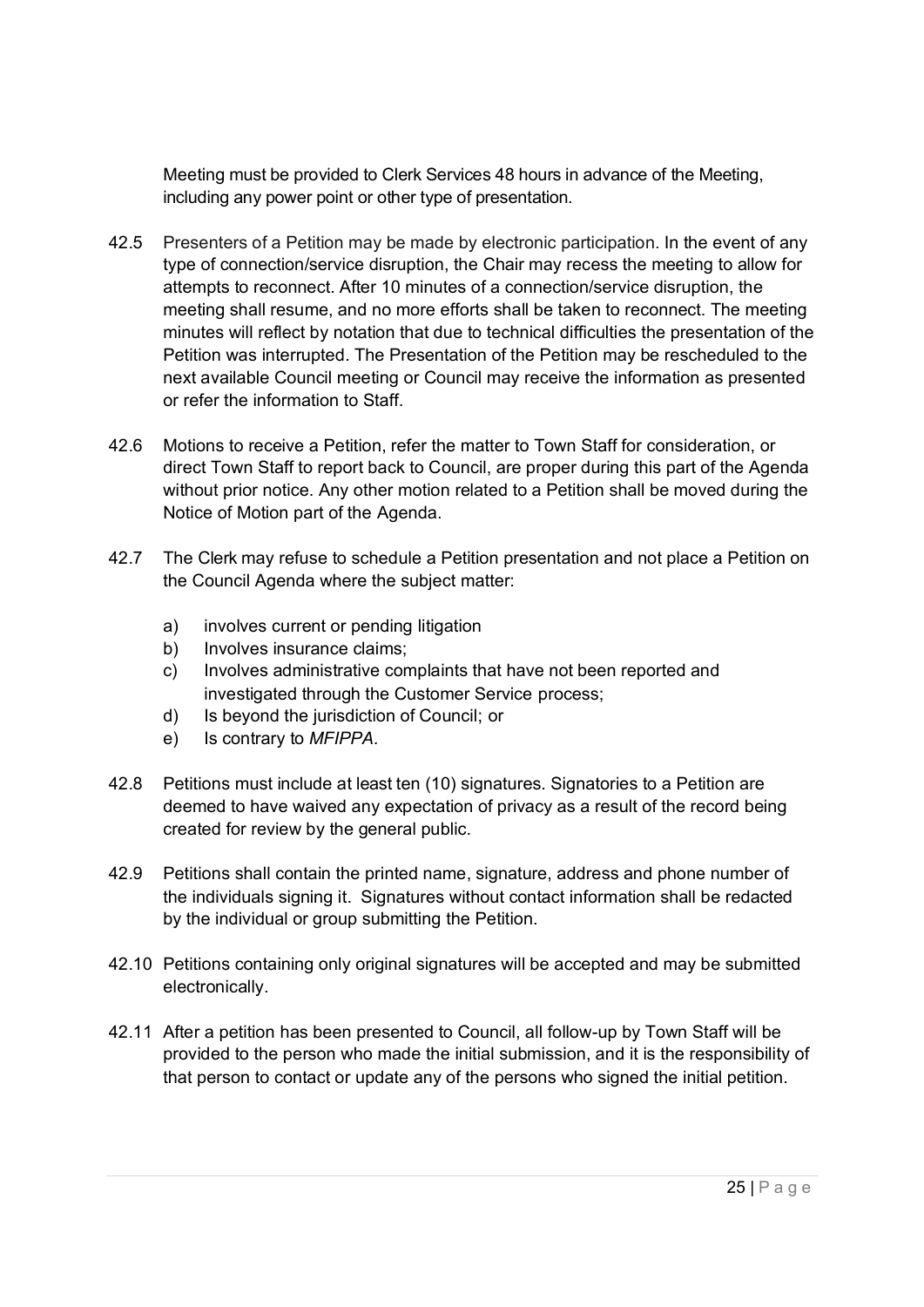# **43. Delegations by Members of the Public/Delegations by Invited Guests or Members of Staff**

- 43.1 Each Delegation may be provided up to ten (10) minutes speaking time, however, the requested time does not guarantee actual speaking time. Placement on an agenda and permitted speaking time shall be determined by the Clerk, subject to the volume of material on a given Regular Agenda. Clerks Services shall confirm the allotted speaking time to the Delegate(s) in advance of the meeting. The Mayor or Chairperson has discretion to provide latitude under this section. The subject matter of a Delegation need not relate to a matter on the Agenda.
- 43.2 Delegates regarding an item appearing on the agenda shall apply on the prescribed form no later than 12:00 p.m. (noon) on the Monday prior to a Regular Council Meeting, or two (2) business days prior to an Advisory or Ad Hoc Committee Meeting. In addition to the information set out in the prescribed form, the Delegate shall provide the Clerk or his/her designate with the purpose of the Delegation, an outline of the subject matter to be covered, and any supporting materials electronic or otherwise.
- 43.3 Delegates regarding an item **not** appearing on the agenda shall apply on the prescribed form no later than 12:00 p.m. (noon) on the Friday prior to a Regular Council Meeting or Advisory or Ad Hoc Committee Meeting. In addition to the information set out in the prescribed form, the Delegate shall provide the Clerk or his/her designate with the purpose of the Delegation, an outline of the subject matter to be covered, any supporting materials electronic or otherwise and the requested speaking time up to a maximum of ten (10) minutes. Requested time does not guarantee actual speaking time.
- 43.4 Any material(s) that the Delegate wishes to use or have distributed to Council during their Delegation at Regular Council Meeting or Advisory or Ad Hoc Committee Meeting must be provided to Clerk Services 48 hours in advance of the Meeting, including any power point or other type of presentation.
- 43.5 Notwithstanding Section 43.1 of this By-law, Delegations by Invited Guests that includes Town Consultants, Committees, Boards or Commissions, municipal partners, or Town Staff may be permitted additional time that would facilitate adequate presentation of subject material.
- 43.6 Delegations may be made by electronic participation. In the event of any type of connection/service disruption, the Chair may recess the meeting to allow for attempts to reconnect. After 10 minutes of a connection/service disruption, the meeting shall resume, and no more efforts shall be taken to reconnect. The meeting minutes will reflect by notation that due to technical difficulties the Delegation was interrupted. The Delegation may be rescheduled to the next available Council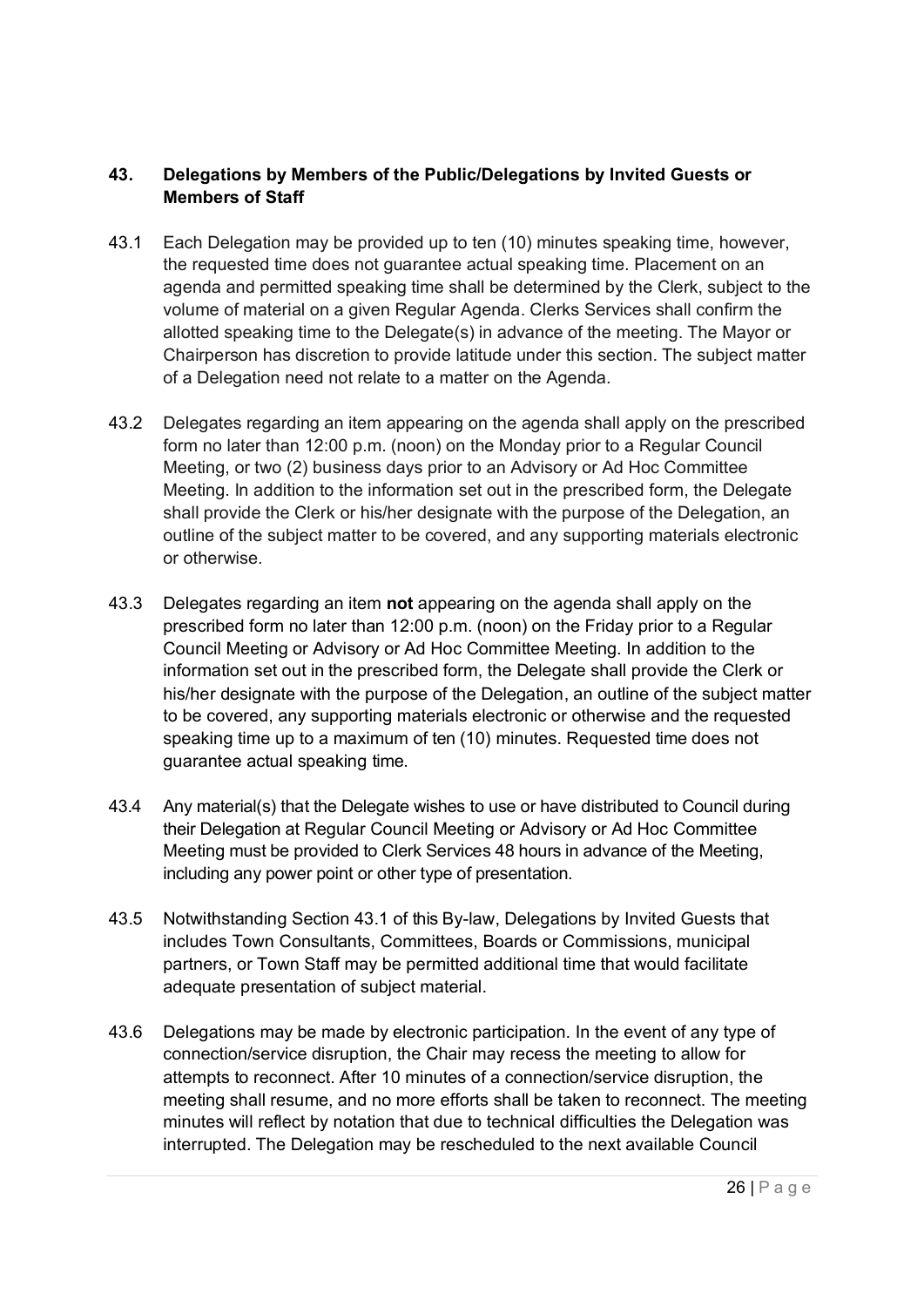meeting agenda or Council receive the information or refer the information to Staff.

- 43.7 By two-thirds majority vote, Council or Committee may add a Delegation that missed the registration deadline noted in this By-law or extend the time allotted for a specific Delegation, provided that it relates to an item on the agenda for the current meeting.
- 43.8 The Mayor or Chairperson may curtail any Delegation for disorder or any other breach of this or any By-law. When the Mayor or Chairperson rules that the Delegation is concluded, the individual/group shall withdraw immediately.
- 43.9 Members may ask questions of the Delegate to obtain additional relevant information. Debate between Members is not permitted during the Delegation.
- 43.10 Delegates may be invited to answer further question(s) that may be raised during debate in Committee of the Whole.
- 43.11 A Delegation request is not required for any Proponent or their representative regarding any planning or development matter. The Proponent or their representative will not be identified as a Delegation on the Agenda, unless requested, however they may be permitted to respond to any questions by Council or provide relevant information during consideration of that item.
- 43.12 No Delegate shall:
	- a) Speak disrespectfully of any person;
	- b) Use improper language;
	- c) Speak on any subject other than the subject for which they have received approval to address Council or a Committee;
	- d) Disobey the rules of procedure or a decision of the Mayor or Chairperson; or
	- e) Speak to Council about the following matters:
		- Involving current or pending litigation;
		- Involving insurance claims;
		- Administrative complaints that have not been reported and investigated through the Customer Service process;
		- Beyond the jurisdiction of Council; or
		- Contrary to *MFIPPA*.

# **44. County Council, Municipal Associations & Conservation Authority Updates**

Members of Council who sit on external municipal organizations or associations will provide any updates at a Regular Meeting on matters of interest to the Town, when appropriate.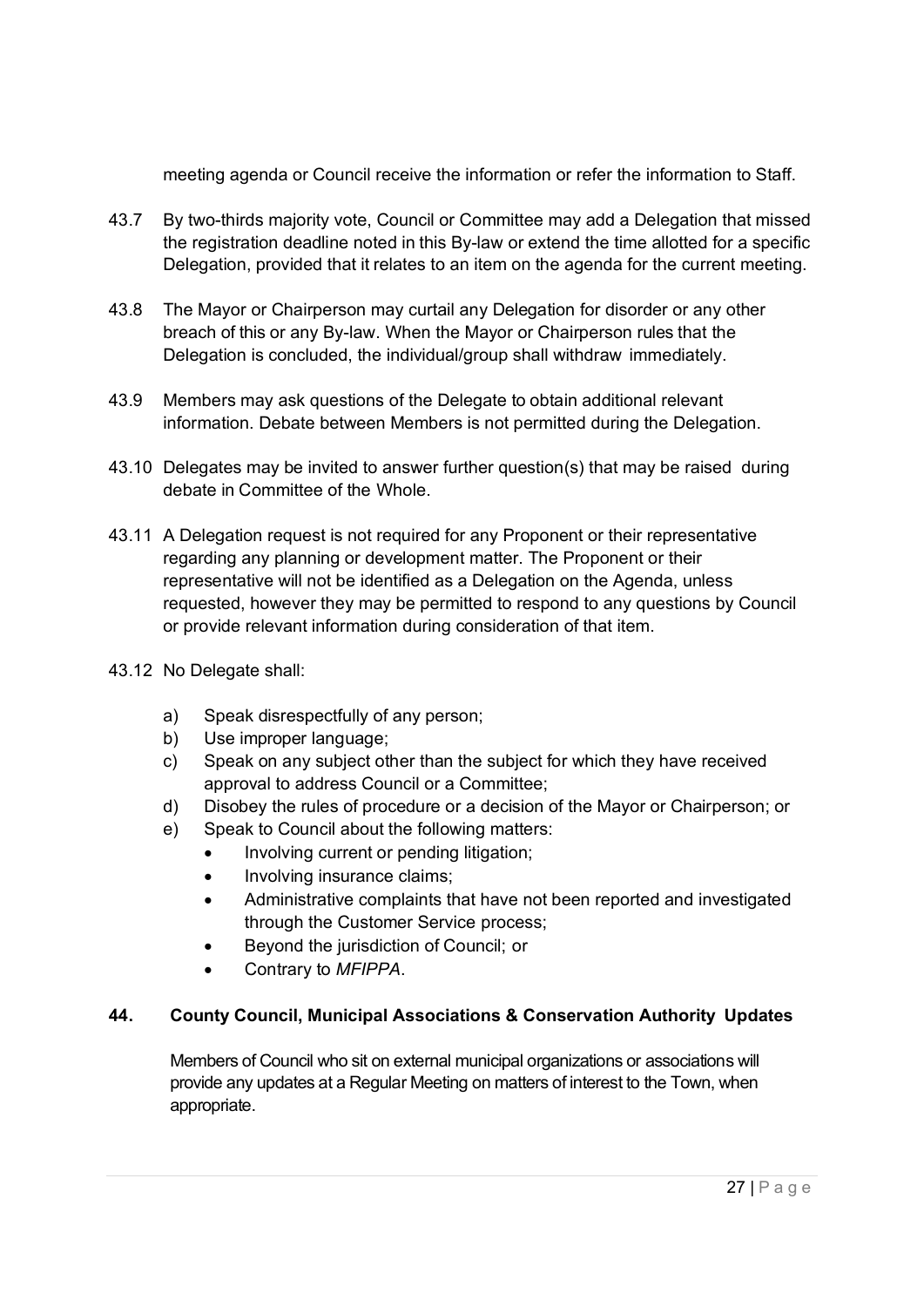# **45. Consent List**

- 45.1 The Mayor or Chairperson shall review the Consent List at a Regular Meeting by providing Members with an opportunity to:
	- a) Ask brief questions, make limited comments or request clarification on an item; and
	- b) Clearly announce a request to refer an item for consideration during the Committee of the Whole part of the Agenda.
- 45.2 Amendments, Deferral Motions, Tabling Motions, discussions, recorded votes, and other procedural motions are not permitted during the review of the Consent List but are permitted in the Committee of the Whole part of the Agenda once the matter has been referred.
- 45.3 A Member's request to refer an item for consideration to the Committee of the Whole part of the Agenda is neither optional nor debatable. For greater clarity, each Member has the right to have a matter referred and considered by Committee of the **Whole**
- 45.4 At the conclusion of the review of the Consent List, the remaining recommendations that have not been referred shall be adopted by one omnibus resolution. The Consent List recommendations are deemed to be resolutions of Council as if voted on individually.

#### **46. Reports and Correspondence**

- 46.1 The Clerk shall determine what items are requiring action and what items are considered informational and list such items on the Consent List. Reports or Correspondence requesting or directing an action will be listed accordingly. The informational list shall contain reports or communications of a general nature applicable to Council business to be received as information or other recommendation for disposition as prepared by the Clerk.
- 46.2 Correspondence received from members of the public will be circulated to Council and Staff by Clerk Services. A briefing note may be provided where time permits, and this correspondence may be added to the agenda at the request of any member of Council.
- 46.3 Resolutions received from other municipalities will be received by Clerk Services and circulated to Staff. The content of the resolution will be reviewed and where appropriate, a briefing note will be provided along with the resolution to Council and copied to Clerk Services. Council members may then clarify any content with Staff and may also request that the resolution be added to an agenda as information for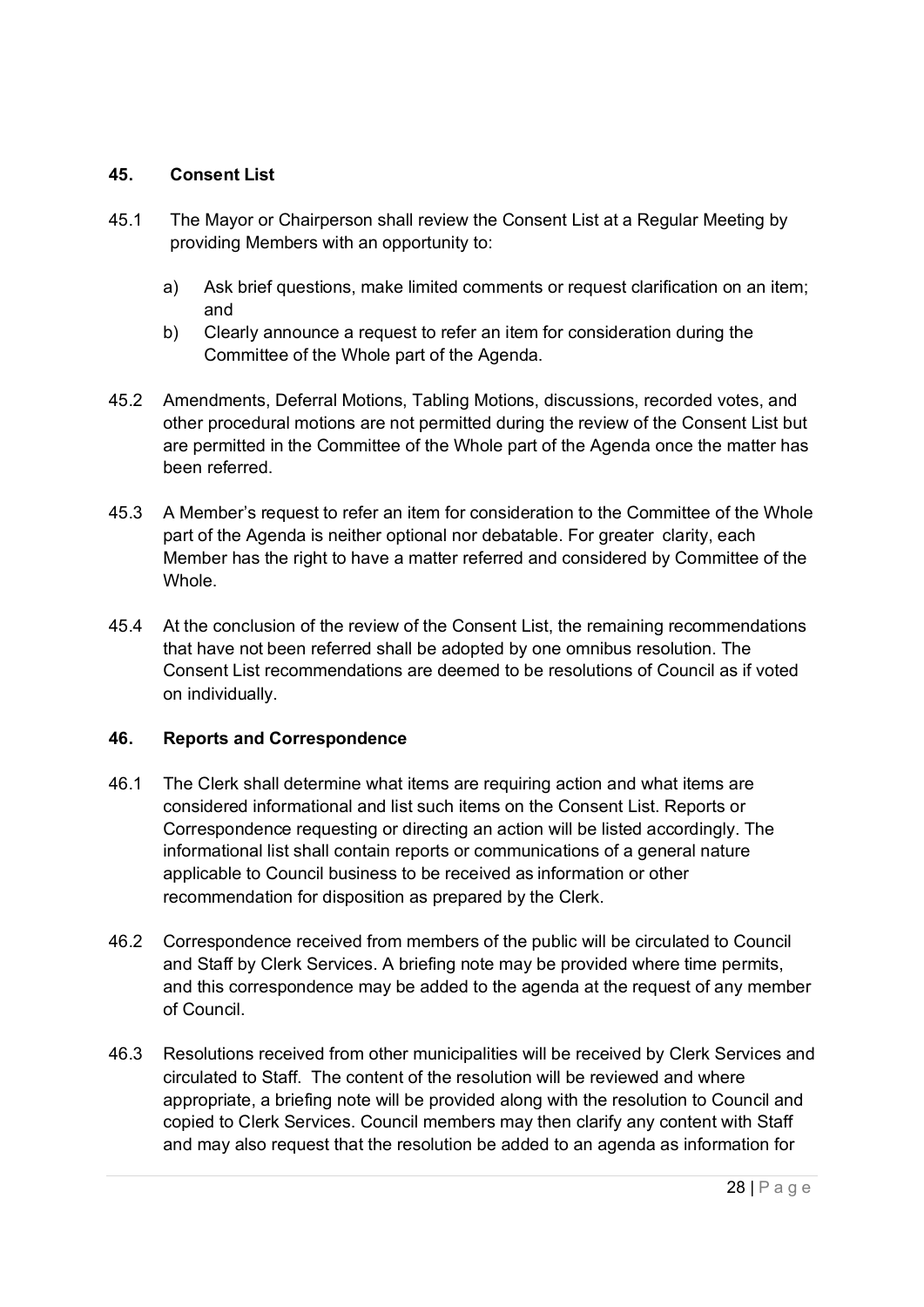the public or may provide a recommendation for Council consideration.

- 46.4 Communications intended to be presented to Council or a Committee must be legible, signed by the author(s), include their address and must not contain any defamatory allegations, or impertinent or improper information. The Clerk may refuse communications that do not comply with this section.
- 46.5 Communications shall be provided to the Clerk by 12:00 noon on Monday, the week prior to the Regular Meeting date. The sender is responsible for clearly identifying if the communication is confidential and the nature of that confidentiality.
- 46.6 Communications are generally considered public documents and are therefore subject to the *MFIPPA*.
- 46.7 Any Staff Report or Correspondence Item may be referred to Committee of the Whole upon the request of a Member.
- 46.8 A Member's request to refer an item for consideration to the Committee of the Whole part of the Agenda is neither optional nor debatable.

# **47. Proclamations**

- 47.1 Council delegates authority to the Clerk to process and have the Mayor sign Proclamations for the following, which shall be placed on the under Correspondence for information purposes only:
	- a) Arts and cultural celebrations;
	- b) Charitable fundraising campaigns;
	- c) Civic promotions;
	- d) Public awareness campaigns; and
	- e) To honour individuals, institutions, or businesses.
- 47.2 Requests for proclamations shall not be issued for the following:
	- a) Political parties or political organizations;
	- b) Religious organizations or the celebration of religious events;
	- c) Where the intent is contrary to Town policies or by-laws;
	- d) Where the proclamation may result in the defamation or slandering of the integrity of Council, Committees, staff, or residents of the Town; or
	- e) Where the organization has no direct relationship to the Town.
- 47.3 The Clerk shall review the request and make any appropriate amendments to the Proclamation, which in the Clerk's view improves the structure and/or intent of the requested Proclamation.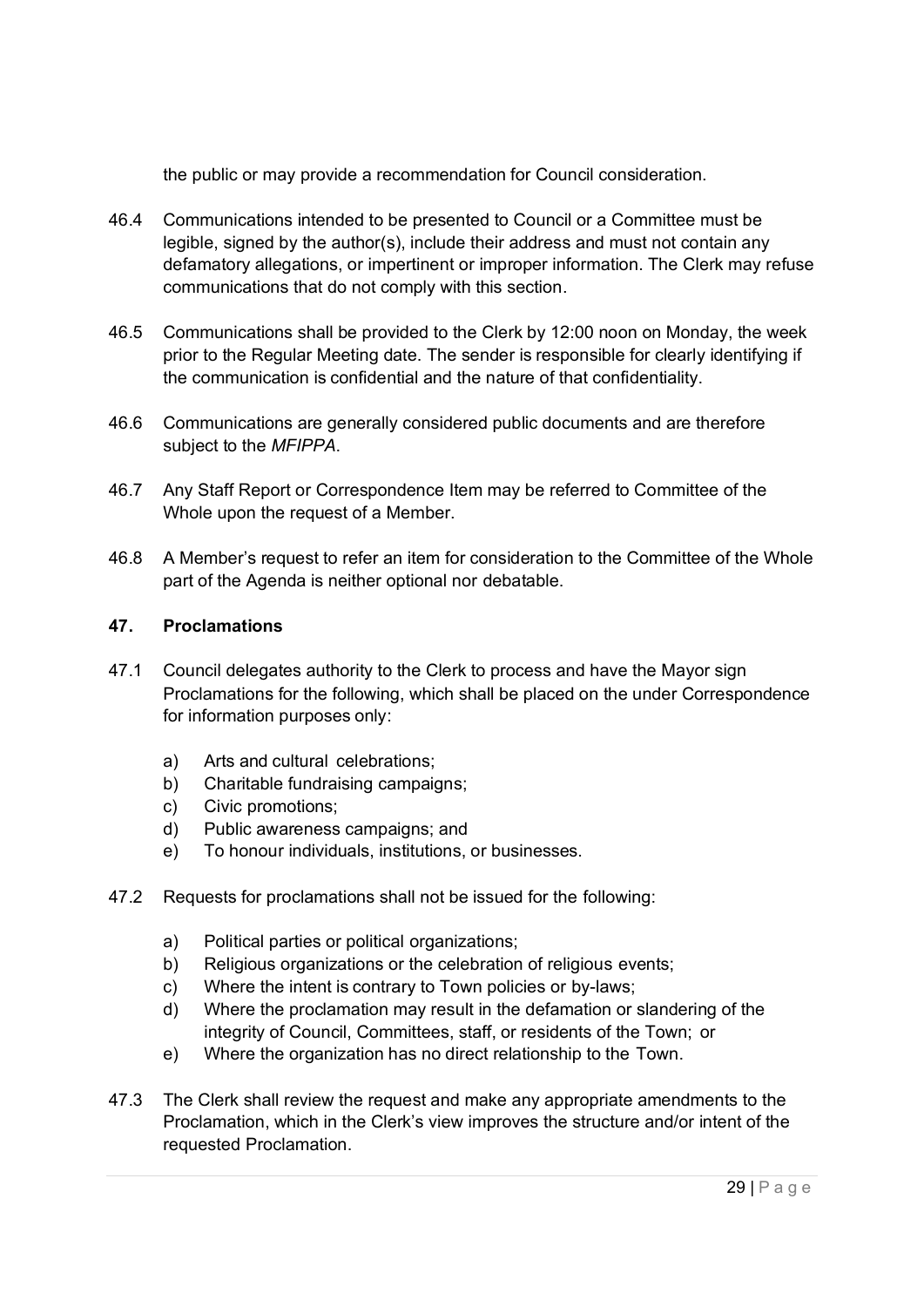- 47.4 Council, having delegated the administration of Proclamations, shall not hear Delegations related to Proclamation request.
- 47.5 Each organization shall be responsible for disseminating a Proclamation to the media and making arrangements for the attendance of the Mayor, Deputy Mayor or Councillor(s) at related function(s) or event(s) through the Mayor's Office.

# **48. Committee of the Whole**

- 48.1 The Committee of the Whole is a mechanism to allow freer debate and consideration of reports, by-laws, and other matters of concern for Members.
- 48.2 When a matter is referred from the Consent List to the Committee of the Whole, the staff recommendation will appear on the screen followed by, where applicable, a revised recommendation proposed by the Member referring the item to the Committee of the Whole. The mover and seconder shall have an opportunity to speak first to the recommendation.
- 48.3 After the Committee of the Whole has finished its deliberations, its recommendations and findings shall be presented for formal adoption by Council. Council shall adopt those recommendations and by-laws considered by the Committee of the Whole in an omnibus motion, which deems those recommendations to be resolutions and bylaws, as applicable, of Council.
- 48.4 The Council may determine from time to time such procedures for the governing of Committee meetings as may be determined necessary for the effective conduct and administration of the operations of the Committee of the Whole.
- 48.5 The Mayor may appoint any member of Council as Chairperson for a specific Committee of the Whole Session. While presiding, that Chairperson has the same powers of the Head of Council with respect to the conduct of the meeting.
- 48.6 Should any member of Council wish to Chair a Committee of the Whole meeting, they may provide their name to the Clerk who shall prepare a schedule that will provide for two consecutive meeting opportunities for those members to act as Chair for that portion of a Regular meeting subject to consultation with the Mayor regarding Chair requirement This schedule shall be maintained by the Clerk and be made available to the Public.

#### **49. Supplementary Business**

49.1 Supplementary items for a Regular Meeting shall be provided to Council and the public through publication of the Supplementary Agenda and attachments on the Town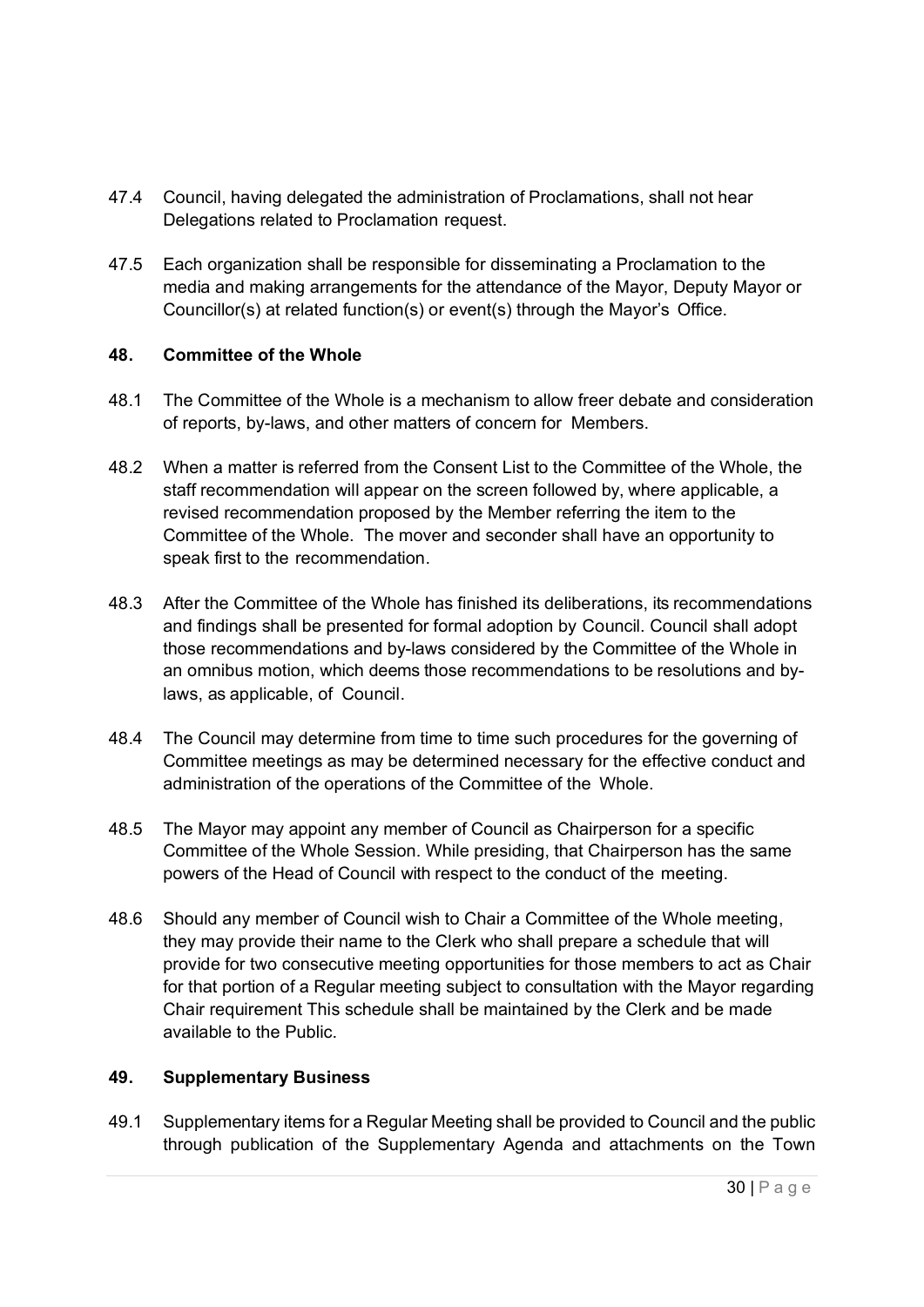Website by Friday at 4:30 p.m. the week prior to the meeting.

49.2 Supplementary item titles shall be noted under the Opening Statement by the Mayor then added to their respective areas of the agenda with a notation to indicate that the item has been added.

# **50. Notice of Motion/Motion for Which Notice has Been Given**

- 50.1 All Notices of Motions shall be in writing and provided to the Clerk, up to 48 hours before the meeting where the Notice is being given.
- 50.2 Once a Notice of Motion is provided in accordance with this By-law, the Clerk shall automatically add it to next Regular Meeting agenda, where it shall appear as a Motion for Which Notice has Been Given.

# **51. Announcements**

- 51.1 Members may speak for no more than three (3) minutes on public service announcements and community events, at the discretion of the Mayor or Chairperson.
- 51.2 Announcements will only form part of the minutes if the Member provides written information regarding the announcement to the Clerk's Office by end of day following a meeting.

# **52. Closed Session**

- 52.1 Typically, Closed Session meetings will be held as part of a Special Council meeting held at 6 p.m. prior to a regular meeting of Council, however, a Closed Session may be included on a regular Council meeting agenda. A Meeting or a Special Meeting may be closed to the public if the subject matter being considered involves one of the following:
	- a) The security of the property of the municipality or Board;
	- b) Personal matters about an identifiable individual, including municipal employees;
	- c) A proposed or pending acquisition or disposal of land by the municipality or Board;
	- d) Labour relations or employee negotiations;
	- e) Litigation or potential litigation, including matters before administrative tribunals, affecting the municipality or Board;
	- f) Advice that is subject to solicitor-client privilege, including communications necessary for that purpose;
	- g) A matter in respect of which a Council, Board, Committee or other body may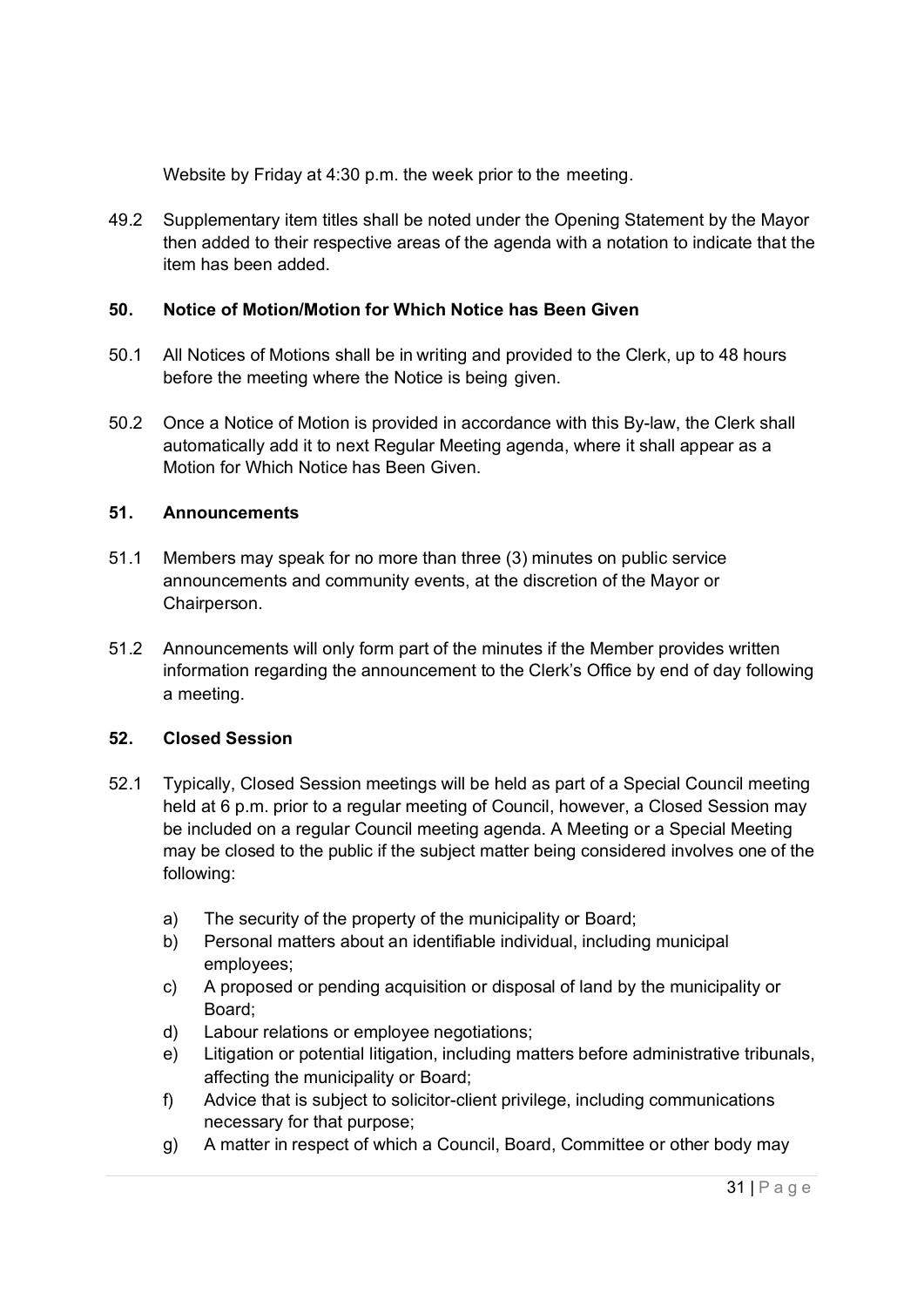hold a Closed Session under another Act;

- h) Information explicitly supplied in confidence to the municipality or local board by Canada, a province or territory or a Crown agency of any of them;
- i) A trade secret or scientific, technical, commercial, financial or labour relations information, supplied in confidence to the municipality or local board, which, if disclosed, could reasonably be expected to prejudice significantly the competitive position or interfere significantly with the contractual or other negotiations of a person, group of persons, or organization;
- j) A trade secret or scientific, technical, commercial or financial information that belongs to the municipality or local board and has monetary value or potential monetary value; or
- k) A position, plan, procedure, criteria or instruction to be applied to any negotiations carried on or to be carried on by or on behalf of the municipality or local board.; or
- 52.2 A meeting shall be closed to the public if the subject matter being considered is:
	- a) A request under *MFIPPA,* if the Council or Board is designated as head of the institution for the purposes of that Act.; or
	- b) An ongoing investigation respecting the municipality, a local board or a municipally-controlled corporation by the Ombudsman appointed under the Ombudsman Act, an Ombudsman; or
- 52.3 A meeting of a council or local board or of a committee of either of them may be closed to the public if the following conditions are both satisfied:
	- a) Education or training of members where no member discusses or deals with a matter in a way that materially advances the business or decision- making of council, local board or committee.
- 52.4 Before holding a Meeting or part of a Meeting that is to be closed to the public, Council or the Committee shall state by resolution:
	- a) The fact of the holding of the Closed Session, including the date and time; and
	- b) the general nature of the matter to be considered at the Closed Session;
- 52.5 Members shall ensure that confidential matters disclosed to them and materials provided to them for a Closed Session are strictly confidential and are not to be discussed with or disclosed to any individual. The Clerk will collect all confidential material after the meeting or request that any confidential information circulated electronically be deleted and removed from any of the Member's devices.
- 52.6 A Meeting may be closed to the public during a vote if: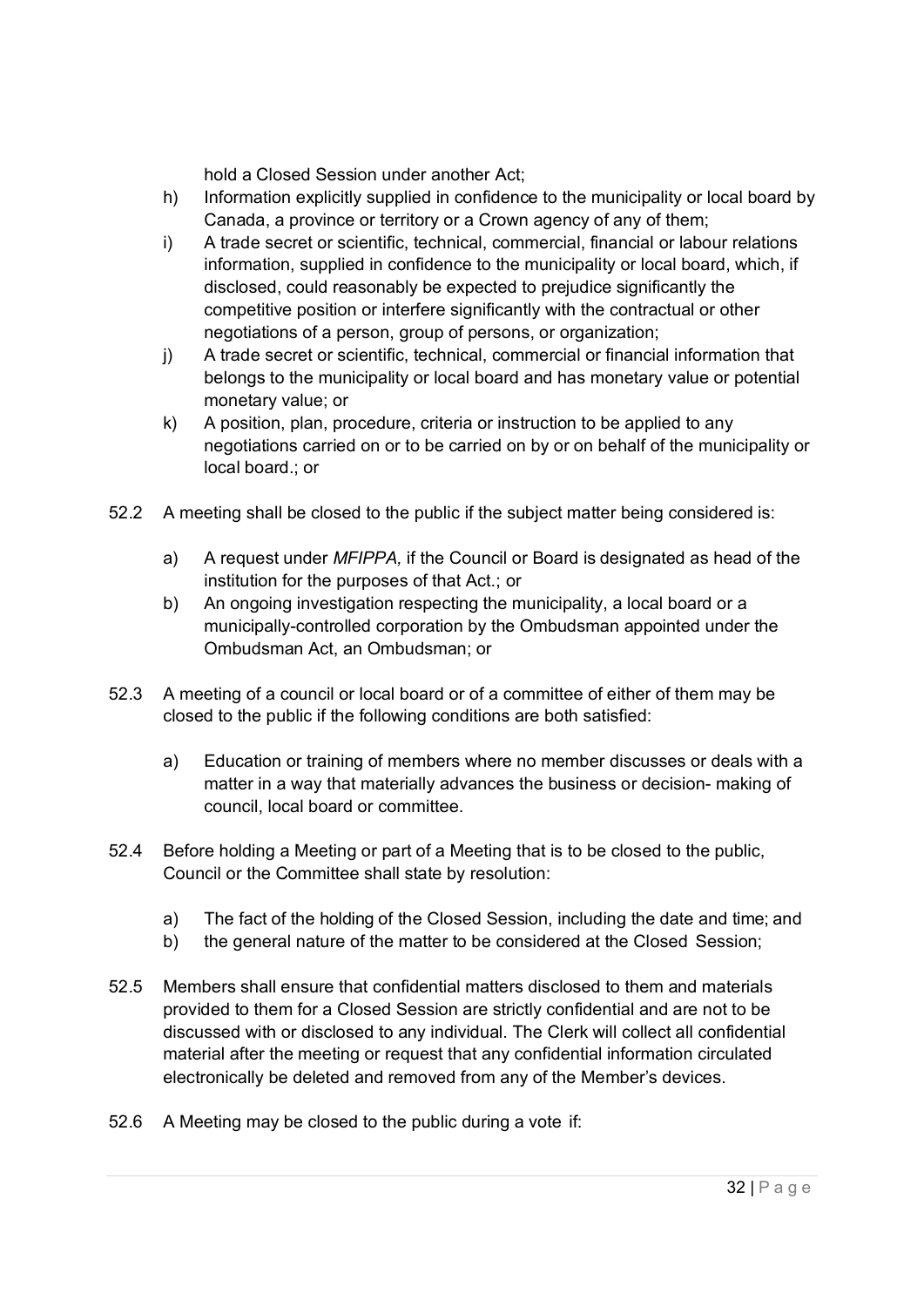- a) Sections 49 of this By-law permits or requires a meeting to be closed to the public; and
- b) The vote is for a procedural matter or for giving directions or instructions to officers, employees or agents of the municipality or persons retained by or under contract with the municipality.
- 52.7 Following a Closed Session, the Clerk shall prepare a public record for Council or a Committee, detailing the date, duration, subject matter, and those Council Members and Town Staff in attendance.
- 52.8 Members shall not release, make public or in any way divulge any confidential information or any aspect of Closed Session deliberations, unless expressly authorized or required by law.
- 52.9 Adjournment for Closed Sessions shall be no later than 10:30 p.m., unless this rule is temporarily suspended by a two-thirds majority vote, in which case the motion to extend the meeting shall stipulate the time to which the meeting is being extended.
- 52.10 Unfinished business of a Closed Session shall be automatically deferred tabled to the next Closed Session where the meeting is adjourned pursuant to the previous **Section**

# **53. Adjournment**

- 53.1 Adjournment for evening Regular Meetings shall be no later than 10:00 p.m., unless this rule is temporarily suspended by a two-thirds majority vote of the Members present, in which case the motion to extend the meeting shall stipulate the time to which the meeting is being extended and may be extended up to one additional time during the same meeting.
- 53.2 Unfinished business as a result of an adjournment pursuant to the previous Section shall be automatically deferred to the next Regular Meeting.
- 53.3 The previous two Sections do not apply to Closed Session meetings.

# **Part 5 – Committees and Boards**

# **54. General**

54.1 Council may, from time to time, appoint certain Council Members, ratepayers, staff, professionals or others, to serve on such external board, authorities and commissions and report to Council. These appointments may be made by resolution unless specifically required by law to be passed by by-law.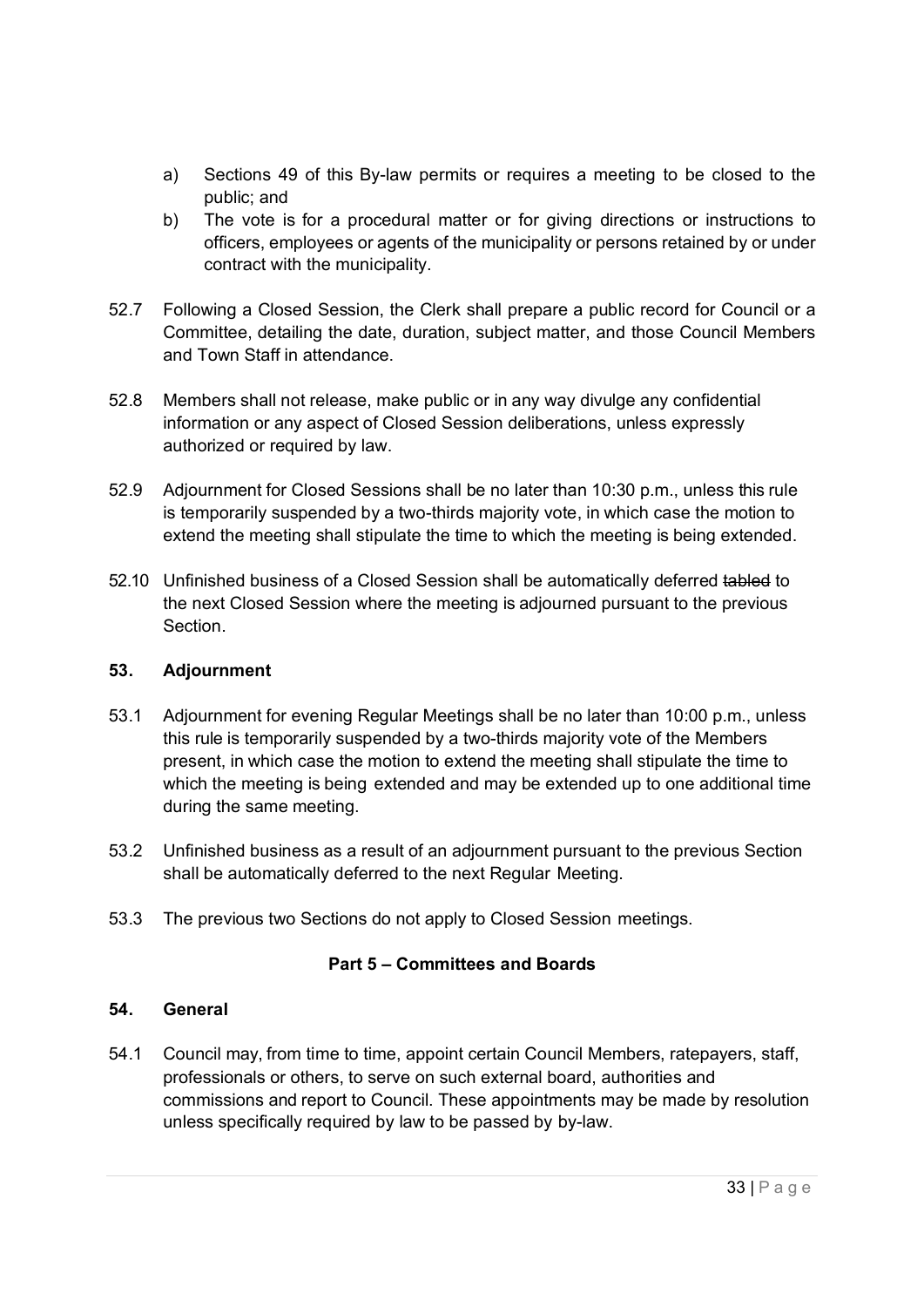- 54.2 When a Committee is composed of Council Members or a Councillor vacancy occurs on a Committee, the Mayor shall nominate Council Members for that Committee and such nominations shall be confirmed by resolution of Council.
- 54.3 Should the need to fill a vacancy be time-sensitive, the Mayor may nominate and appoint a Council Member on an interim basis, with such nomination being confirmed by resolution at the next regular Council meeting.
- 54.4 When a Committee is established and comprised of public members, or a vacancy of a public member occurs on a Committee, Council may review any applications containing personal matters about an identifiable individual during a Closed Session prior to deciding on the nominations, which are then adopted by Council resolution.
- 54.5 Summary Reports of Committee Meetings shall be received and the recommendations considered by Council in the Consent List part of the Agenda on an ongoing basis.

# **55. Committee Chairperson**

- 55.1 The Chairperson of the Committee, unless otherwise prescribed by Council resolution or set out in the Committee's Terms of Reference, is chosen by the members of the Committee.
- 55.2 The Chairperson shall preside over the conduct of the Meeting as outlined in this Bylaw and Committee Members shall respect the Chairperson's efforts to do so. A Chairperson's ruling on a Point of Order is subject to an appeal by any Committee Member to Council.
- 55.3 If the Chairperson desires to vacate the chair role for the purpose of taking part in the debate or otherwise, the Chairperson shall call on the Vice Chairperson, or in the absence of the Vice Chairperson on another Member, to temporarily fill the chair role.

#### **56. Advisory Committees**

The Clerk shall maintain a list of Advisory Committees and the resolution or by- law that appoints same, as well as their Terms of Reference.

#### **57. Ad-Hoc Committees**

- 57.1 Ad-Hoc Committees may be established by Council or a Committee to consider a specific matter.
- 57.2 Once the task has been completed, the Ad-Hoc Committee will present a final report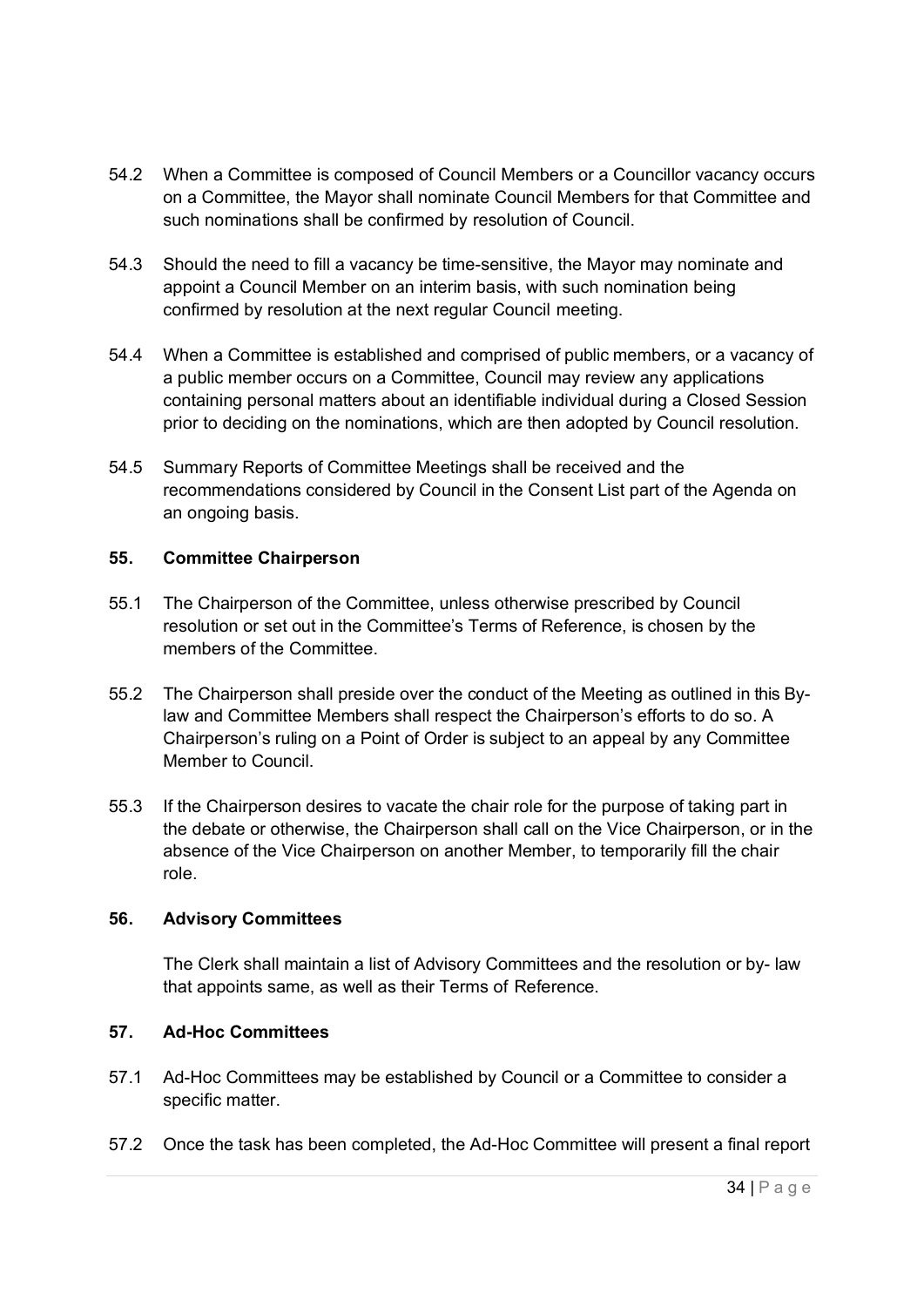to Council.

57.3 When an Ad-Hoc Committee has made its final report to Council, it shall be deemed to be dissolved, unless otherwise determined by Council.

### **Part 6 – By-laws**

#### **58. General**

- 58.1 Every by-law shall be introduced by motion by a Council Member, specifying the number of the by-law, except where a by-law is passed on the Consent List or in Committee of the Whole, in which case it shall form part of one of the omnibus Council resolutions.
- 58.2 Every by-law shall contain no blanks except as may be required to conform to accepted procedure or to comply with provisions of any act. It shall subsequently be completed by the Clerk.
- 58.3 All amendments to any by-law approved by the Council shall be deemed to be incorporated into the original by-law and if the amendment is enacted and passed by the Council, it shall be inserted therein by the Clerk or their designate, creating the consolidated version of the by-law.
- 58.4 By-laws may be considered and adopted within the same meeting without three readings.
- 58.5 Every by-law enacted by Council shall be numbered, dated, affixed with the seal of the Town, signed by the Clerk and the Head of Council, and its safekeeping shall be assured by the Clerk.
- 58.6 The Mayor and Clerk are required to sign any formal agreement binding the corporation other than those authorized under the Town's procurement policy.

# **Part 7 – Debate**

#### **59. Conduct of Members**

- 59.1 Members shall:
	- a) Discharge with integrity all responsibilities to Council, the Town, and the public, in keeping with approved corporate policies;
	- b) Encourage public respect for and try to improve the administration of the Town;
	- c) Not speak disrespectfully of the Reigning Sovereign, any member of the Royal Family, the Governor-General, the Lieutenant-Governor, the Head of the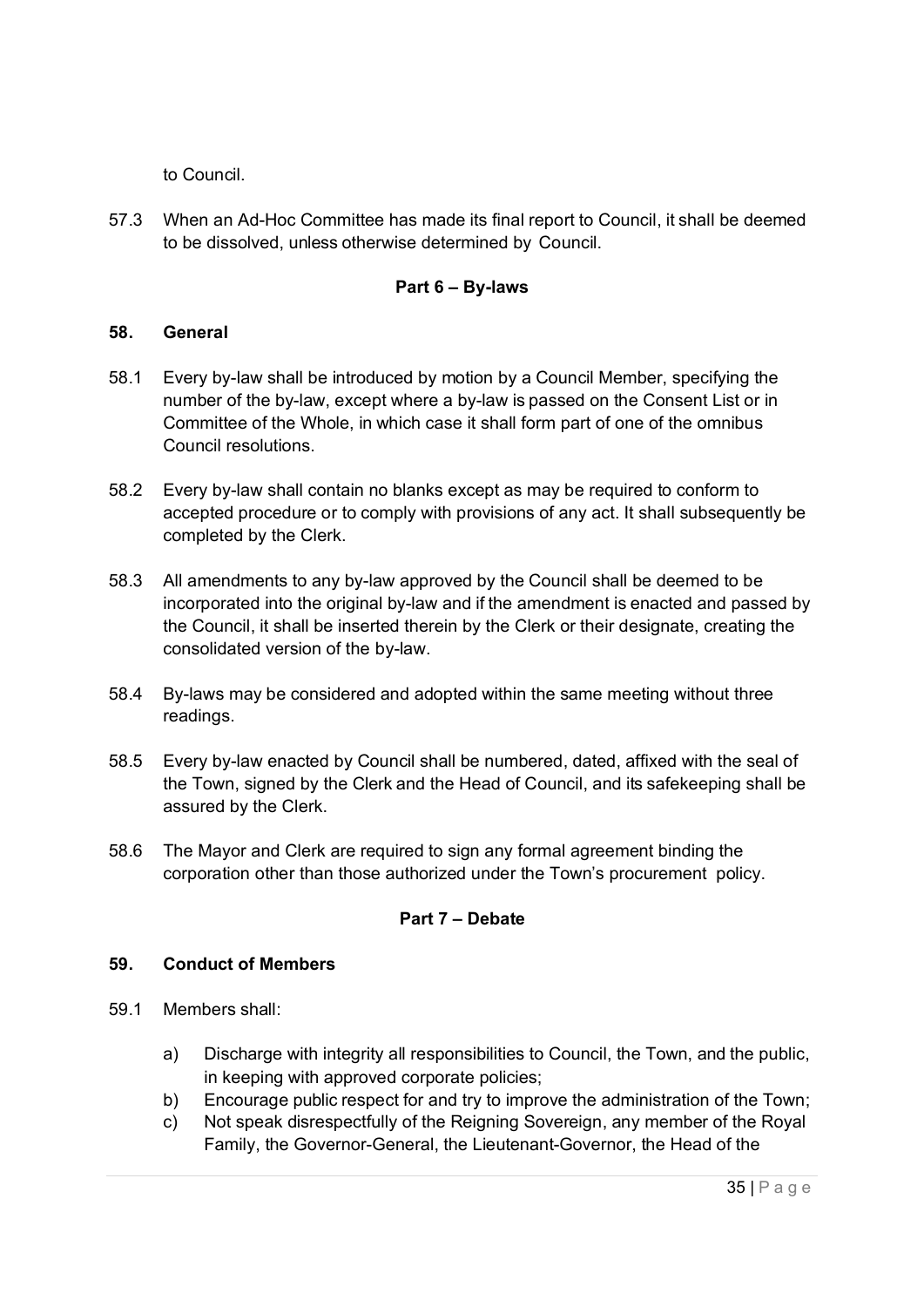Government of Canada, or the Province of Ontario;

- d) Treat the Chairperson, other Members, staff, and Delegates with courtesy, respect and honesty;
- e) Hold in strict confidence all information concerning matters dealt with in a Closed Session;
- f) Be respectful of staff who are expected to make recommendations to Council and Committees that reflect professional and corporate management, judgment, and opinions, which are not unduly influenced by any single Member;
- g) Not leave their seat or make any noise or disturbance while a vote is being taken and until the result is declared;
- h) Respect the decision of the Mayor, Chairperson or Council on a question of a Point of Order, practice or interpretation related to this By-law;
- i) When a Member is speaking, no other Member shall pass between the member speaking and the Mayor or Chairperson, or interrupt the member except to raise a Point of Order;
- j) Any Member may require the question or motion under discussion to be read at any time during the debate, but not so as to interrupt a member while he/she is speaking; and
- k) Ask a succinct question only for the purpose of obtaining facts relevant to the matter under discussion and necessary for a clear understanding, not as a means of making statements or assertions.
- 59.2 In addition, Council Members shall:
	- a) Act in accordance with their Oath of Allegiance and Oath of Elected/Appointed Office;
	- b) Serve their constituents in a conscientious and diligent manner;
	- c) Where a Councillor is involved with an issue outside the Councillor's own ward, inform the ward Councillor of such involvement and make reasonable efforts to invite the ward Councillor to any related meetings unless the issue is clearly of Town-wide significance, or the Councillor is the Chairperson of the Committee handling the matter;
	- d) Not consume food in the Council Chambers during Meetings; and
	- e) Shall be permitted to speak up to two (2) times on a subject for not longer than three (3) minutes each time. The Mayor or Chairperson has discretion to provide latitude under this section, but where such latitude is granted, the Mayor or Chairperson will endeavor to provide it equally to all Members.

# **60. Motions**

60.1 All motions shall be moved and seconded and then debated. The mover and seconder shall ensure that the proper wording is on the display screen for Members and the public prior to any debate. Whenever possible, wording of motions should be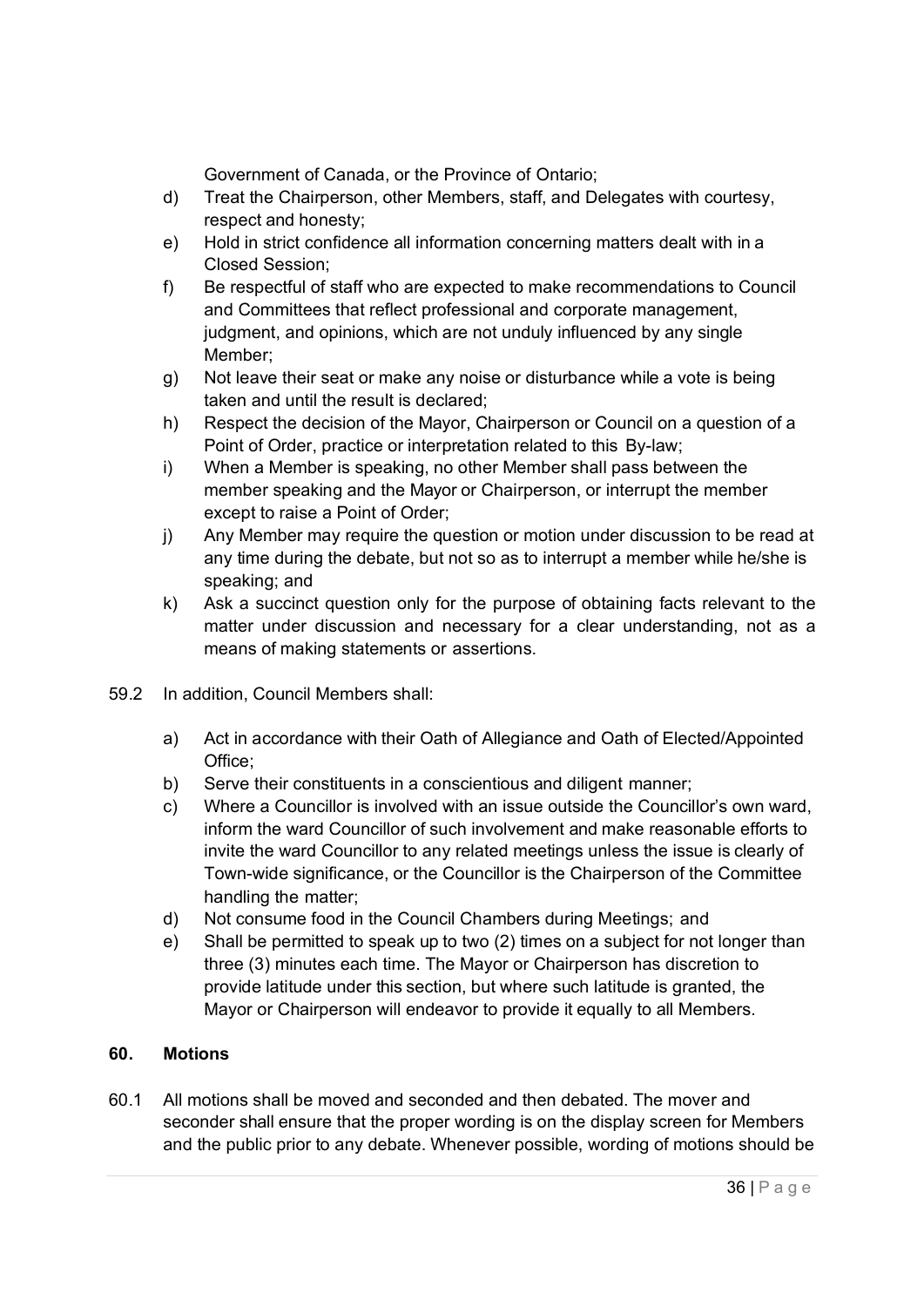provided to the Clerk in advance of the Meeting.

- 60.2 Members may provide a **Revised Recommendation** to Clerk Services in advance of the meeting in the event that the recommendation as provided by Staff does not meet the Member's prerequisites for Council consideration.
- 60.3 Members may move a motion and may also vote against that motion if they determine through the debate or consideration that they are no longer in favour of the motion as presented. Members may request a recorded vote to record this action in the minutes. Members may also deliberately move a motion so that it is defeated, and Council show that they have taken a position against an item or action.
- 60.4 After a motion has been moved and seconded, and the wording confirmed, it shall be deemed to be in the possession of Council or the Committee and therefore the seconder need not vote in favour of the motion.
- 60.5 When a motion is under debate, no other motion shall be received, except a motion to Amend, Defer, Refer, Table, Divide the Question, or Call the Question.
- 60.6 After the question is called, no Member shall speak to the question nor shall any other motion be made until after the result of the vote has been declared.
- 60.7 Resolutions shall require a Majority in order to be valid and binding on Council or a Committee, unless otherwise specified in this By-law.
- 60.8 Should the Mayor or Chairperson desire to move a motion or by-law, the Deputy Mayor or Vice Chairperson, or in their absence another Member, shall temporarily chair the meeting.

### **61. Motion to Call the Question**

A motion to call the question shall take precedence over any other motion. It is only proper after a minimum twenty (20) minutes of discussion on the same motion and all Members wishing to speak to the matter have had an opportunity to speak at least once.

#### **62. Motion to Adjourn**

A motion to adjourn the meeting shall be put immediately without debate.

# **63. Withdrawal of a Motion**

A motion may be withdrawn at any time before the question is called by Council consent without calling a vote and noted in the minutes as "Withdrawn by Council consent". Should any member of Council object at that time, a vote will be called by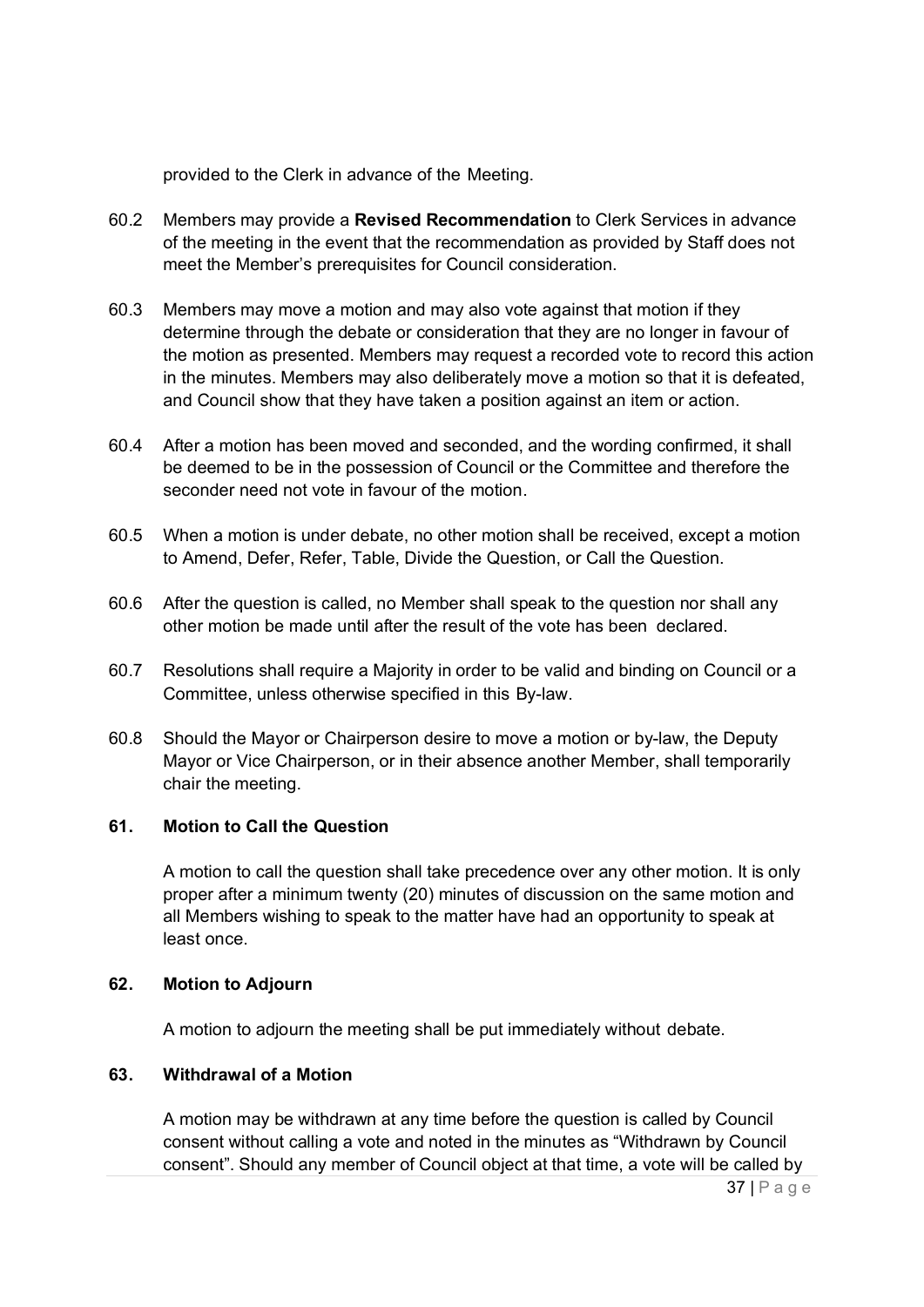the Chair.

### **64. Ultra Vires**

A motion in respect to a matter which is beyond the scope of power (i.e. ultra vires the jurisdiction) of Council or a Committee shall not be in order except regarding a matter which, in the opinion of the majority of the Members, the question has to do with the welfare of the Town's citizens generally.

# **65. Ruling Challenge**

The ruling of the Mayor or Chairperson on a procedural matter, including a Point of Order and Point of Personal Privilege, may be overturned by a two- thirds vote of the Members. Such a vote is conducted by the Clerk.

# **66. Other Information regarding Motions**

- 66.1 The following motions do not require advance or written notice as they may occur as a matter of meeting procedure:
	- a) Point of Order;
	- b) Point of Personal Privilege:
	- c) To suspend a rule of procedure in this By-law;
	- d) For a ruling by the Mayor or Chairperson as to whether an action is in compliance with a rule of procedure;
	- e) To overturn a ruling by the Mayor or Chairperson with respect to a matter of procedure;
	- f) To call the question, which is not debatable; or
	- g) To adjourn, which is not debatable.
- 66.2 In addition, the following motions may be introduced without notice, but such motions shall be in writing or dictated and placed on the display screen and, where possible, provided to the Clerk in advance of the Meeting:
	- a) To Defer;
	- b) To Refer;
	- c) To Table;
	- d) To Divide the Question;
	- e) To Amend;
	- f) To Suspend a provision of this By-law unless otherwise prohibited; or
	- g) To resolve itself into the Committee of the Whole, which is not debatable.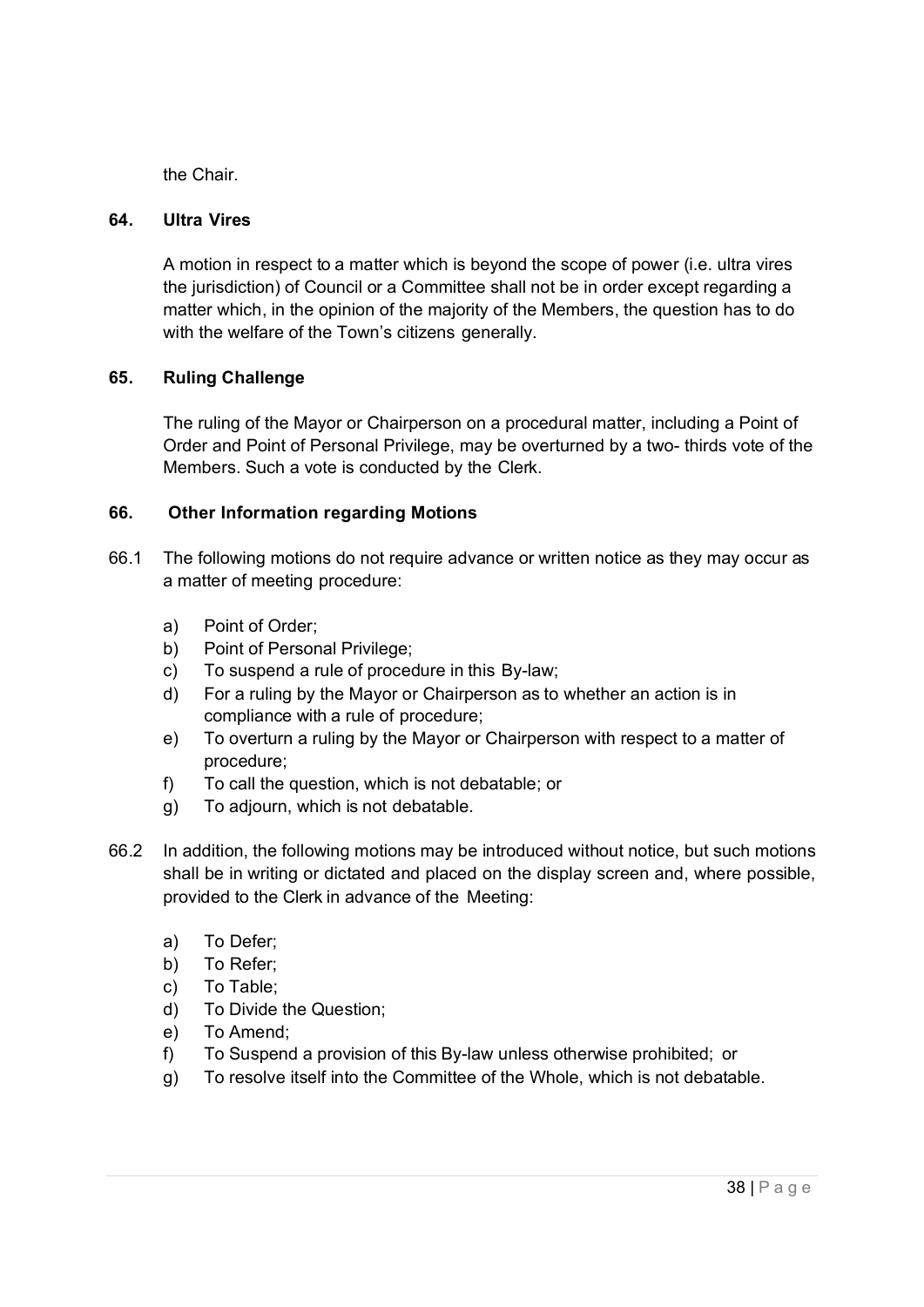# **67. Dispensing with Notice**

- 67.1 Any motion may be introduced without notice if the Members, without debate, dispense with notice with a two-thirds majority vote of the Members present.
- 67.2 Motions introduced without notice shall generally be placed under the Committee of the Whole portion of the agenda as new business.

# **68. Motion to Divide the Question**

- 68.1 Any Member may request that the Mayor or Chair divide the question (also known as "splitting the motion") where there are separate clauses contained in a motion.
- 68.2 If there is no objection, the Mayor or Chair shall facilitate the debate and the vote shall be called on each clause separately. If a Member objects to the division, the Mayor or Chair will call the vote on the question of whether the motion should be divided. In that case, a simple majority is required to divide the question.
- 68.3 A motion to divide the question is not debatable.

#### **69. Motion to Amend**

- 69.1 A motion to amend the main motion shall:
	- a) Be moved, seconded and then the amendment shall be dictated and placed on the display screen in a manner that highlights the change(s);
	- b) Receive disposition of Council or the Committee before a previous amendment or the question;
	- c) Not be further amended more than once, although further amendments may be made to the main motion;
	- d) Be relevant to the main motion;
	- e) Not propose a direct negative to the main motion, although it may propose a separate and distinct disposition of a question; and
	- f) Be put to a vote in the reverse order to that in which amendments were moved.
- 69.2 Where a motion to amend is relevant to the main motion but significantly changes the substance of the original recommendation, Members are encouraged to Table the amendment to allow for public notice of the change.
- 69.3 The vote on a motion to amend determines only whether the amendment is adopted. The next step will usually involve a vote on the main motion as amended (with the amendments incorporated), unless that has become unnecessary as the amendment was not adopted.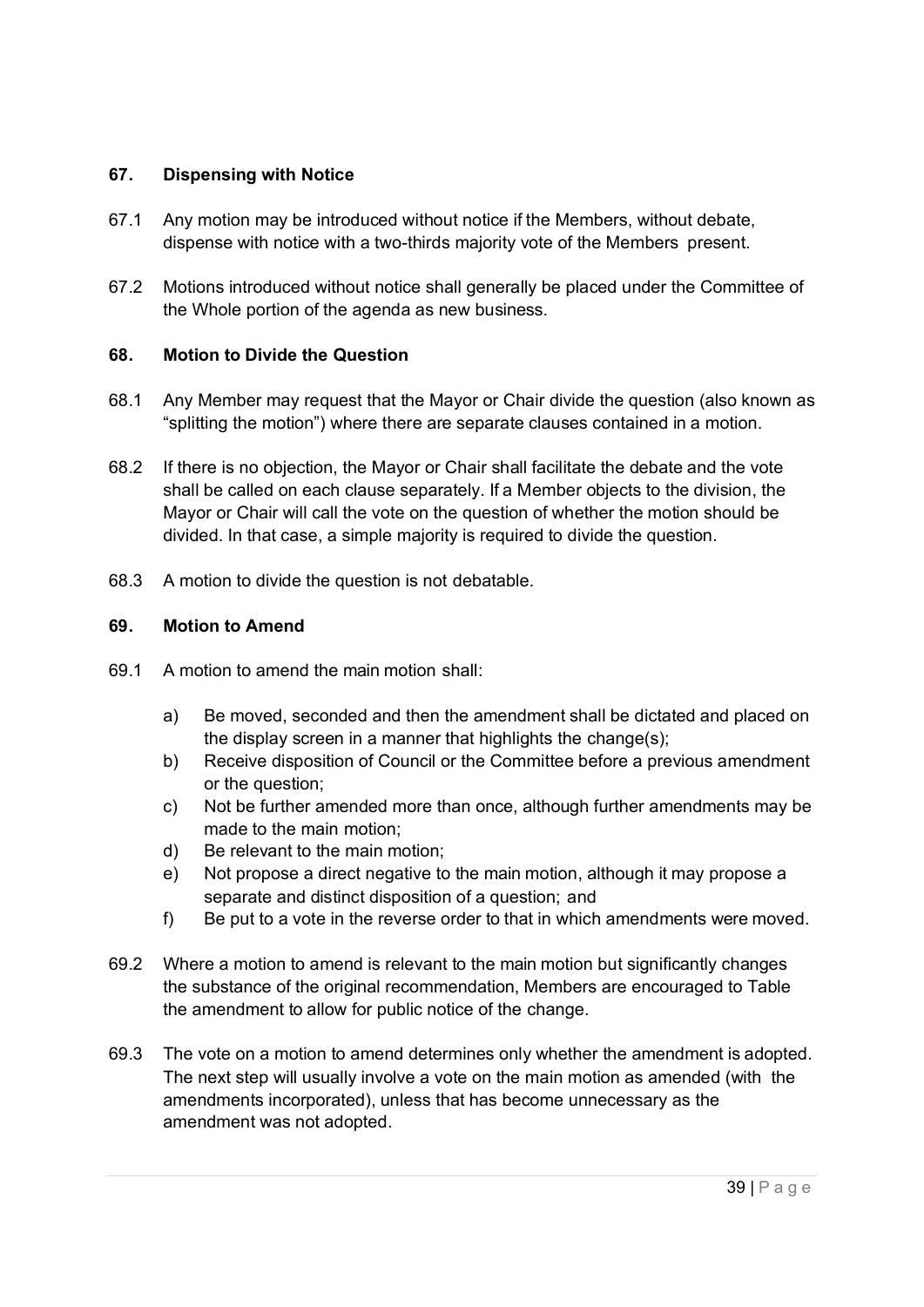69.4 A Member other than the mover and seconder may suggest a clarification amendment to the current motion where it does not change the core substance and is intended to aid with clarity and grammatical correctness. The mover and seconder shall either accept or reject such minor changes immediately and without debate. This is known as a "Friendly Amendment".

# **70. Motion to Defer (to a certain date or time)**

- 70.1 Shall be open to debate as to the advisability of the deferral.
- 70.2 Can be amended as to the time or date to which the matter is deferred.

# **71. Motion to Refer (a matter to staff or another committee or as indicated by Council)**

- 71.1 Shall be open to debate as to the advisability of the referral.
- 71.2 Shall include the terms and reasons for the referral.
- 71.3 Can be amended as to whom the matter is being referred to and may include the time or date to which the matter is to be returned.

# **72. Motion to Table (to postpone consideration indefinitely)**

- 72.1 A motion to Table the main motion is debatable, but only with respect to the issue of whether to Table the matter.
- 72.2 A motion to Table the main motion may not be brought more than once during the same debate.
- 72.3 A motion that has been "tabled" that has not been decided by Council either in the affirmative or in the negative during the term of the Council in which the motion was introduced shall be deemed to have been withdrawn.

#### **73. Reconsideration**

- 73.1 After any question has been decided, i.e. a question or resolution was voted on and either carried or failed, the following shall prevail:
	- a) No question shall be reconsidered within 365 days, including at the same meeting it is originally passed;
	- b) Notwithstanding Section 72.1.a, Council may be presented with a new question, or recommendation regarding that subject, but only if no action had been taken and the original motion that passed was to be received or received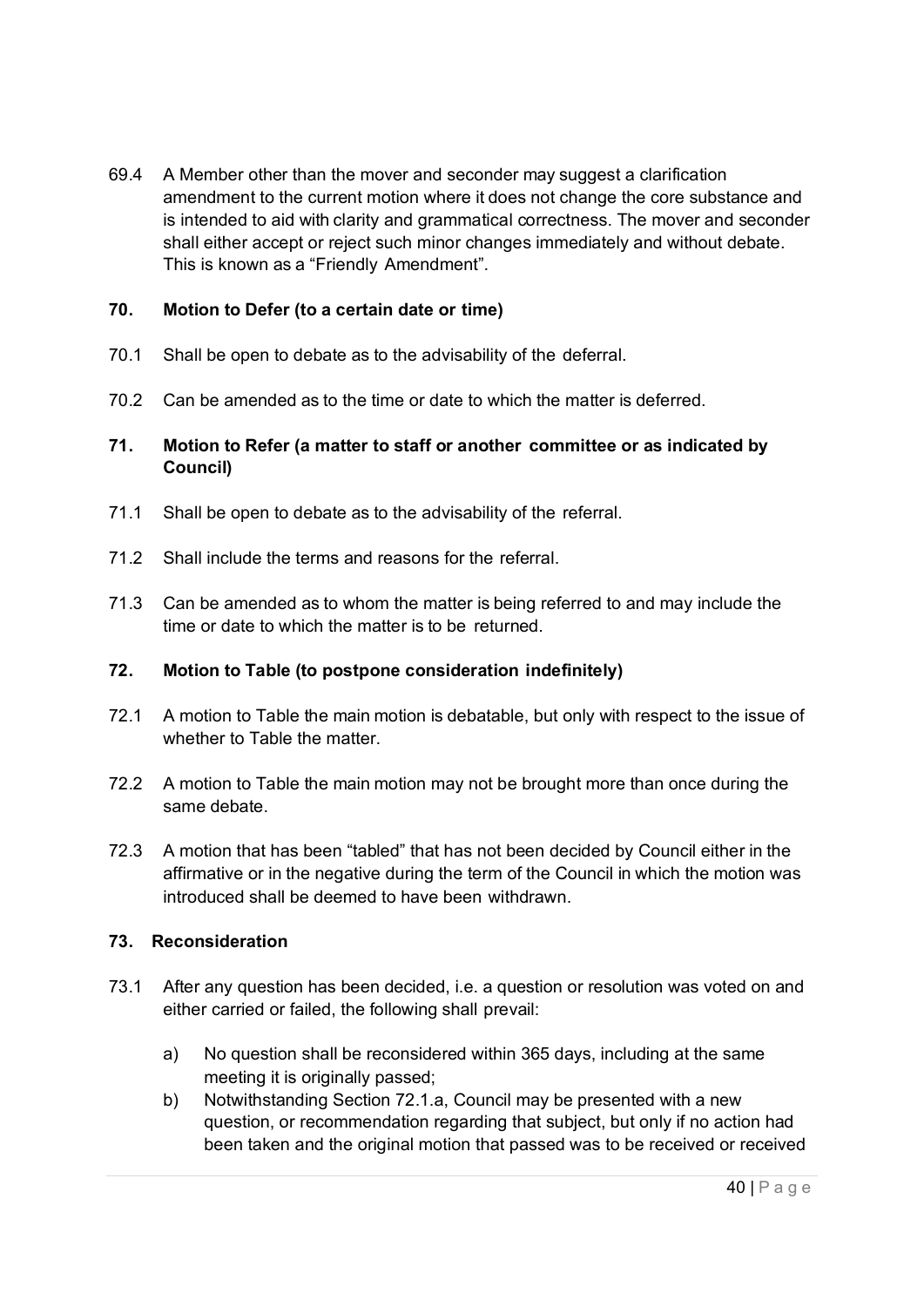as information.

- c) Notwithstanding paragraph (a) above, a Member may give notice within 365 days in which a question was decided of a reconsideration of the question at any Regular Meeting. A two-thirds majority vote will be required to carry a motion for reconsideration; and
- d) No discussion of the main motion shall be allowed until the motion for reconsideration is carried.
- 73.2 For greater clarity, reconsideration is not triggered within the same debate at the same meeting.

#### **74. Recess**

Council or a Committee may without motion recess for a short period as deemed appropriate by the Mayor or Chairperson.

# **75. Voting**

- 75.1 Every Member, including the Mayor and Chairperson, shall have one vote.
- 75.2 Every Member present at a Meeting who is required to vote on a question, but in fact does not vote thereon, shall be deemed to be voting in the negative and, when required, shall be so recorded, subject to the provisions of this By-law.
- 75.3 Any Member who is not present during the vote, will have his/her name added to a procedural notation regarding that item within the minutes.
- 75.4 When a vote is called, every Member shall immediately:
	- a) Occupy their seat and shall remain there until the result of the vote has been declared;
	- b) Not traverse the room;
	- c) Cease all discussion on the matter immediately; and,
	- d) Not speak to any other member or make any noise or disturbance.
- 75.5 Any question on which there is a tie vote result shall be deemed to be lost.
- 75.6 The Mayor or Chairperson shall have the discretion to either announce that the motion has carried or been defeated or may provide the number of votes in favour and the number of those opposed after each and every vote, unless it is by way of a recorded vote or it is unanimous.